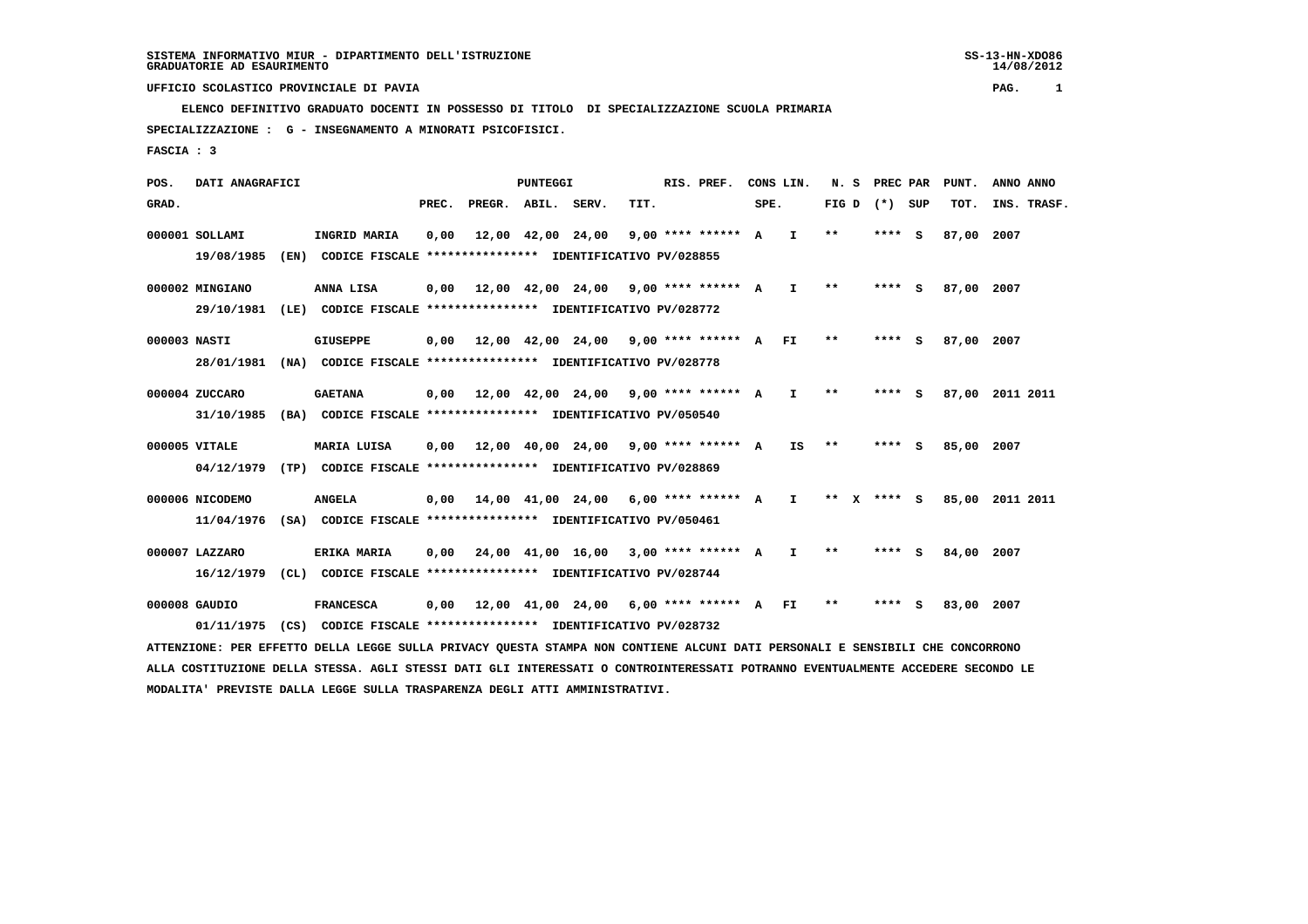**ELENCO DEFINITIVO GRADUATO DOCENTI IN POSSESSO DI TITOLO DI SPECIALIZZAZIONE SCUOLA PRIMARIA**

 **SPECIALIZZAZIONE : G - INSEGNAMENTO A MINORATI PSICOFISICI.**

 **FASCIA : 3**

 **POS. DATI ANAGRAFICI PUNTEGGI RIS. PREF. CONS LIN. N. S PREC PAR PUNT. ANNO ANNO**GRAD. **PREGRADE SERVEGE SERVE SERVE SPEREGE SPEREGALES SPEREGALES SPEREGALES SPEREGALES SPEREGALES SUP TOT. INS. TRASF. 000009 SCHIRRU ANNA 0,00 12,00 41,00 24,00 6,00 \*\*\*\* \*\*\*\*\*\* A I \*\* \*\*\*\* S 83,00 2007 02/03/1984 (PV) CODICE FISCALE \*\*\*\*\*\*\*\*\*\*\*\*\*\*\*\* IDENTIFICATIVO PV/028848 000010 SARO' ANTONIA 0,00 12,00 41,00 24,00 6,00 \*\*\*\* \*\*\*\*\*\* A I \*\* \*\*\*\* S 83,00 2007 10/12/1980 (ME) CODICE FISCALE \*\*\*\*\*\*\*\*\*\*\*\*\*\*\*\* IDENTIFICATIVO PV/028842 000011 COMINI VELA LUCIA CRISTIN 0,00 12,00 42,00 24,00 3,00 \*\*\*\* \*\*\*\*\*\* A I \*\* \*\*\*\* S 81,00 2007 01/10/1981 (EE) CODICE FISCALE \*\*\*\*\*\*\*\*\*\*\*\*\*\*\*\* IDENTIFICATIVO PV/028668 000012 BISOGNO MARIANNA 0,00 0,00 42,00 24,00 15,00 \*\*\*\* \*\*\*\*\*\* A IST \*\* \*\*\*\* S 81,00 2007 08/05/1977 (SA) CODICE FISCALE \*\*\*\*\*\*\*\*\*\*\*\*\*\*\*\* IDENTIFICATIVO PV/028788 000013 LUCIA ROSARIA 0,00 10,00 41,00 24,00 6,00 \*\*\*\* \*\*\*\*\*\* A S \*\* \*\*\*\* S 81,00 2011 2011 13/01/1979 (PA) CODICE FISCALE \*\*\*\*\*\*\*\*\*\*\*\*\*\*\*\* IDENTIFICATIVO PV/050445**

- **000014 DE GIROLAMO SARA 0,00 12,00 41,00 24,00 3,00 \*\*\*\* \*\*\*\*\*\* A FI \*\* \*\*\*\* S 80,00 2007 19/05/1984 (CS) CODICE FISCALE \*\*\*\*\*\*\*\*\*\*\*\*\*\*\*\* IDENTIFICATIVO PV/028703**
- **000015 TIRENDI DANILO 0,00 12,00 40,00 24,00 3,00 \*\*\*\* \*\*\*\*\*\* A I \*\* \*\*\*\* S 79,00 2007 08/10/1981 (CT) CODICE FISCALE \*\*\*\*\*\*\*\*\*\*\*\*\*\*\*\* IDENTIFICATIVO PV/028861**
- **000016 SCALISE VINCENZO 0,00 12,00 42,00 24,00 0,00 \*\*\*\* \*\*\*\*\*\* A I \*\* \*\*\*\* S 78,00 2007 08/10/1977 (TA) CODICE FISCALE \*\*\*\*\*\*\*\*\*\*\*\*\*\*\*\* IDENTIFICATIVO PV/028846**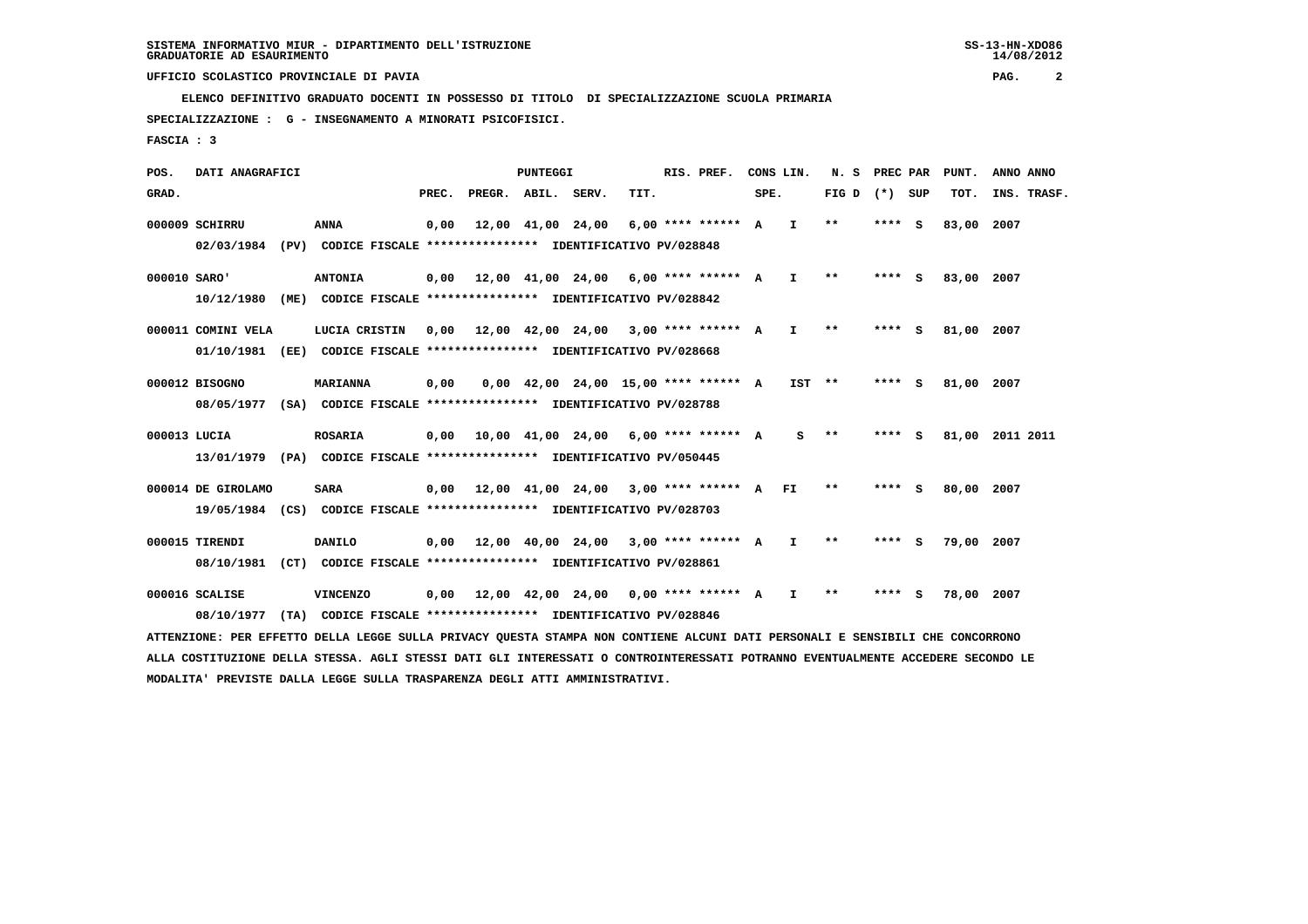**ELENCO DEFINITIVO GRADUATO DOCENTI IN POSSESSO DI TITOLO DI SPECIALIZZAZIONE SCUOLA PRIMARIA**

 **SPECIALIZZAZIONE : G - INSEGNAMENTO A MINORATI PSICOFISICI.**

 **FASCIA : 3**

 **POS. DATI ANAGRAFICI PUNTEGGI RIS. PREF. CONS LIN. N. S PREC PAR PUNT. ANNO ANNO**GRAD. **PREGRADE SERVEGE SERVE SERVE SPEREGE SPEREGALES SPEREGALES SPEREGALES SPEREGALES SPEREGALES SUP TOT. INS. TRASF. 000017 PRESTE ILARIA 0,00 0,00 42,00 24,00 9,00 \*\*\*\* \*\*\*\*\*\* A FI \*\* \*\*\*\* S 75,00 2007 20/03/1981 (KR) CODICE FISCALE \*\*\*\*\*\*\*\*\*\*\*\*\*\*\*\* IDENTIFICATIVO PV/028809 000018 GARGANO MARIA LUISA A 0,00 0,00 42,00 24,00 9,00 \*\*\*\* \*\*\*\*\*\* A I \*\* \*\*\*\* S 75,00 2011 2011 31/08/1985 (BA) CODICE FISCALE \*\*\*\*\*\*\*\*\*\*\*\*\*\*\*\* IDENTIFICATIVO PV/050435 000019 COZZUTO ORSOLA 0,00 0,00 41,00 24,00 9,00 \*\*\*\* \*\*\*\*\*\* A I \*\* X \*\*\*\* S 74,00 2007 01/11/1981 (NA) CODICE FISCALE \*\*\*\*\*\*\*\*\*\*\*\*\*\*\*\* IDENTIFICATIVO PV/028687 000020 PIRONE ANNUNZIATA 0,00 2,00 40,00 28,00 3,00 \*\*\*\* \*\*\*\*\*\* A I \*\* \*\*\*\* S 73,00 2011 2011 16/10/1983 (NA) CODICE FISCALE \*\*\*\*\*\*\*\*\*\*\*\*\*\*\*\* IDENTIFICATIVO PV/050465 000021 PALUMBO MARCO 0,00 0,00 42,00 28,00 3,00 \*\*\*\* \*\*\*\*\*\* A I \*\* \*\*\*\* S 73,00 2011 2011 23/05/1975 (NA) CODICE FISCALE \*\*\*\*\*\*\*\*\*\*\*\*\*\*\*\* IDENTIFICATIVO PV/050463 000022 GIOVE MARIA GRAZIA 0,00 0,00 42,00 24,00 6,00 \*\*\*\* \*\*\*\*\*\* A I \*\* \*\*\*\* S 72,00 2011 2011 04/12/1985 (BA) CODICE FISCALE \*\*\*\*\*\*\*\*\*\*\*\*\*\*\*\* IDENTIFICATIVO PV/050436 000023 ANTONICELLI ANNAMARIA 0,00 0,00 42,00 24,00 6,00 \*\*\*\* \*\*\*\*\*\* A I \*\* \*\*\*\* S 72,00 2011 2011 08/04/1985 (BA) CODICE FISCALE \*\*\*\*\*\*\*\*\*\*\*\*\*\*\*\* IDENTIFICATIVO PV/050481**

 **000024 COPPOLA ORNELLA 0,00 0,00 42,00 24,00 6,00 \*\*\*\* \*\*\*\*\*\* A I \*\* \*\*\*\* S 72,00 2011 2011**

 **ATTENZIONE: PER EFFETTO DELLA LEGGE SULLA PRIVACY QUESTA STAMPA NON CONTIENE ALCUNI DATI PERSONALI E SENSIBILI CHE CONCORRONO ALLA COSTITUZIONE DELLA STESSA. AGLI STESSI DATI GLI INTERESSATI O CONTROINTERESSATI POTRANNO EVENTUALMENTE ACCEDERE SECONDO LE**

 **05/05/1982 (FR) CODICE FISCALE \*\*\*\*\*\*\*\*\*\*\*\*\*\*\*\* IDENTIFICATIVO PV/050427**

 **MODALITA' PREVISTE DALLA LEGGE SULLA TRASPARENZA DEGLI ATTI AMMINISTRATIVI.**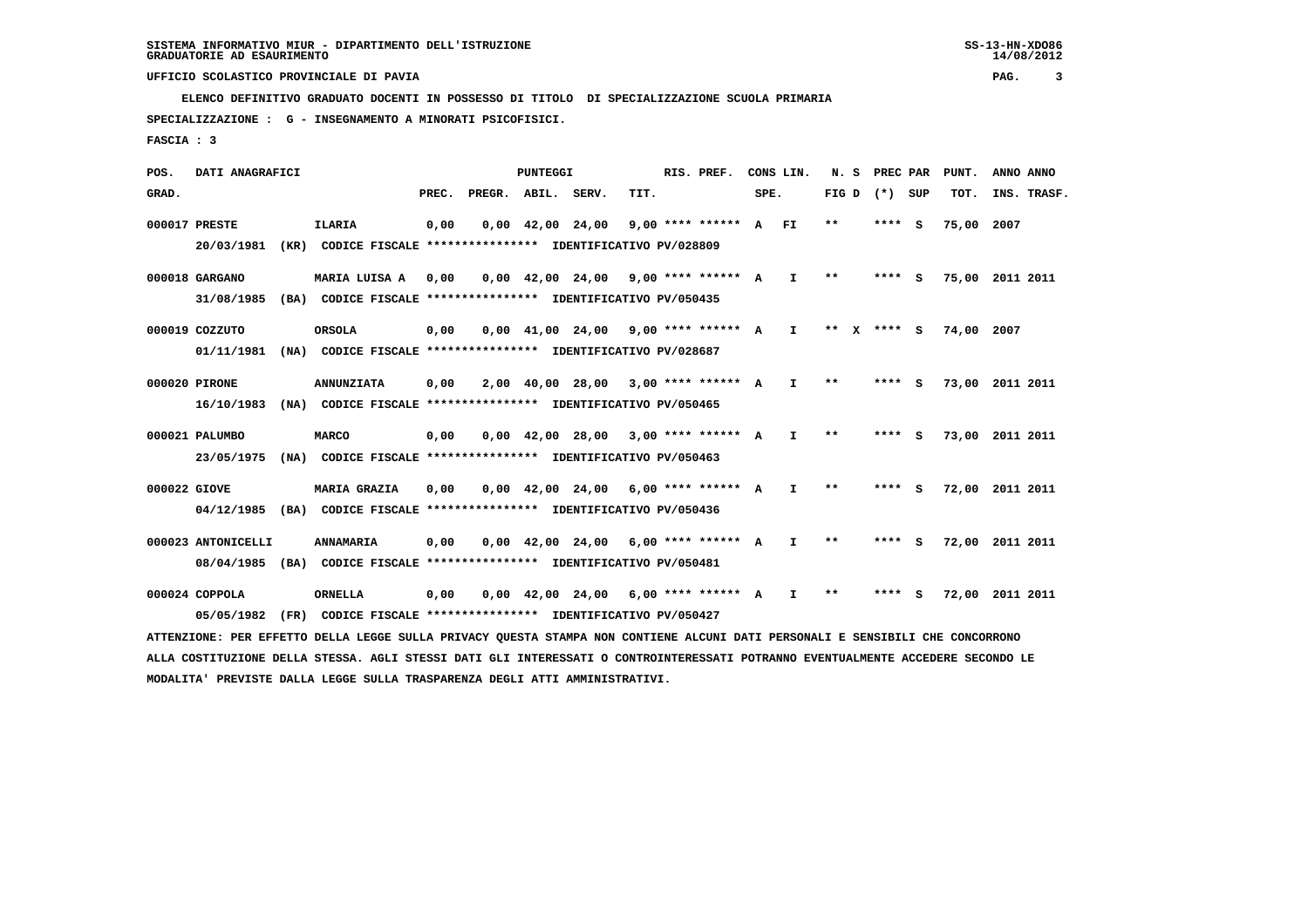**ELENCO DEFINITIVO GRADUATO DOCENTI IN POSSESSO DI TITOLO DI SPECIALIZZAZIONE SCUOLA PRIMARIA**

 **SPECIALIZZAZIONE : G - INSEGNAMENTO A MINORATI PSICOFISICI.**

 **FASCIA : 3**

 **POS. DATI ANAGRAFICI PUNTEGGI RIS. PREF. CONS LIN. N. S PREC PAR PUNT. ANNO ANNO**GRAD. **PREGRADE SERVEGE SERVE SERVE SPEREGE SPEREGALES SPEREGALES SPEREGALES SPEREGALES SPEREGALES SUP TOT. INS. TRASF. 000025 RUSSO MICHELA 0,00 0,00 42,00 24,00 6,00 \*\*\*\* \*\*\*\*\*\* A I \*\* \*\*\*\* S 72,00 2011 2011 04/06/1987 (NA) CODICE FISCALE \*\*\*\*\*\*\*\*\*\*\*\*\*\*\*\* IDENTIFICATIVO PV/050491 000026 SPAGNOLO NUNZIA 0,00 0,00 41,00 24,00 6,00 \*\*\*\* \*\*\*\*\*\* A I \*\* \*\*\*\* S 71,00 2007 27/03/1984 (AG) CODICE FISCALE \*\*\*\*\*\*\*\*\*\*\*\*\*\*\*\* IDENTIFICATIVO PV/028858 000027 GIOVE STEFANIA 0,00 1,00 41,00 26,00 3,00 \*\*\*\* \*\*\*\*\*\* A I \*\* \*\*\*\* S 71,00 2007 15/11/1984 (ME) CODICE FISCALE \*\*\*\*\*\*\*\*\*\*\*\*\*\*\*\* IDENTIFICATIVO PV/028803 000028 CASANO LAURA 0,00 0,00 40,00 24,00 6,00 \*\*\*\* \*\*\*\*\*\* A S \*\* X \*\*\*\* S 70,00 2011 2011 31/07/1976 (TP) CODICE FISCALE \*\*\*\*\*\*\*\*\*\*\*\*\*\*\*\* IDENTIFICATIVO PV/050421 000029 CEFALIA PAOLA RITA 0,00 5,00 41,00 24,00 0,00 \*\*\*\* \*\*\*\*\*\* A I \*\* \*\*\*\* S 70,00 2011 2011 27/02/1971 (MI) CODICE FISCALE \*\*\*\*\*\*\*\*\*\*\*\*\*\*\*\* IDENTIFICATIVO PV/050423 000030 SCALFI LAURA 0,00 0,00 42,00 24,00 3,00 \*\*\*\* \*\*\*\*\*\* A I \*\* \*\*\*\* S 69,00 2007 25/09/1986 (PV) CODICE FISCALE \*\*\*\*\*\*\*\*\*\*\*\*\*\*\*\* IDENTIFICATIVO PV/028845 000031 LANZILLOTTA LUCIA 0,00 0,00 42,00 24,00 3,00 \*\*\*\* \*\*\*\*\*\* A I \*\* \*\*\*\* S 69,00 2007 09/09/1984 (CS) CODICE FISCALE \*\*\*\*\*\*\*\*\*\*\*\*\*\*\*\* IDENTIFICATIVO PV/028743**

 **000032 COBIANCHI ANNA 0,00 2,00 42,00 24,00 0,00 \*\*\*\* \*\*\*\*\*\* A I \*\* \*\*\*\* S 68,00 2007 02/02/1985 (PV) CODICE FISCALE \*\*\*\*\*\*\*\*\*\*\*\*\*\*\*\* IDENTIFICATIVO PV/028666**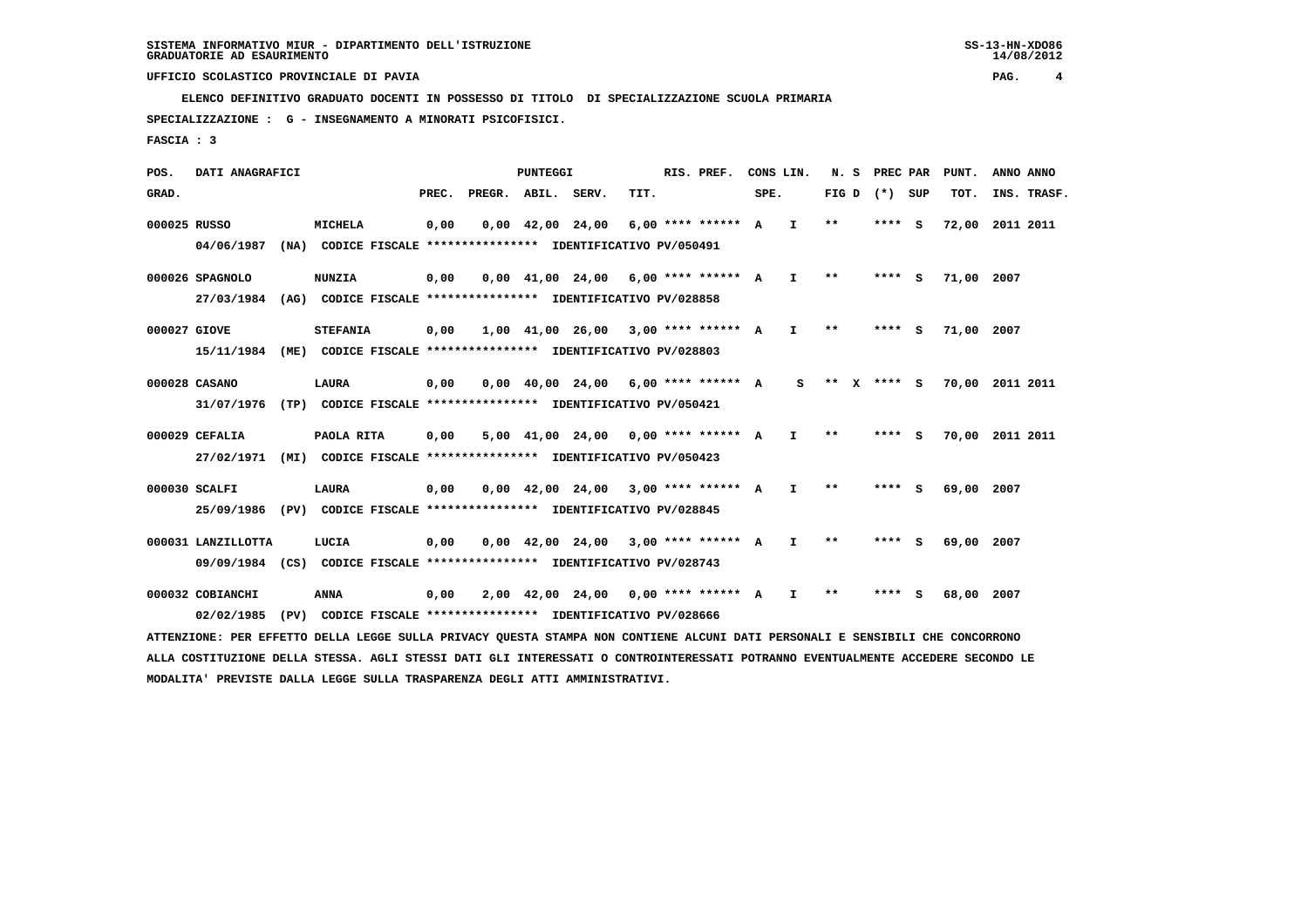**ELENCO DEFINITIVO GRADUATO DOCENTI IN POSSESSO DI TITOLO DI SPECIALIZZAZIONE SCUOLA PRIMARIA**

 **SPECIALIZZAZIONE : G - INSEGNAMENTO A MINORATI PSICOFISICI.**

 **FASCIA : 3**

 **POS. DATI ANAGRAFICI PUNTEGGI RIS. PREF. CONS LIN. N. S PREC PAR PUNT. ANNO ANNO**GRAD. **PREGRADE SERVEGE SERVE SERVE SPEREGE SPEREGALES SPEREGALES SPEREGALES SPEREGALES SPEREGALES SUP TOT. INS. TRASF. 000033 CONTARTESE SARA 0,00 0,00 41,00 24,00 3,00 \*\*\*\* \*\*\*\*\*\* A FI \*\* \*\*\*\* S 68,00 2007 28/06/1984 (VV) CODICE FISCALE \*\*\*\*\*\*\*\*\*\*\*\*\*\*\*\* IDENTIFICATIVO PV/028677 000034 LISINI CHIARA 0,00 0,00 42,00 24,00 0,00 \*\*\*\* \*\*\*\*\*\* A I \*\* \*\*\*\* S 66,00 2007 31/12/1984 (PV) CODICE FISCALE \*\*\*\*\*\*\*\*\*\*\*\*\*\*\*\* IDENTIFICATIVO PV/028747 000035 PRIMAVERA ANTONINA 0,00 0,00 41,00 24,00 0,00 \*\*\*\* \*\*\*\*\*\* A I \*\* \*\*\*\* S 65,00 2007 18/05/1985 (PA) CODICE FISCALE \*\*\*\*\*\*\*\*\*\*\*\*\*\*\*\* IDENTIFICATIVO PV/028810 000036 PIZZAMIGLIO CHIARA MARIA 0,00 0,00 41,00 24,00 0,00 \*\*\*\* \*\*\*\*\*\* A I \*\* \*\*\*\* S 65,00 2007 12/07/1980 (AL) CODICE FISCALE \*\*\*\*\*\*\*\*\*\*\*\*\*\*\*\* IDENTIFICATIVO PV/028801 000037 PISANI ANTONELLA 0,00 0,00 41,00 22,00 0,00 \*\*\*\* \*\*\*\*\*\* A I \*\* \*\*\*\* S 63,00 2007 14/12/1984 (SA) CODICE FISCALE \*\*\*\*\*\*\*\*\*\*\*\*\*\*\*\* IDENTIFICATIVO PV/028798 000038 SOMENZINI FRANCESCA 0,00 0,00 42,00 18,00 0,00 \*\*\*\* \*\*\*\*\*\* A I \*\* \*\*\*\* S 60,00 2007 03/01/1986 (PV) CODICE FISCALE \*\*\*\*\*\*\*\*\*\*\*\*\*\*\*\* IDENTIFICATIVO PV/028856 000039 LETTIERI MARIA 0,00 0,00 40,00 16,00 3,00 \*\*\*\* \*\*\*\*\*\* A I \*\* X \*\*\*\* S 59,00 2007 04/03/1982 (CE) CODICE FISCALE \*\*\*\*\*\*\*\*\*\*\*\*\*\*\*\* IDENTIFICATIVO PV/028746 000040 PREDA TIZIANA 0,00 0,00 41,00 12,00 3,00 \*\*\*\* \*\*\*\*\*\* A I \*\* X \*\*\*\* S 56,00 2007 03/06/1966 (PV) CODICE FISCALE \*\*\*\*\*\*\*\*\*\*\*\*\*\*\*\* IDENTIFICATIVO PV/028806**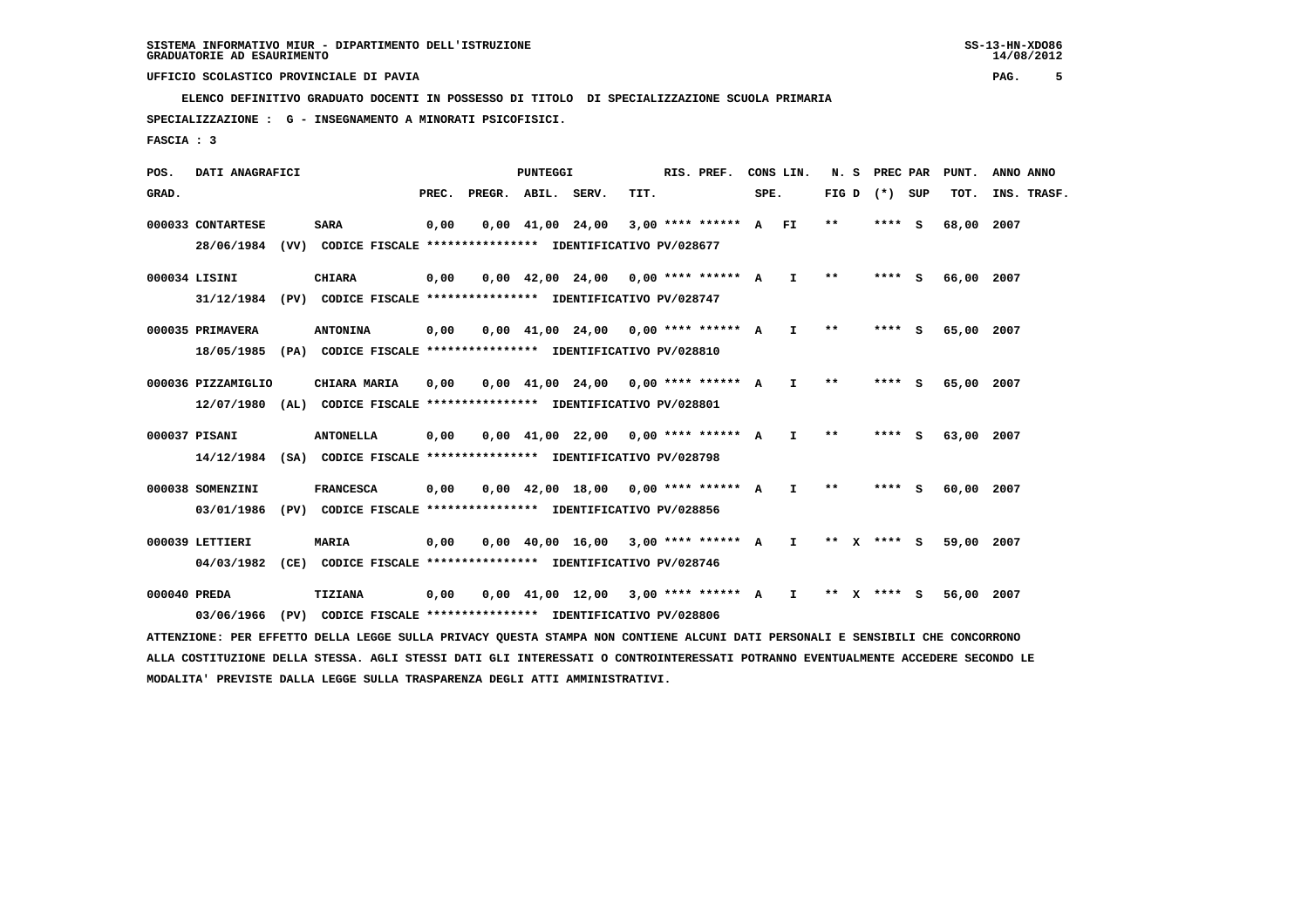**ELENCO DEFINITIVO GRADUATO DOCENTI IN POSSESSO DI TITOLO DI SPECIALIZZAZIONE SCUOLA PRIMARIA**

 **SPECIALIZZAZIONE : G - INSEGNAMENTO A MINORATI PSICOFISICI.**

 **FASCIA : 3**

 **POS. DATI ANAGRAFICI PUNTEGGI RIS. PREF. CONS LIN. N. S PREC PAR PUNT. ANNO ANNO**GRAD. **PREGRADE SERVEGE SERVE SERVE SPEREGE SPEREGALES SPEREGALES SPEREGALES SPEREGALES SPEREGALES SUP TOT. INS. TRASF. 000041 MORTELLARO CHIARA MARIA 0,00 0,00 40,00 12,00 3,00 \*\*\*\* \*\*\*\*\*\* A I \*\* \*\*\*\* S 55,00 2007 05/05/1988 (AG) CODICE FISCALE \*\*\*\*\*\*\*\*\*\*\*\*\*\*\*\* IDENTIFICATIVO PV/028775 000042 FERRARO FANO MARIA LUCIA 0,00 0,00 40,00 12,00 3,00 \*\*\*\* \*\*\*\*\*\* A I \*\* \*\*\*\* S 55,00 2007 17/04/1987 (AG) CODICE FISCALE \*\*\*\*\*\*\*\*\*\*\*\*\*\*\*\* IDENTIFICATIVO PV/028713 000043 CALABRESE ANTONIA 0,00 0,00 40,00 12,00 3,00 \*\*\*\* \*\*\*\*\*\* A I \*\* \*\*\*\* S 55,00 2007 22/12/1984 (BA) CODICE FISCALE \*\*\*\*\*\*\*\*\*\*\*\*\*\*\*\* IDENTIFICATIVO PV/028652 000044 FERRARESE ELISA MARIA 0,00 0,00 42,00 12,00 0,00 \*\*\*\* \*\*\*\*\*\* A I \*\* \*\*\*\* S 54,00 2007 30/03/1987 (PV) CODICE FISCALE \*\*\*\*\*\*\*\*\*\*\*\*\*\*\*\* IDENTIFICATIVO PV/028805 000045 CURATOLO MARIA ROSARIA 0,00 0,00 41,00 12,00 0,00 \*\*\*\* \*\*\*\*\*\* A I \*\* \*\*\*\* S 53,00 2007 07/03/1982 (CS) CODICE FISCALE \*\*\*\*\*\*\*\*\*\*\*\*\*\*\*\* IDENTIFICATIVO PV/028696 000046 MOSCATO ANNUNZIATA 0,00 0,00 41,00 4,00 3,00 \*\*\*\* \*\*\*\*\*\* A I \*\* \*\*\*\* S 48,00 2009 10/09/1974 (SA) CODICE FISCALE \*\*\*\*\*\*\*\*\*\*\*\*\*\*\*\* IDENTIFICATIVO PV/048178 000047 MOCCIARO VALENTINA 0,00 0,00 42,00 4,00 0,00 \*\*\*\* \*\*\*\*\*\* A FI \*\* \*\*\*\* S 46,00 2011 2011 06/07/1987 (PA) CODICE FISCALE \*\*\*\*\*\*\*\*\*\*\*\*\*\*\*\* IDENTIFICATIVO PV/050452 000048 SANTAMARIA MARIANNA 0,00 0,00 42,00 0,00 3,00 \*\*\*\* \*\*\*\*\*\* A I \*\* \*\*\*\* S 45,00 2007 13/05/1980 (TA) CODICE FISCALE \*\*\*\*\*\*\*\*\*\*\*\*\*\*\*\* IDENTIFICATIVO PV/028841**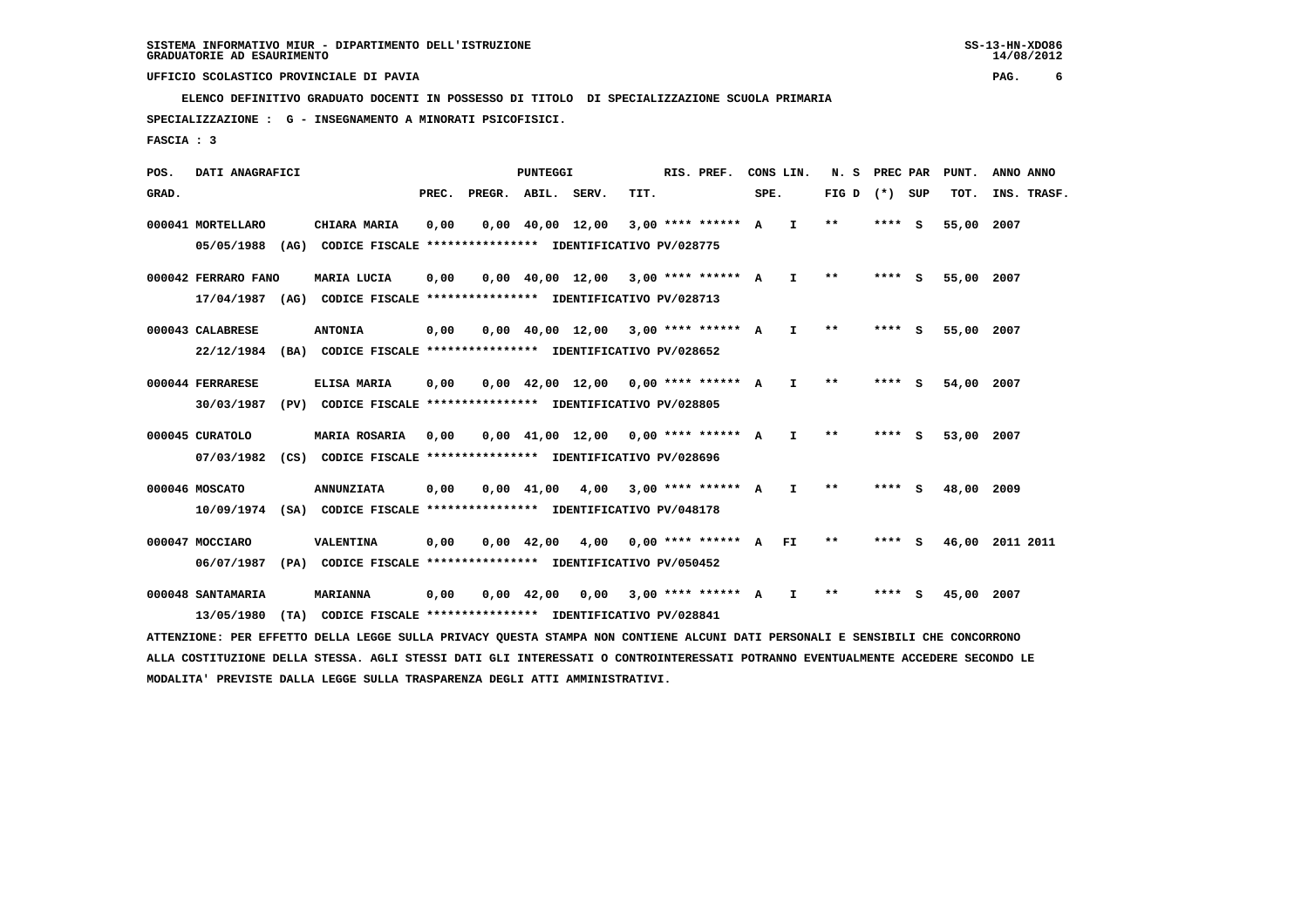**ELENCO DEFINITIVO GRADUATO DOCENTI IN POSSESSO DI TITOLO DI SPECIALIZZAZIONE SCUOLA PRIMARIA**

 **SPECIALIZZAZIONE : G - INSEGNAMENTO A MINORATI PSICOFISICI.**

 **FASCIA : 3**

 **POS. DATI ANAGRAFICI PUNTEGGI RIS. PREF. CONS LIN. N. S PREC PAR PUNT. ANNO ANNO**GRAD. **PREGRADE SERVEGE SERVE SERVE SPEREGE SPEREGALES SPEREGALES SPEREGALES SPEREGALES SPEREGALES SUP TOT. INS. TRASF. 000049 PASQUARIELLO LUCIA 0,00 0,00 42,00 0,00 3,00 \*\*\*\* \*\*\*\*\*\* A I \*\* X \*\*\*\* S 45,00 2009 12/12/1971 (MI) CODICE FISCALE \*\*\*\*\*\*\*\*\*\*\*\*\*\*\*\* IDENTIFICATIVO PV/048182 000050 LETO MANUELA 0,00 0,00 42,00 0,00 3,00 \*\*\*\* \*\*\*\*\*\* A I \*\* \*\*\*\* S 45,00 2011 2011 09/02/1978 (PA) CODICE FISCALE \*\*\*\*\*\*\*\*\*\*\*\*\*\*\*\* IDENTIFICATIVO PV/050415 000051 PANEBIANCO FRANCESCA 0,00 0,00 41,00 0,00 3,00 \*\*\*\* \*\*\*\*\*\* A I \*\* \*\*\*\* S 44,00 2007 09/12/1977 (BA) CODICE FISCALE \*\*\*\*\*\*\*\*\*\*\*\*\*\*\*\* IDENTIFICATIVO PV/028796 000052 RECCHIA MARIA GRAZIA 0,00 0,00 41,00 0,00 3,00 \*\*\*\* \*\*\*\*\*\* A I \*\* \*\*\*\* S 44,00 2007 06/10/1981 (TA) CODICE FISCALE \*\*\*\*\*\*\*\*\*\*\*\*\*\*\*\* IDENTIFICATIVO PV/028820 000053 MIRAGLIA EMANUELA MARI 0,00 0,00 40,00 4,00 0,00 \*\*\*\* \*\*\*\*\*\* A I \*\* \*\*\*\* S 44,00 2011 2011 22/12/1987 (CL) CODICE FISCALE \*\*\*\*\*\*\*\*\*\*\*\*\*\*\*\* IDENTIFICATIVO PV/050451 000054 LEONE VALENTINA 0,00 0,00 40,00 0,00 3,00 \*\*\*\* \*\*\*\*\*\* A I \*\* \*\*\*\* S 43,00 2007 24/10/1982 (TP) CODICE FISCALE \*\*\*\*\*\*\*\*\*\*\*\*\*\*\*\* IDENTIFICATIVO PV/028745 000055 MORICI ANTONELLA 0,00 0,00 40,00 0,00 3,00 \*\*\*\* \*\*\*\*\*\* A I \*\* \*\*\*\* S 43,00 2011 2011 12/09/1980 (TP) CODICE FISCALE \*\*\*\*\*\*\*\*\*\*\*\*\*\*\*\* IDENTIFICATIVO PV/050538 000056 DE LUCA MARIA CRISTIN 0,00 0,00 42,00 0,00 0,00 \*\*\*\* \*\*\*\*\*\* A I \*\* \*\*\*\* S 42,00 2007 30/09/1987 (FR) CODICE FISCALE \*\*\*\*\*\*\*\*\*\*\*\*\*\*\*\* IDENTIFICATIVO PV/028704 ATTENZIONE: PER EFFETTO DELLA LEGGE SULLA PRIVACY QUESTA STAMPA NON CONTIENE ALCUNI DATI PERSONALI E SENSIBILI CHE CONCORRONO**

 **ALLA COSTITUZIONE DELLA STESSA. AGLI STESSI DATI GLI INTERESSATI O CONTROINTERESSATI POTRANNO EVENTUALMENTE ACCEDERE SECONDO LE MODALITA' PREVISTE DALLA LEGGE SULLA TRASPARENZA DEGLI ATTI AMMINISTRATIVI.**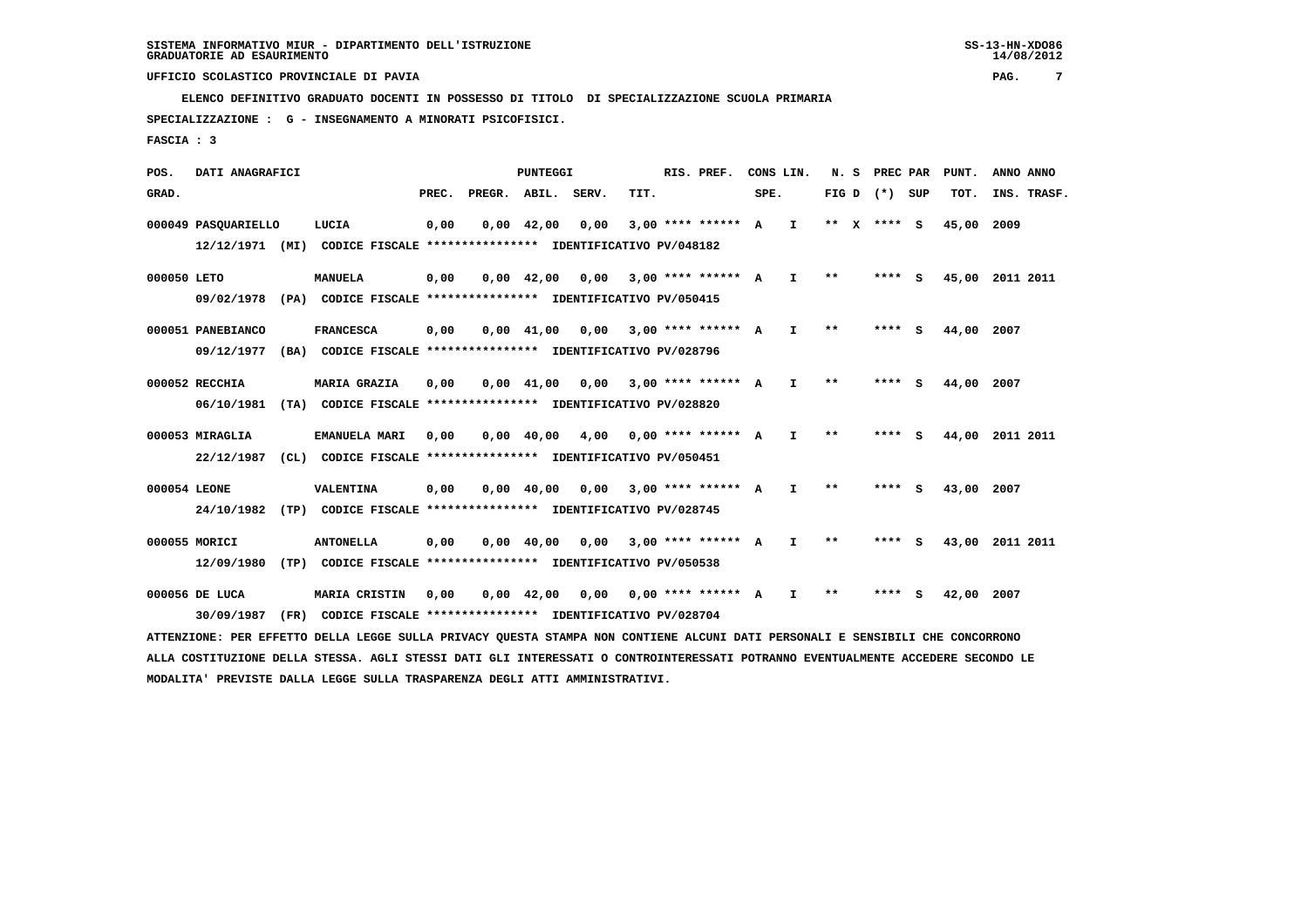**ELENCO DEFINITIVO GRADUATO DOCENTI IN POSSESSO DI TITOLO DI SPECIALIZZAZIONE SCUOLA PRIMARIA**

 **SPECIALIZZAZIONE : G - INSEGNAMENTO A MINORATI PSICOFISICI.**

 **FASCIA : 3**

| POS.         | DATI ANAGRAFICI |      | PUNTEGGI                        |       |        |                    |       | RIS. PREF.<br>CONS LIN.  |                      |      | N. S         | PREC PAR |         | PUNT. | ANNO ANNO |             |  |
|--------------|-----------------|------|---------------------------------|-------|--------|--------------------|-------|--------------------------|----------------------|------|--------------|----------|---------|-------|-----------|-------------|--|
| GRAD.        |                 |      |                                 | PREC. | PREGR. | ABIL.              | SERV. | TIT.                     |                      | SPE. |              | FIG D    | $(* )$  | SUP   | TOT.      | INS. TRASF. |  |
| 000057 SERPI |                 |      | ANNA LISA                       | 0,00  |        | $0,00 \quad 42,00$ | 0,00  |                          | $0.00$ **** ****** A |      | $\mathbf{I}$ | $***$    | $***$ S |       | 42,00     | 2011 2011   |  |
|              | 03/08/1987      | (VV) | CODICE FISCALE **************** |       |        |                    |       | IDENTIFICATIVO PV/050535 |                      |      |              |          |         |       |           |             |  |
|              | 000058 GIGLIO   |      | <b>FLORIANA</b>                 | 0,00  |        | $0.00 \quad 41.00$ | 0,00  |                          | $0,00$ **** ****** A |      | I.           | $* *$    | $***$ S |       | 41,00     | 2011 2011   |  |
|              | 09/04/1987      | (PA) | CODICE FISCALE **************** |       |        |                    |       | IDENTIFICATIVO PV/050430 |                      |      |              |          |         |       |           |             |  |
| 000059 PACE  |                 |      | <b>MARISA</b>                   | 0,00  |        | $0,00$ $41,00$     | 0,00  |                          | $0,00$ **** ****** A |      | I.           | $* *$    | $***$ S |       | 41,00     | 2011 2011   |  |
|              | 21/06/1984      | (CL) | CODICE FISCALE **************** |       |        |                    |       | IDENTIFICATIVO PV/050490 |                      |      |              |          |         |       |           |             |  |
| 000060 ALOIA |                 |      | LINA                            | 0,00  | 0,00   | 6,00               | 0,00  |                          | $0.00$ **** ****** A |      |              | **       | $***$ S |       | 6,00      | 2009        |  |

 **S 27/05/1987 (CS) CODICE FISCALE \*\*\*\*\*\*\*\*\*\*\*\*\*\*\*\* IDENTIFICATIVO PV/048039**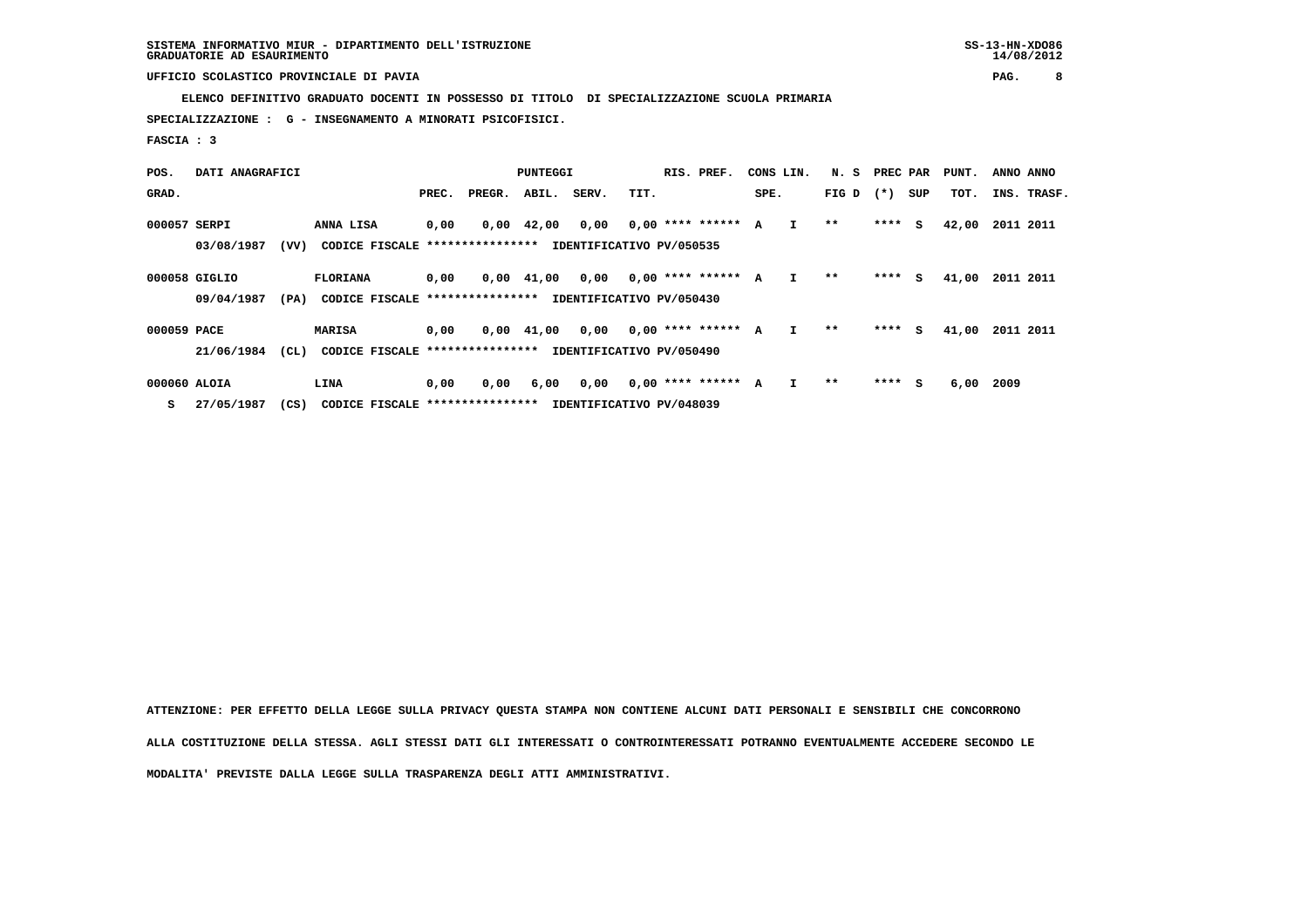**ELENCO DEFINITIVO GRADUATO DOCENTI IN POSSESSO DI TITOLO DI SPECIALIZZAZIONE SCUOLA PRIMARIA**

 **SPECIALIZZAZIONE : G - INSEGNAMENTO A MINORATI PSICOFISICI.**

 **FASCIA : 3**

 **POS. DATI ANAGRAFICI PUNTEGGI RIS. PREF. CONS LIN. N. S PREC PAR PUNT. ANNO ANNO**GRAD. **PREGRADE SERVEGE SERVE SERVE SPEREGE SPEREGALES SPEREGALES SPEREGALES SPEREGALES SPEREGALES SUP TOT. INS. TRASF. 000061 DI NOTO MARIA ROSITA 0,00 82,00 17,00 14,00 0,00 \*\*\*\* \*\*\*\*\*\* B I \*\* X \*\*\*\* S 113,00 2011 2011 24/08/1970 (PA) CODICE FISCALE \*\*\*\*\*\*\*\*\*\*\*\*\*\*\*\* IDENTIFICATIVO PV/050584 000062 SCONZA BINA MARIA FR 0,00 12,00 42,00 24,00 0,00 \*\*\*\* \*\*\*\*\*\* B I \*\* \*\*\*\* S 78,00 2007 10/05/1985 (CS) CODICE FISCALE \*\*\*\*\*\*\*\*\*\*\*\*\*\*\*\* IDENTIFICATIVO PV/028852 000063 CATTANO MARIA 0,00 30,00 42,00 6,00 0,00 \*\*\*\* \*\*\*\*\*\* B I \*\* \*\*\*\* S 78,00 2007 03/02/1970 (AG) CODICE FISCALE \*\*\*\*\*\*\*\*\*\*\*\*\*\*\*\* IDENTIFICATIVO PV/028661 000064 TROIA GIUSEPPINA 0,00 10,00 41,00 24,00 3,00 \*\*\*\* \*\*\*\*\*\* B I \*\* \*\*\*\* S 78,00 2009 02/12/1981 (CT) CODICE FISCALE \*\*\*\*\*\*\*\*\*\*\*\*\*\*\*\* IDENTIFICATIVO PV/048194 000065 MUNI TERESA 0,00 11,00 40,00 24,00 3,00 \*\*\*\* \*\*\*\*\*\* B I \*\* \*\*\*\* S 78,00 2009 09/04/1981 (CT) CODICE FISCALE \*\*\*\*\*\*\*\*\*\*\*\*\*\*\*\* IDENTIFICATIVO PV/048179 000066 RETTURA NATALIA 0,00 22,00 41,00 14,00 0,00 \*\*\*\* \*\*\*\*\*\* B I \*\* \*\*\*\* S 77,00 2007 20/06/1983 (VV) CODICE FISCALE \*\*\*\*\*\*\*\*\*\*\*\*\*\*\*\* IDENTIFICATIVO PV/028818 000067 GALLO VALENTINA 0,00 5,00 42,00 24,00 0,00 \*\*\*\* \*\*\*\*\*\* B \*\* \*\*\*\* S 71,00 2009 09/11/1983 (PV) CODICE FISCALE \*\*\*\*\*\*\*\*\*\*\*\*\*\*\*\* IDENTIFICATIVO PV/048051**

 **000068 CIANO FABIANA 0,00 0,00 42,00 24,00 0,00 \*\*\*\* \*\*\*\*\*\* B I \*\* \*\*\*\* S 66,00 2007 02/12/1983 (RC) CODICE FISCALE \*\*\*\*\*\*\*\*\*\*\*\*\*\*\*\* IDENTIFICATIVO PV/028665**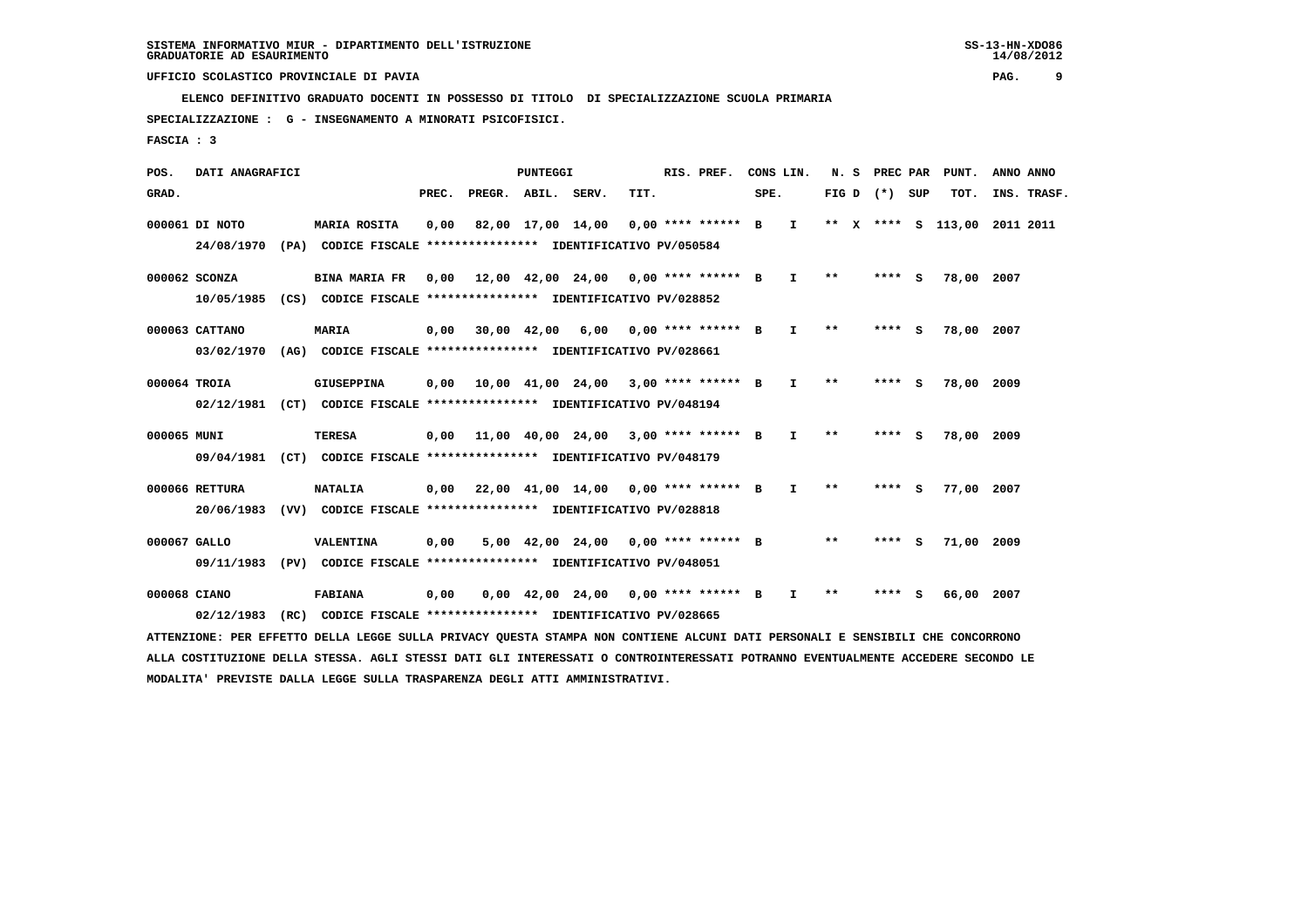**ELENCO DEFINITIVO GRADUATO DOCENTI IN POSSESSO DI TITOLO DI SPECIALIZZAZIONE SCUOLA PRIMARIA**

 **SPECIALIZZAZIONE : G - INSEGNAMENTO A MINORATI PSICOFISICI.**

 **FASCIA : 3**

 **POS. DATI ANAGRAFICI PUNTEGGI RIS. PREF. CONS LIN. N. S PREC PAR PUNT. ANNO ANNO**GRAD. **PREGRADE SERVEGE SERVE SERVE SPEREGE SPEREGALES SPEREGALES SPEREGALES SPEREGALES SPEREGALES SUP TOT. INS. TRASF. 000069 COSENZA ANNA MARIA 0,00 0,00 41,00 12,00 9,00 \*\*\*\* \*\*\*\*\*\* B F S \*\* X \*\*\*\* S 62,00 2007 07/08/1970 (CS) CODICE FISCALE \*\*\*\*\*\*\*\*\*\*\*\*\*\*\*\* IDENTIFICATIVO PV/028682 000070 BUSSOLO FRANCESCA 0,00 0,00 42,00 20,00 0,00 \*\*\*\* \*\*\*\*\*\* B I \*\* \*\*\*\* S 62,00 2007 25/11/1985 (PV) CODICE FISCALE \*\*\*\*\*\*\*\*\*\*\*\*\*\*\*\* IDENTIFICATIVO PV/028649 000071 DE GIORGIO LUIGI 0,00 0,00 41,00 12,00 0,00 \*\*\*\* \*\*\*\*\*\* B I \*\* \*\*\*\* S 53,00 2007 10/11/1985 (MT) CODICE FISCALE \*\*\*\*\*\*\*\*\*\*\*\*\*\*\*\* IDENTIFICATIVO PV/028701 000072 D'AURIA LIBERATINA 0,00 0,00 40,00 0,00 12,00 \*\*\*\* \*\*\*\*\*\* B I \*\* \*\*\*\* S 52,00 2009 22/11/1978 (NA) CODICE FISCALE \*\*\*\*\*\*\*\*\*\*\*\*\*\*\*\* IDENTIFICATIVO PV/048184 000073 GILARDI PATRIZIA 0,00 0,00 42,00 0,00 3,00 \*\*\*\* \*\*\*\*\*\* B I \*\* \*\*\*\* S 45,00 2007 05/05/1979 (PV) CODICE FISCALE \*\*\*\*\*\*\*\*\*\*\*\*\*\*\*\* IDENTIFICATIVO PV/028728 000074 MOLLO NADIA 0,00 0,00 42,00 0,00 3,00 \*\*\*\* \*\*\*\*\*\* B I \*\* \*\*\*\* S 45,00 2009 03/03/1986 (CS) CODICE FISCALE \*\*\*\*\*\*\*\*\*\*\*\*\*\*\*\* IDENTIFICATIVO PV/048175 000075 GARLASCHELLI STEFANIA 0,00 0,00 42,00 2,00 0,00 \*\*\*\* \*\*\*\*\*\* B I \*\* \*\*\*\* S 44,00 2007**

 **04/04/1987 (PV) CODICE FISCALE \*\*\*\*\*\*\*\*\*\*\*\*\*\*\*\* IDENTIFICATIVO PV/028727**

 **000076 CARUSO MARIA ANNUNZI 0,00 0,00 42,00 0,00 0,00 \*\*\*\* \*\*\*\*\*\* B I \*\* \*\*\*\* S 42,00 2007 27/07/1987 (CS) CODICE FISCALE \*\*\*\*\*\*\*\*\*\*\*\*\*\*\*\* IDENTIFICATIVO PV/028660**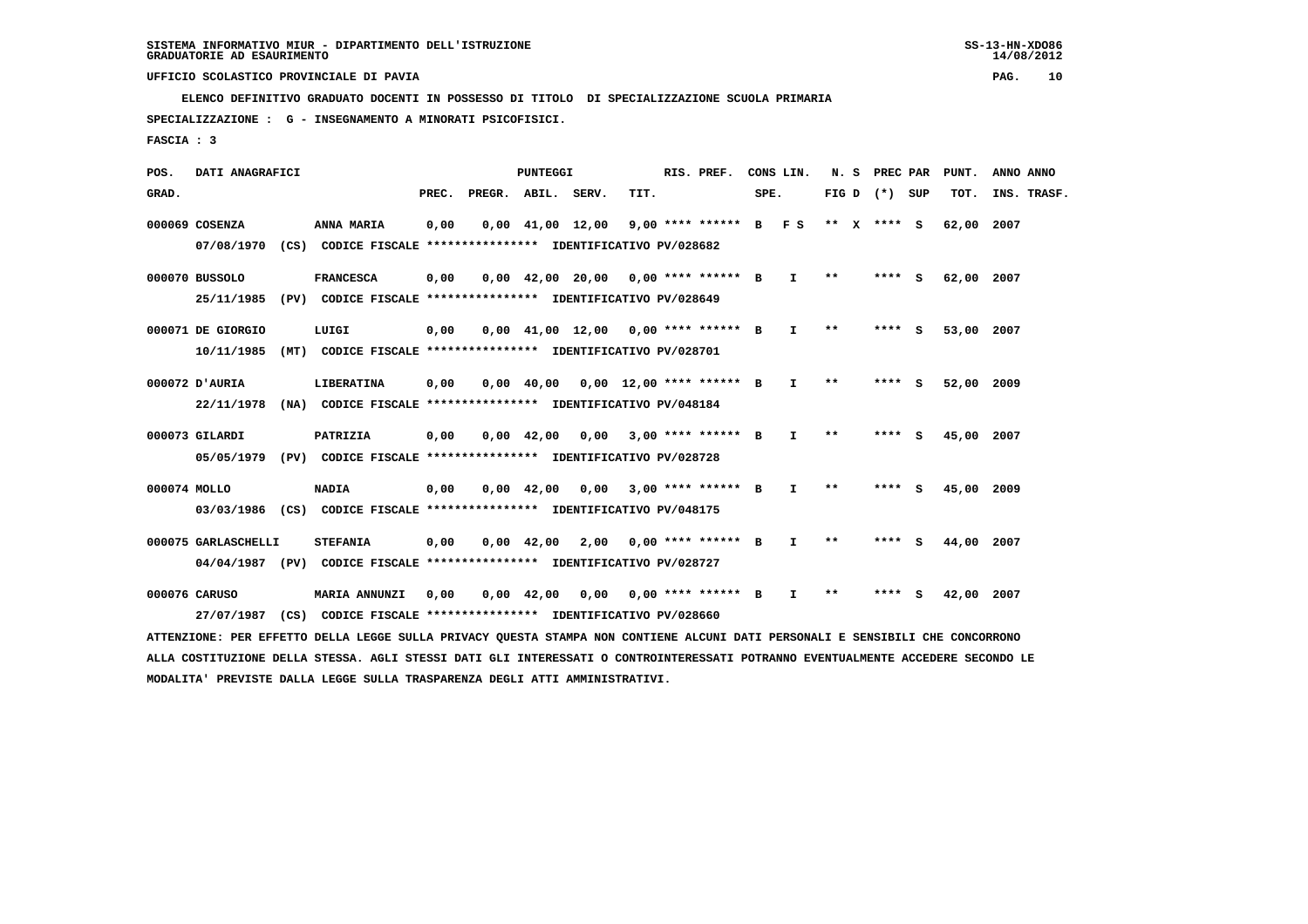**ELENCO DEFINITIVO GRADUATO DOCENTI IN POSSESSO DI TITOLO DI SPECIALIZZAZIONE SCUOLA PRIMARIA**

 **SPECIALIZZAZIONE : G - INSEGNAMENTO A MINORATI PSICOFISICI.**

 **FASCIA : 3**

 **POS. DATI ANAGRAFICI PUNTEGGI RIS. PREF. CONS LIN. N. S PREC PAR PUNT. ANNO ANNO**GRAD. **PREGRADE SERVEGE SERVE SERVE SPEREGE SPEREGALES SPEREGALES SPEREGALES SPEREGALES SPEREGALES SUP TOT. INS. TRASF. 000077 VECCHIO VALERIA MARIA 0,00 0,00 42,00 0,00 0,00 \*\*\*\* \*\*\*\*\*\* B I \*\* \*\*\*\* S 42,00 2009 09/02/1968 (PV) CODICE FISCALE \*\*\*\*\*\*\*\*\*\*\*\*\*\*\*\* IDENTIFICATIVO PV/048176 000078 MANDARINO MIRIAM 0,00 0,00 42,00 0,00 0,00 \*\*\*\* \*\*\*\*\*\* B I \*\* \*\*\*\* S 42,00 2009 27/09/1988 (CS) CODICE FISCALE \*\*\*\*\*\*\*\*\*\*\*\*\*\*\*\* IDENTIFICATIVO PV/048186 000079 RETTURA EMANUELA 0,00 0,00 42,00 0,00 0,00 \*\*\*\* \*\*\*\*\*\* B I \*\* \*\*\*\* S 42,00 2009 31/07/1988 (VV) CODICE FISCALE \*\*\*\*\*\*\*\*\*\*\*\*\*\*\*\* IDENTIFICATIVO PV/048188 000080 FORTI CATERINA 0,00 0,00 42,00 0,00 0,00 \*\*\*\* \*\*\*\*\*\* B I \*\* \*\*\*\* S 42,00 2009 11/04/1988 (PV) CODICE FISCALE \*\*\*\*\*\*\*\*\*\*\*\*\*\*\*\* IDENTIFICATIVO PV/048050 000081 COZZUTO ANNA 0,00 0,00 42,00 0,00 0,00 \*\*\*\* \*\*\*\*\*\* B I \*\* \*\*\*\* S 42,00 2011 2011 11/09/1988 (NA) CODICE FISCALE \*\*\*\*\*\*\*\*\*\*\*\*\*\*\*\* IDENTIFICATIVO PV/050428 000082 BERARDI ANTONELLA 0,00 0,00 42,00 0,00 0,00 \*\*\*\* \*\*\*\*\*\* B I \*\* \*\*\*\* S 42,00 2011 2011 07/09/1984 (TA) CODICE FISCALE \*\*\*\*\*\*\*\*\*\*\*\*\*\*\*\* IDENTIFICATIVO PV/050482 000083 PIAZZA VALENTINA 0,00 0,00 41,00 0,00 0,00 \*\*\*\* \*\*\*\*\*\* B I \*\* \*\*\*\* S 41,00 2007 05/10/1987 (MI) CODICE FISCALE \*\*\*\*\*\*\*\*\*\*\*\*\*\*\*\* IDENTIFICATIVO PV/028797 000084 DI BENEDETTO ALESSANDRA 0,00 0,00 41,00 0,00 0,00 \*\*\*\* \*\*\*\*\*\* B F \*\* \*\*\*\* S 41,00 2011 2011 12/04/1988 (PA) CODICE FISCALE \*\*\*\*\*\*\*\*\*\*\*\*\*\*\*\* IDENTIFICATIVO PV/050484 ATTENZIONE: PER EFFETTO DELLA LEGGE SULLA PRIVACY QUESTA STAMPA NON CONTIENE ALCUNI DATI PERSONALI E SENSIBILI CHE CONCORRONO**

 **ALLA COSTITUZIONE DELLA STESSA. AGLI STESSI DATI GLI INTERESSATI O CONTROINTERESSATI POTRANNO EVENTUALMENTE ACCEDERE SECONDO LE MODALITA' PREVISTE DALLA LEGGE SULLA TRASPARENZA DEGLI ATTI AMMINISTRATIVI.**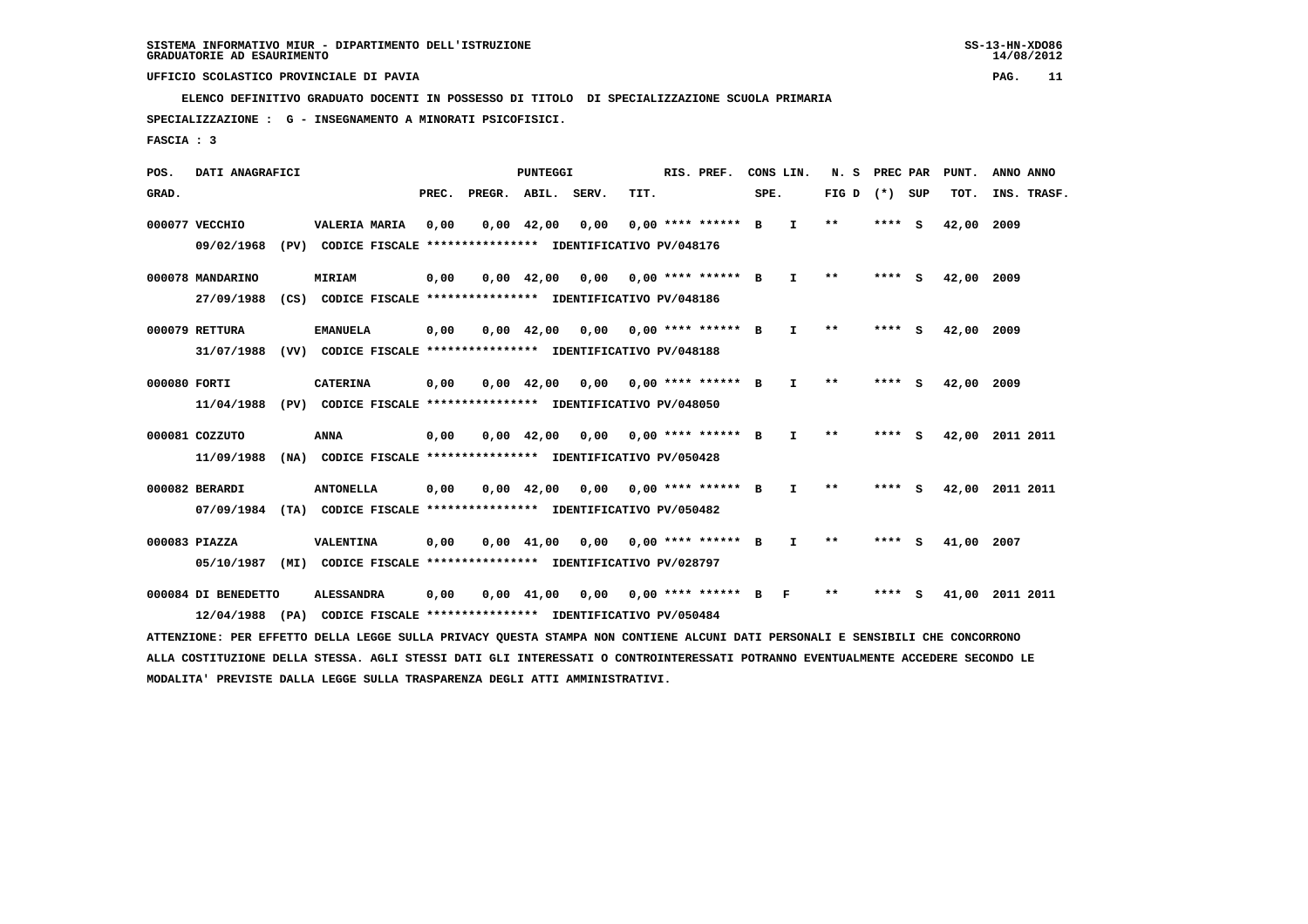**ELENCO DEFINITIVO GRADUATO DOCENTI IN POSSESSO DI TITOLO DI SPECIALIZZAZIONE SCUOLA PRIMARIA**

 **SPECIALIZZAZIONE : G - INSEGNAMENTO A MINORATI PSICOFISICI.**

 **FASCIA : 3**

| POS.         | DATI ANAGRAFICI |      |                                                          | PUNTEGGI |        |                |                          |      | RIS. PREF.           | CONS LIN. |              | N. S        | PREC PAR |     | PUNT. | ANNO ANNO   |
|--------------|-----------------|------|----------------------------------------------------------|----------|--------|----------------|--------------------------|------|----------------------|-----------|--------------|-------------|----------|-----|-------|-------------|
| GRAD.        |                 |      |                                                          | PREC.    | PREGR. | ABIL.          | SERV.                    | TIT. |                      | SPE.      |              | FIG D $(*)$ |          | SUP | тот.  | INS. TRASF. |
|              | 000085 D'ERRICO |      | FRANCESCO MAR                                            | 0,00     | 32,00  |                | 6,00 24,00               |      | $3,00$ **** ****** R |           | $\mathbf{I}$ | $* *$       | $***$ S  |     | 65,00 | 2007        |
| s            | 26/05/1974      | (PV) | CODICE FISCALE **************** IDENTIFICATIVO PV/028699 |          |        |                |                          |      |                      |           |              |             |          |     |       |             |
|              | 000086 TROCCOLI |      | <b>FABIANA</b>                                           | 0,00     | 18,00  |                | 6,00 24,00               |      | $3,00$ **** ****** R |           | I.           | $***$       | ****     |     | 51,00 | 2009        |
| s            | 14/06/1978      | (MI) | CODICE FISCALE *****************                         |          |        |                | IDENTIFICATIVO PV/048193 |      |                      |           |              |             |          |     |       |             |
| 000087 SANZO |                 |      | DAMIANA MICHE                                            | 0,00     |        | $0,00$ $41,00$ | 6,00                     |      | $0.00$ **** ****** R |           | $\mathbf{I}$ | **          | $***$ S  |     | 47,00 | 2007        |
|              | 11/04/1987      | (CZ) | CODICE FISCALE ****************                          |          |        |                | IDENTIFICATIVO PV/028795 |      |                      |           |              |             |          |     |       |             |
|              | 000088 VILLANI  |      | <b>SARA</b>                                              | 0,00     | 12,00  |                | 6,00 24,00               |      | $0.00$ **** ****** R |           |              | **          | $***$ S  |     | 42,00 | 2007        |

 **S 30/03/1984 (PV) CODICE FISCALE \*\*\*\*\*\*\*\*\*\*\*\*\*\*\*\* IDENTIFICATIVO PV/028868**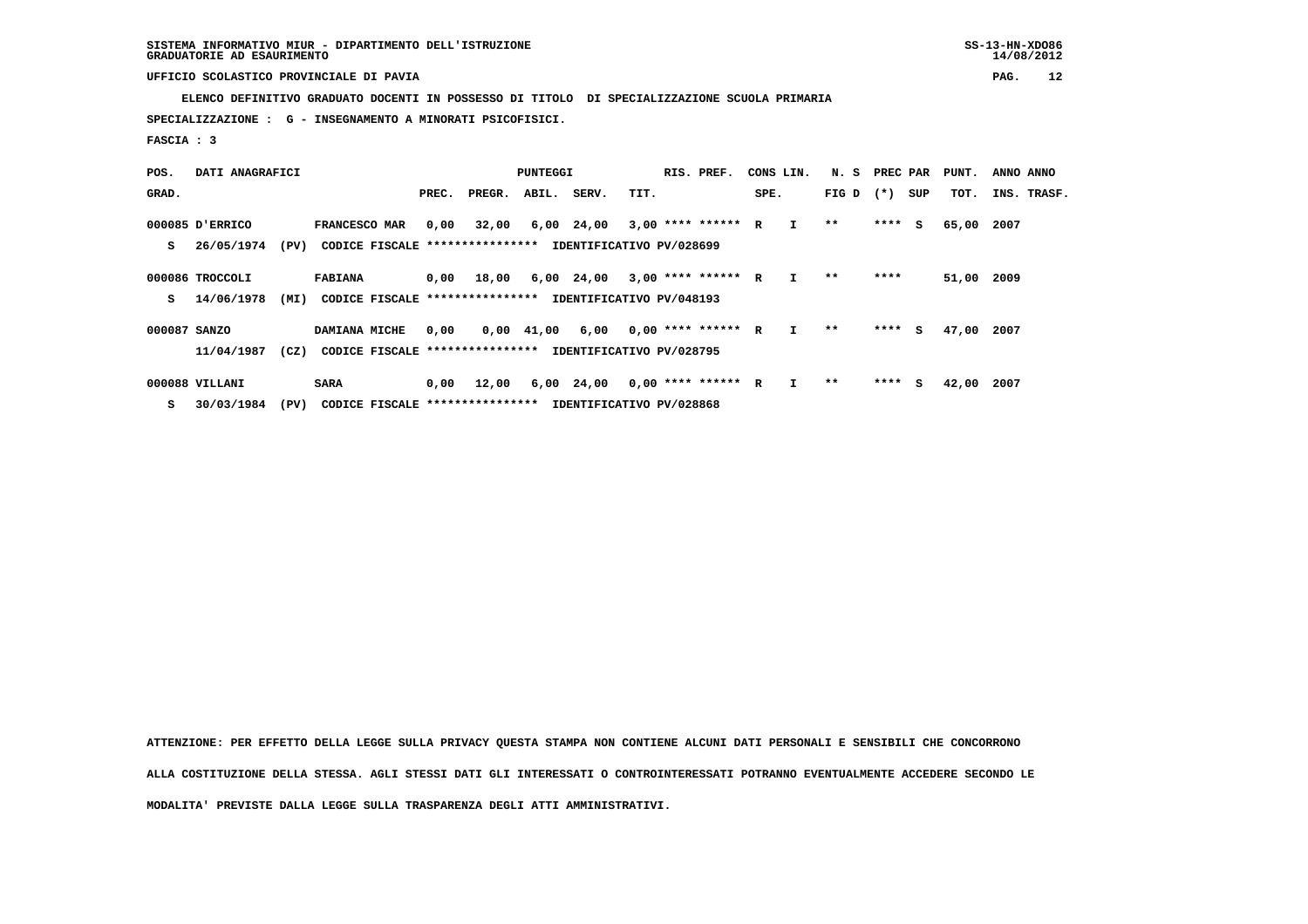**ELENCO DEFINITIVO GRADUATO DOCENTI IN POSSESSO DI TITOLO DI SPECIALIZZAZIONE SCUOLA PRIMARIA**

 **SPECIALIZZAZIONE : H - INSEGNAMENTO A MINORATI DELLA VISTA.**

 **FASCIA : 3**

 **POS. DATI ANAGRAFICI PUNTEGGI RIS. PREF. CONS LIN. N. S PREC PAR PUNT. ANNO ANNO**GRAD. **PREGRADE SERVEGE SERVE SERVE SPEREGE SPEREGALES SPEREGALES SPEREGALES SPEREGALES SPEREGALES SUP TOT. INS. TRASF. 000001 SOLLAMI INGRID MARIA 0,00 12,00 42,00 24,00 9,00 \*\*\*\* \*\*\*\*\*\* A I \*\* \*\*\*\* S 87,00 2007 19/08/1985 (EN) CODICE FISCALE \*\*\*\*\*\*\*\*\*\*\*\*\*\*\*\* IDENTIFICATIVO PV/028855 000002 MINGIANO ANNA LISA 0,00 12,00 42,00 24,00 9,00 \*\*\*\* \*\*\*\*\*\* A I \*\* \*\*\*\* S 87,00 2007 29/10/1981 (LE) CODICE FISCALE \*\*\*\*\*\*\*\*\*\*\*\*\*\*\*\* IDENTIFICATIVO PV/028772 000003 NASTI GIUSEPPE 0,00 12,00 42,00 24,00 9,00 \*\*\*\* \*\*\*\*\*\* A FI \*\* \*\*\*\* S 87,00 2007 28/01/1981 (NA) CODICE FISCALE \*\*\*\*\*\*\*\*\*\*\*\*\*\*\*\* IDENTIFICATIVO PV/028778 000004 ZUCCARO GAETANA 0,00 12,00 42,00 24,00 9,00 \*\*\*\* \*\*\*\*\*\* A I \*\* \*\*\*\* S 87,00 2011 2011 31/10/1985 (BA) CODICE FISCALE \*\*\*\*\*\*\*\*\*\*\*\*\*\*\*\* IDENTIFICATIVO PV/050540**

- **000005 VITALE MARIA LUISA 0,00 12,00 40,00 24,00 9,00 \*\*\*\* \*\*\*\*\*\* A IS \*\* \*\*\*\* S 85,00 2007 04/12/1979 (TP) CODICE FISCALE \*\*\*\*\*\*\*\*\*\*\*\*\*\*\*\* IDENTIFICATIVO PV/028869**
- **000006 NICODEMO ANGELA 0,00 14,00 41,00 24,00 6,00 \*\*\*\* \*\*\*\*\*\* A I \*\* X \*\*\*\* S 85,00 2011 2011 11/04/1976 (SA) CODICE FISCALE \*\*\*\*\*\*\*\*\*\*\*\*\*\*\*\* IDENTIFICATIVO PV/050461**
- **000007 LAZZARO ERIKA MARIA 0,00 24,00 41,00 16,00 3,00 \*\*\*\* \*\*\*\*\*\* A I \*\* \*\*\*\* S 84,00 2007 16/12/1979 (CL) CODICE FISCALE \*\*\*\*\*\*\*\*\*\*\*\*\*\*\*\* IDENTIFICATIVO PV/028744**
- **000008 GAUDIO FRANCESCA 0,00 12,00 41,00 24,00 6,00 \*\*\*\* \*\*\*\*\*\* A FI \*\* \*\*\*\* S 83,00 2007 01/11/1975 (CS) CODICE FISCALE \*\*\*\*\*\*\*\*\*\*\*\*\*\*\*\* IDENTIFICATIVO PV/028732**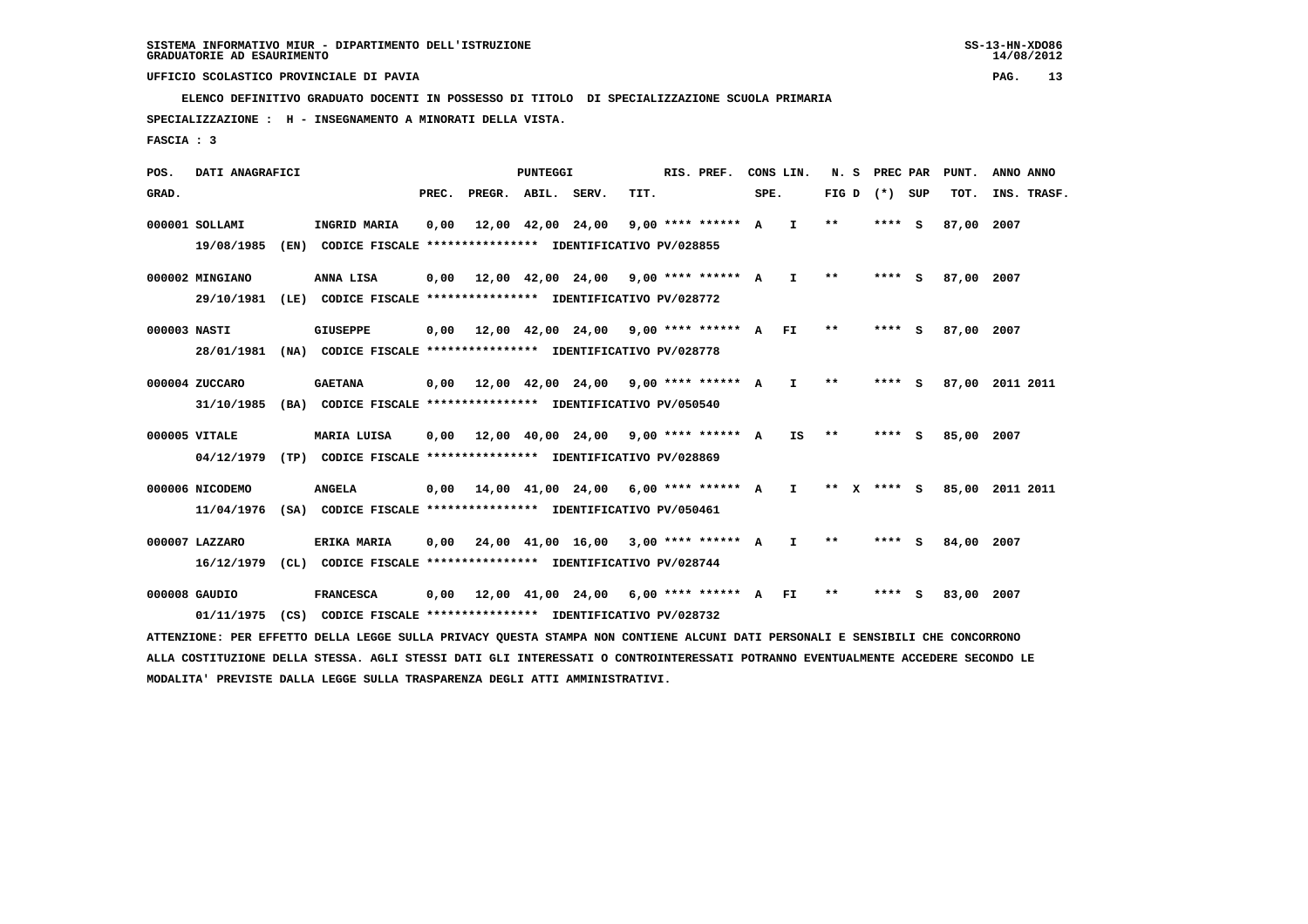**ELENCO DEFINITIVO GRADUATO DOCENTI IN POSSESSO DI TITOLO DI SPECIALIZZAZIONE SCUOLA PRIMARIA**

 **SPECIALIZZAZIONE : H - INSEGNAMENTO A MINORATI DELLA VISTA.**

 **FASCIA : 3**

 **POS. DATI ANAGRAFICI PUNTEGGI RIS. PREF. CONS LIN. N. S PREC PAR PUNT. ANNO ANNO**GRAD. **PREGRADE SERVEGE SERVE SERVE SPEREGE SPEREGALES SPEREGALES SPEREGALES SPEREGALES SPEREGALES SUP TOT. INS. TRASF. 000009 SCHIRRU ANNA 0,00 12,00 41,00 24,00 6,00 \*\*\*\* \*\*\*\*\*\* A I \*\* \*\*\*\* S 83,00 2007 02/03/1984 (PV) CODICE FISCALE \*\*\*\*\*\*\*\*\*\*\*\*\*\*\*\* IDENTIFICATIVO PV/028848 000010 SARO' ANTONIA 0,00 12,00 41,00 24,00 6,00 \*\*\*\* \*\*\*\*\*\* A I \*\* \*\*\*\* S 83,00 2007 10/12/1980 (ME) CODICE FISCALE \*\*\*\*\*\*\*\*\*\*\*\*\*\*\*\* IDENTIFICATIVO PV/028842 000011 COMINI VELA LUCIA CRISTIN 0,00 12,00 42,00 24,00 3,00 \*\*\*\* \*\*\*\*\*\* A I \*\* \*\*\*\* S 81,00 2007 01/10/1981 (EE) CODICE FISCALE \*\*\*\*\*\*\*\*\*\*\*\*\*\*\*\* IDENTIFICATIVO PV/028668 000012 BISOGNO MARIANNA 0,00 0,00 42,00 24,00 15,00 \*\*\*\* \*\*\*\*\*\* A IST \*\* \*\*\*\* S 81,00 2007 08/05/1977 (SA) CODICE FISCALE \*\*\*\*\*\*\*\*\*\*\*\*\*\*\*\* IDENTIFICATIVO PV/028788 000013 LUCIA ROSARIA 0,00 10,00 41,00 24,00 6,00 \*\*\*\* \*\*\*\*\*\* A S \*\* \*\*\*\* S 81,00 2011 2011 13/01/1979 (PA) CODICE FISCALE \*\*\*\*\*\*\*\*\*\*\*\*\*\*\*\* IDENTIFICATIVO PV/050445**

- **000014 DE GIROLAMO SARA 0,00 12,00 41,00 24,00 3,00 \*\*\*\* \*\*\*\*\*\* A FI \*\* \*\*\*\* S 80,00 2007 19/05/1984 (CS) CODICE FISCALE \*\*\*\*\*\*\*\*\*\*\*\*\*\*\*\* IDENTIFICATIVO PV/028703**
- **000015 TIRENDI DANILO 0,00 12,00 40,00 24,00 3,00 \*\*\*\* \*\*\*\*\*\* A I \*\* \*\*\*\* S 79,00 2007 08/10/1981 (CT) CODICE FISCALE \*\*\*\*\*\*\*\*\*\*\*\*\*\*\*\* IDENTIFICATIVO PV/028861**
- **000016 SCALISE VINCENZO 0,00 12,00 42,00 24,00 0,00 \*\*\*\* \*\*\*\*\*\* A I \*\* \*\*\*\* S 78,00 2007 08/10/1977 (TA) CODICE FISCALE \*\*\*\*\*\*\*\*\*\*\*\*\*\*\*\* IDENTIFICATIVO PV/028846**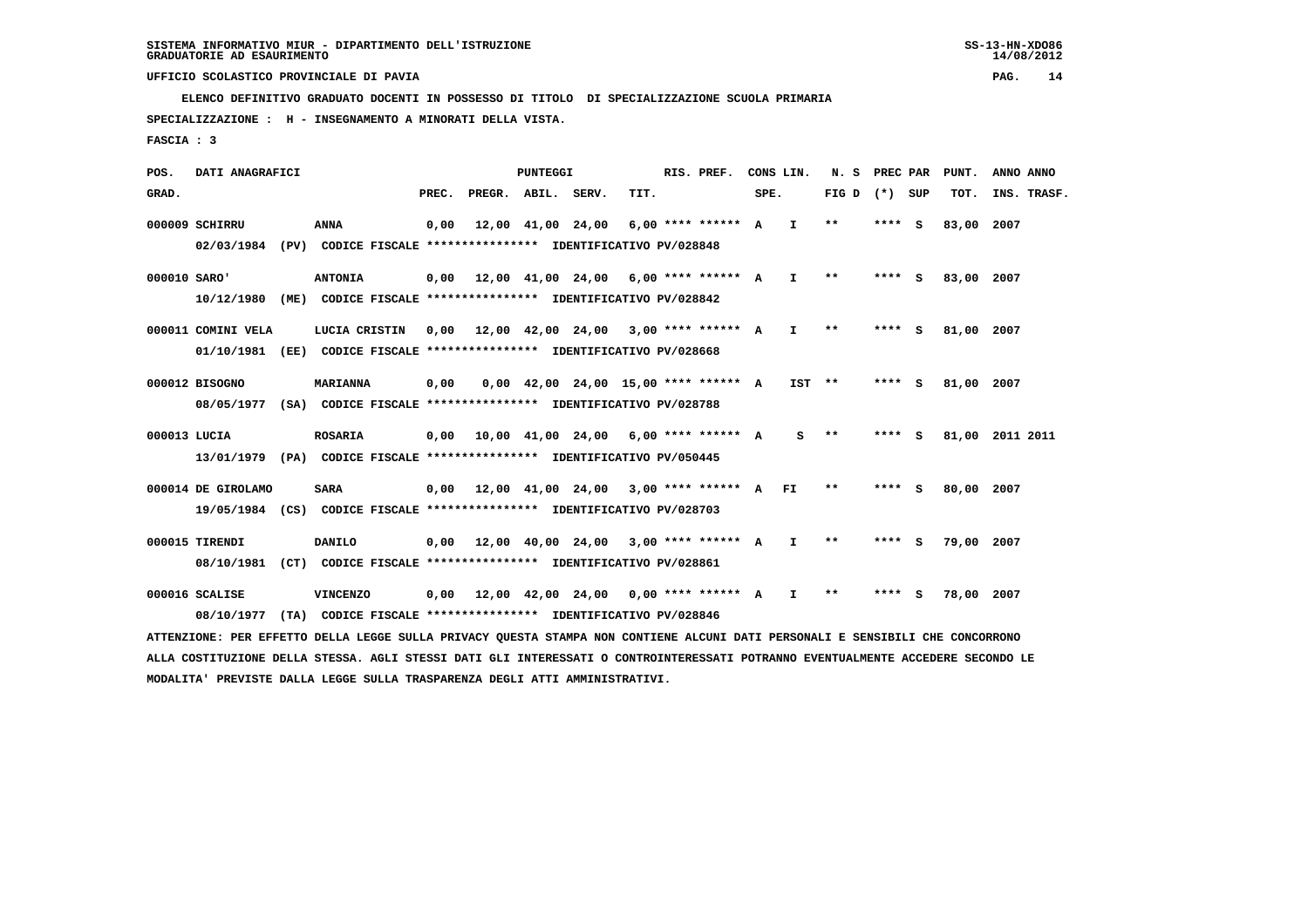**ELENCO DEFINITIVO GRADUATO DOCENTI IN POSSESSO DI TITOLO DI SPECIALIZZAZIONE SCUOLA PRIMARIA**

 **SPECIALIZZAZIONE : H - INSEGNAMENTO A MINORATI DELLA VISTA.**

 **FASCIA : 3**

 **POS. DATI ANAGRAFICI PUNTEGGI RIS. PREF. CONS LIN. N. S PREC PAR PUNT. ANNO ANNO**GRAD. **PREGRADE SERVEGE SERVE SERVE SPEREGE SPEREGALES SPEREGALES SPEREGALES SPEREGALES SPEREGALES SUP TOT. INS. TRASF. 000017 PRESTE ILARIA 0,00 0,00 42,00 24,00 9,00 \*\*\*\* \*\*\*\*\*\* A FI \*\* \*\*\*\* S 75,00 2007 20/03/1981 (KR) CODICE FISCALE \*\*\*\*\*\*\*\*\*\*\*\*\*\*\*\* IDENTIFICATIVO PV/028809 000018 GARGANO MARIA LUISA A 0,00 0,00 42,00 24,00 9,00 \*\*\*\* \*\*\*\*\*\* A I \*\* \*\*\*\* S 75,00 2011 2011 31/08/1985 (BA) CODICE FISCALE \*\*\*\*\*\*\*\*\*\*\*\*\*\*\*\* IDENTIFICATIVO PV/050435 000019 COZZUTO ORSOLA 0,00 0,00 41,00 24,00 9,00 \*\*\*\* \*\*\*\*\*\* A I \*\* X \*\*\*\* S 74,00 2007 01/11/1981 (NA) CODICE FISCALE \*\*\*\*\*\*\*\*\*\*\*\*\*\*\*\* IDENTIFICATIVO PV/028687 000020 PIRONE ANNUNZIATA 0,00 2,00 40,00 28,00 3,00 \*\*\*\* \*\*\*\*\*\* A I \*\* \*\*\*\* S 73,00 2011 2011 16/10/1983 (NA) CODICE FISCALE \*\*\*\*\*\*\*\*\*\*\*\*\*\*\*\* IDENTIFICATIVO PV/050465 000021 PALUMBO MARCO 0,00 0,00 42,00 28,00 3,00 \*\*\*\* \*\*\*\*\*\* A I \*\* \*\*\*\* S 73,00 2011 2011 23/05/1975 (NA) CODICE FISCALE \*\*\*\*\*\*\*\*\*\*\*\*\*\*\*\* IDENTIFICATIVO PV/050463 000022 GIOVE MARIA GRAZIA 0,00 0,00 42,00 24,00 6,00 \*\*\*\* \*\*\*\*\*\* A I \*\* \*\*\*\* S 72,00 2011 2011 04/12/1985 (BA) CODICE FISCALE \*\*\*\*\*\*\*\*\*\*\*\*\*\*\*\* IDENTIFICATIVO PV/050436**

 **000023 ANTONICELLI ANNAMARIA 0,00 0,00 42,00 24,00 6,00 \*\*\*\* \*\*\*\*\*\* A I \*\* \*\*\*\* S 72,00 2011 2011 08/04/1985 (BA) CODICE FISCALE \*\*\*\*\*\*\*\*\*\*\*\*\*\*\*\* IDENTIFICATIVO PV/050481**

 **000024 COPPOLA ORNELLA 0,00 0,00 42,00 24,00 6,00 \*\*\*\* \*\*\*\*\*\* A I \*\* \*\*\*\* S 72,00 2011 2011 05/05/1982 (FR) CODICE FISCALE \*\*\*\*\*\*\*\*\*\*\*\*\*\*\*\* IDENTIFICATIVO PV/050427**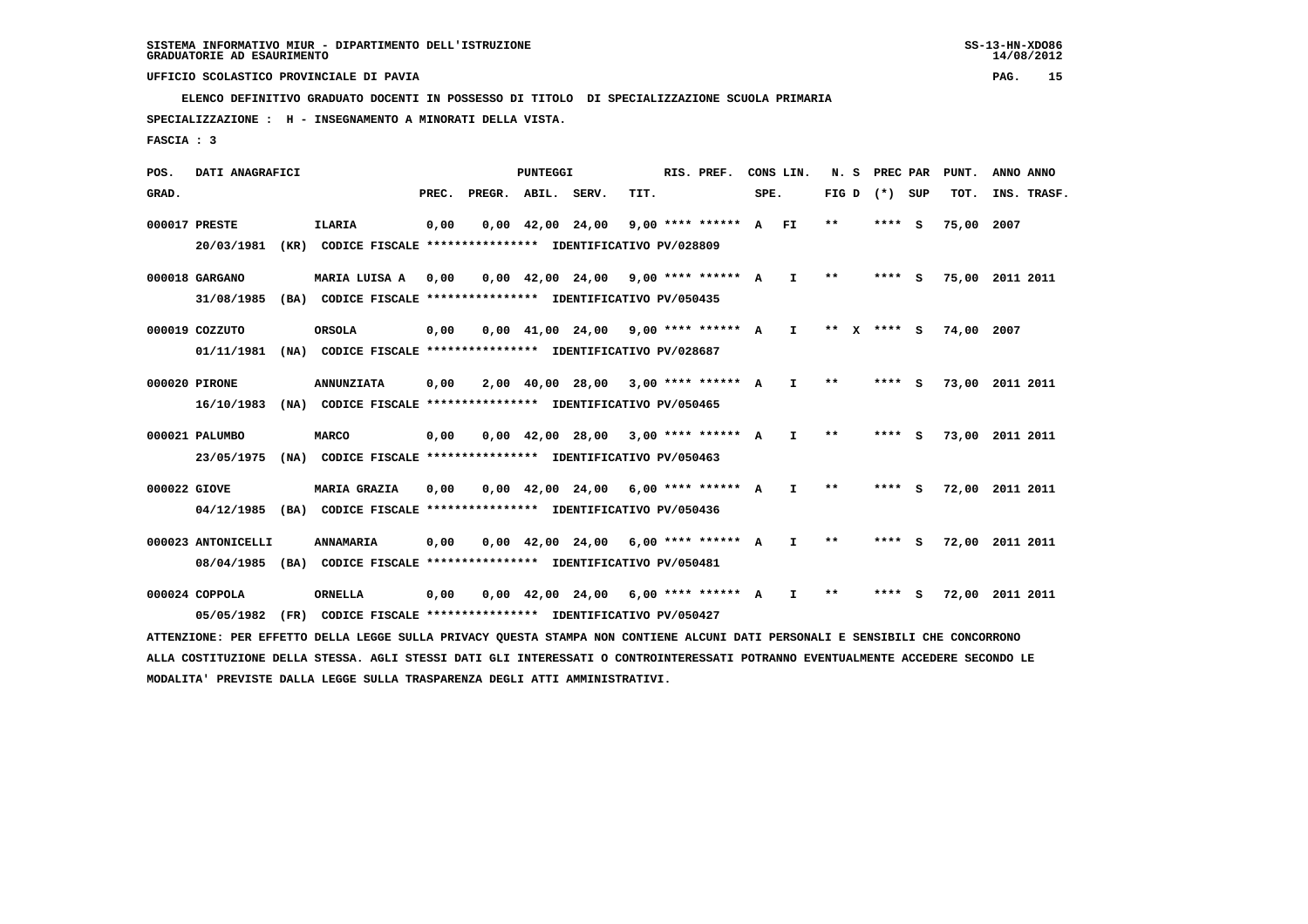**ELENCO DEFINITIVO GRADUATO DOCENTI IN POSSESSO DI TITOLO DI SPECIALIZZAZIONE SCUOLA PRIMARIA**

 **SPECIALIZZAZIONE : H - INSEGNAMENTO A MINORATI DELLA VISTA.**

 **FASCIA : 3**

 **POS. DATI ANAGRAFICI PUNTEGGI RIS. PREF. CONS LIN. N. S PREC PAR PUNT. ANNO ANNO**GRAD. **PREGRADE SERVEGE SERVE SERVE SPEREGE SPEREGALES SPEREGALES SPEREGALES SPEREGALES SPEREGALES SUP TOT. INS. TRASF. 000025 RUSSO MICHELA 0,00 0,00 42,00 24,00 6,00 \*\*\*\* \*\*\*\*\*\* A I \*\* \*\*\*\* S 72,00 2011 2011 04/06/1987 (NA) CODICE FISCALE \*\*\*\*\*\*\*\*\*\*\*\*\*\*\*\* IDENTIFICATIVO PV/050491 000026 SPAGNOLO NUNZIA 0,00 0,00 41,00 24,00 6,00 \*\*\*\* \*\*\*\*\*\* A I \*\* \*\*\*\* S 71,00 2007 27/03/1984 (AG) CODICE FISCALE \*\*\*\*\*\*\*\*\*\*\*\*\*\*\*\* IDENTIFICATIVO PV/028858 000027 GIOVE STEFANIA 0,00 1,00 41,00 26,00 3,00 \*\*\*\* \*\*\*\*\*\* A I \*\* \*\*\*\* S 71,00 2007 15/11/1984 (ME) CODICE FISCALE \*\*\*\*\*\*\*\*\*\*\*\*\*\*\*\* IDENTIFICATIVO PV/028803 000028 CASANO LAURA 0,00 0,00 40,00 24,00 6,00 \*\*\*\* \*\*\*\*\*\* A S \*\* X \*\*\*\* S 70,00 2011 2011 31/07/1976 (TP) CODICE FISCALE \*\*\*\*\*\*\*\*\*\*\*\*\*\*\*\* IDENTIFICATIVO PV/050421 000029 CEFALIA PAOLA RITA 0,00 5,00 41,00 24,00 0,00 \*\*\*\* \*\*\*\*\*\* A I \*\* \*\*\*\* S 70,00 2011 2011 27/02/1971 (MI) CODICE FISCALE \*\*\*\*\*\*\*\*\*\*\*\*\*\*\*\* IDENTIFICATIVO PV/050423 000030 SCALFI LAURA 0,00 0,00 42,00 24,00 3,00 \*\*\*\* \*\*\*\*\*\* A I \*\* \*\*\*\* S 69,00 2007 25/09/1986 (PV) CODICE FISCALE \*\*\*\*\*\*\*\*\*\*\*\*\*\*\*\* IDENTIFICATIVO PV/028845 000031 LANZILLOTTA LUCIA 0,00 0,00 42,00 24,00 3,00 \*\*\*\* \*\*\*\*\*\* A I \*\* \*\*\*\* S 69,00 2007**

 **09/09/1984 (CS) CODICE FISCALE \*\*\*\*\*\*\*\*\*\*\*\*\*\*\*\* IDENTIFICATIVO PV/028743**

 **000032 COBIANCHI ANNA 0,00 2,00 42,00 24,00 0,00 \*\*\*\* \*\*\*\*\*\* A I \*\* \*\*\*\* S 68,00 2007 02/02/1985 (PV) CODICE FISCALE \*\*\*\*\*\*\*\*\*\*\*\*\*\*\*\* IDENTIFICATIVO PV/028666**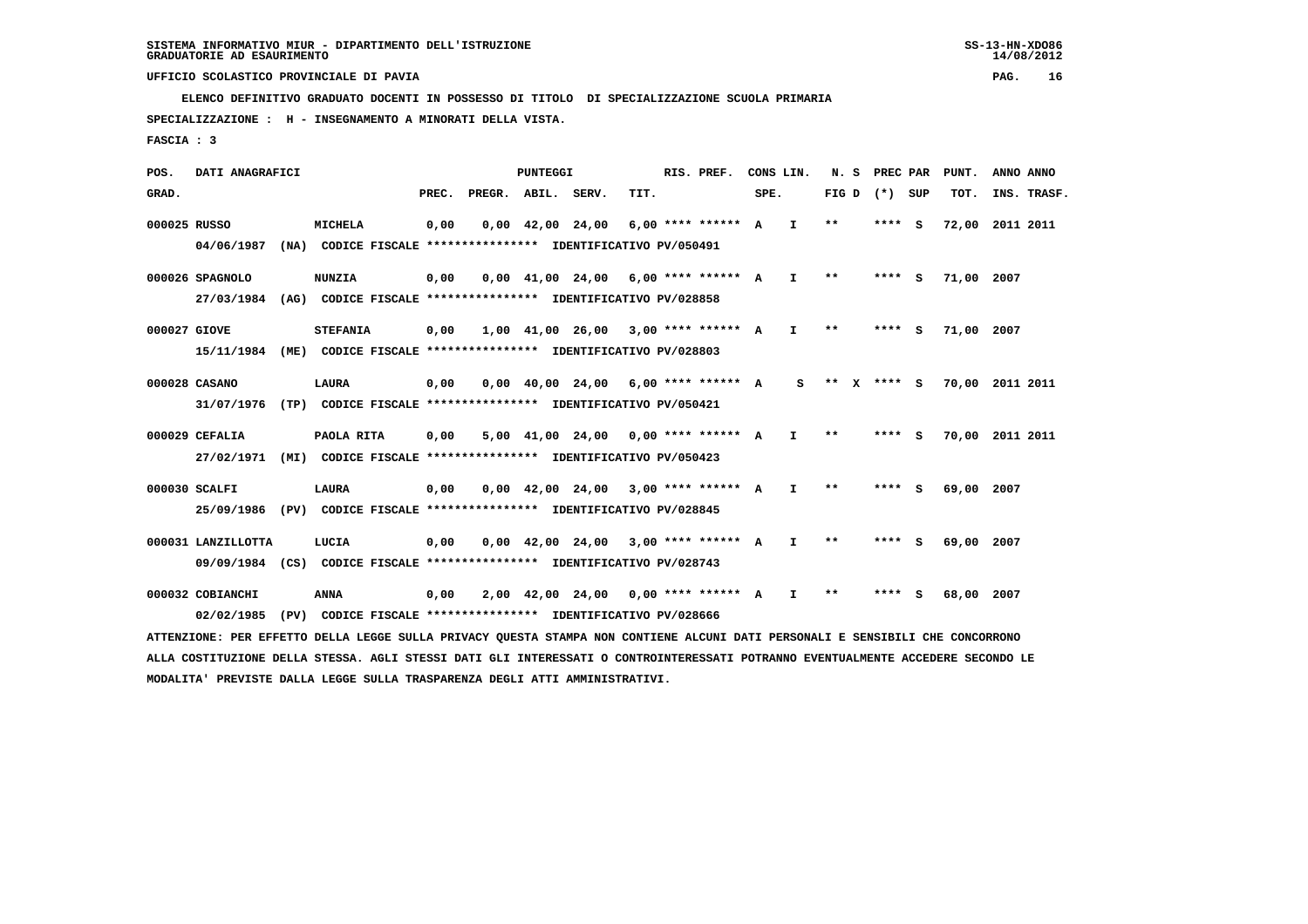**ELENCO DEFINITIVO GRADUATO DOCENTI IN POSSESSO DI TITOLO DI SPECIALIZZAZIONE SCUOLA PRIMARIA**

 **SPECIALIZZAZIONE : H - INSEGNAMENTO A MINORATI DELLA VISTA.**

 **FASCIA : 3**

 **POS. DATI ANAGRAFICI PUNTEGGI RIS. PREF. CONS LIN. N. S PREC PAR PUNT. ANNO ANNO**GRAD. **PREGRADE SERVEGE SERVE SERVE SPEREGE SPEREGALES SPEREGALES SPEREGALES SPEREGALES SPEREGALES SUP TOT. INS. TRASF. 000033 CONTARTESE SARA 0,00 0,00 41,00 24,00 3,00 \*\*\*\* \*\*\*\*\*\* A FI \*\* \*\*\*\* S 68,00 2007 28/06/1984 (VV) CODICE FISCALE \*\*\*\*\*\*\*\*\*\*\*\*\*\*\*\* IDENTIFICATIVO PV/028677 000034 LISINI CHIARA 0,00 0,00 42,00 24,00 0,00 \*\*\*\* \*\*\*\*\*\* A I \*\* \*\*\*\* S 66,00 2007 31/12/1984 (PV) CODICE FISCALE \*\*\*\*\*\*\*\*\*\*\*\*\*\*\*\* IDENTIFICATIVO PV/028747 000035 PRIMAVERA ANTONINA 0,00 0,00 41,00 24,00 0,00 \*\*\*\* \*\*\*\*\*\* A I \*\* \*\*\*\* S 65,00 2007 18/05/1985 (PA) CODICE FISCALE \*\*\*\*\*\*\*\*\*\*\*\*\*\*\*\* IDENTIFICATIVO PV/028810 000036 PIZZAMIGLIO CHIARA MARIA 0,00 0,00 41,00 24,00 0,00 \*\*\*\* \*\*\*\*\*\* A I \*\* \*\*\*\* S 65,00 2007 12/07/1980 (AL) CODICE FISCALE \*\*\*\*\*\*\*\*\*\*\*\*\*\*\*\* IDENTIFICATIVO PV/028801 000037 PISANI ANTONELLA 0,00 0,00 41,00 22,00 0,00 \*\*\*\* \*\*\*\*\*\* A I \*\* \*\*\*\* S 63,00 2007 14/12/1984 (SA) CODICE FISCALE \*\*\*\*\*\*\*\*\*\*\*\*\*\*\*\* IDENTIFICATIVO PV/028798 000038 SOMENZINI FRANCESCA 0,00 0,00 42,00 18,00 0,00 \*\*\*\* \*\*\*\*\*\* A I \*\* \*\*\*\* S 60,00 2007 03/01/1986 (PV) CODICE FISCALE \*\*\*\*\*\*\*\*\*\*\*\*\*\*\*\* IDENTIFICATIVO PV/028856 000039 LETTIERI MARIA 0,00 0,00 40,00 16,00 3,00 \*\*\*\* \*\*\*\*\*\* A I \*\* X \*\*\*\* S 59,00 2007 04/03/1982 (CE) CODICE FISCALE \*\*\*\*\*\*\*\*\*\*\*\*\*\*\*\* IDENTIFICATIVO PV/028746 000040 PREDA TIZIANA 0,00 0,00 41,00 12,00 3,00 \*\*\*\* \*\*\*\*\*\* A I \*\* X \*\*\*\* S 56,00 2007 03/06/1966 (PV) CODICE FISCALE \*\*\*\*\*\*\*\*\*\*\*\*\*\*\*\* IDENTIFICATIVO PV/028806**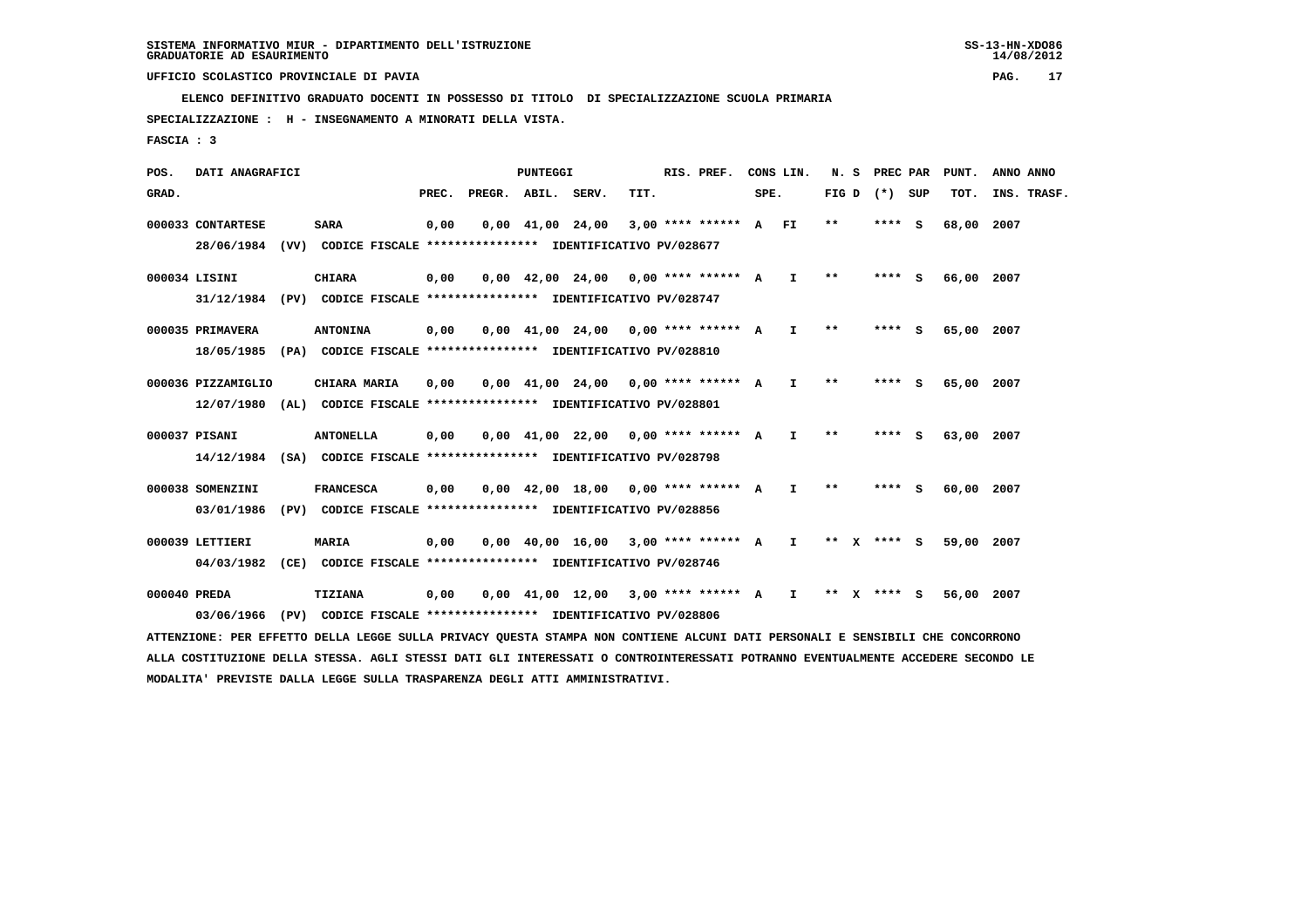**ELENCO DEFINITIVO GRADUATO DOCENTI IN POSSESSO DI TITOLO DI SPECIALIZZAZIONE SCUOLA PRIMARIA**

 **SPECIALIZZAZIONE : H - INSEGNAMENTO A MINORATI DELLA VISTA.**

 **FASCIA : 3**

 **POS. DATI ANAGRAFICI PUNTEGGI RIS. PREF. CONS LIN. N. S PREC PAR PUNT. ANNO ANNO**GRAD. **PREGRADE SERVEGE SERVE SERVE SPEREGE SPEREGALES SPEREGALES SPEREGALES SPEREGALES SPEREGALES SUP TOT. INS. TRASF. 000041 MORTELLARO CHIARA MARIA 0,00 0,00 40,00 12,00 3,00 \*\*\*\* \*\*\*\*\*\* A I \*\* \*\*\*\* S 55,00 2007 05/05/1988 (AG) CODICE FISCALE \*\*\*\*\*\*\*\*\*\*\*\*\*\*\*\* IDENTIFICATIVO PV/028775 000042 FERRARO FANO MARIA LUCIA 0,00 0,00 40,00 12,00 3,00 \*\*\*\* \*\*\*\*\*\* A I \*\* \*\*\*\* S 55,00 2007 17/04/1987 (AG) CODICE FISCALE \*\*\*\*\*\*\*\*\*\*\*\*\*\*\*\* IDENTIFICATIVO PV/028713 000043 CALABRESE ANTONIA 0,00 0,00 40,00 12,00 3,00 \*\*\*\* \*\*\*\*\*\* A I \*\* \*\*\*\* S 55,00 2007 22/12/1984 (BA) CODICE FISCALE \*\*\*\*\*\*\*\*\*\*\*\*\*\*\*\* IDENTIFICATIVO PV/028652 000044 FERRARESE ELISA MARIA 0,00 0,00 42,00 12,00 0,00 \*\*\*\* \*\*\*\*\*\* A I \*\* \*\*\*\* S 54,00 2007 30/03/1987 (PV) CODICE FISCALE \*\*\*\*\*\*\*\*\*\*\*\*\*\*\*\* IDENTIFICATIVO PV/028805 000045 CURATOLO MARIA ROSARIA 0,00 0,00 41,00 12,00 0,00 \*\*\*\* \*\*\*\*\*\* A I \*\* \*\*\*\* S 53,00 2007 07/03/1982 (CS) CODICE FISCALE \*\*\*\*\*\*\*\*\*\*\*\*\*\*\*\* IDENTIFICATIVO PV/028696 000046 MOSCATO ANNUNZIATA 0,00 0,00 41,00 4,00 3,00 \*\*\*\* \*\*\*\*\*\* A I \*\* \*\*\*\* S 48,00 2009 10/09/1974 (SA) CODICE FISCALE \*\*\*\*\*\*\*\*\*\*\*\*\*\*\*\* IDENTIFICATIVO PV/048178 000047 MOCCIARO VALENTINA 0,00 0,00 42,00 4,00 0,00 \*\*\*\* \*\*\*\*\*\* A FI \*\* \*\*\*\* S 46,00 2011 2011 06/07/1987 (PA) CODICE FISCALE \*\*\*\*\*\*\*\*\*\*\*\*\*\*\*\* IDENTIFICATIVO PV/050452 000048 SANTAMARIA MARIANNA 0,00 0,00 42,00 0,00 3,00 \*\*\*\* \*\*\*\*\*\* A I \*\* \*\*\*\* S 45,00 2007 13/05/1980 (TA) CODICE FISCALE \*\*\*\*\*\*\*\*\*\*\*\*\*\*\*\* IDENTIFICATIVO PV/028841**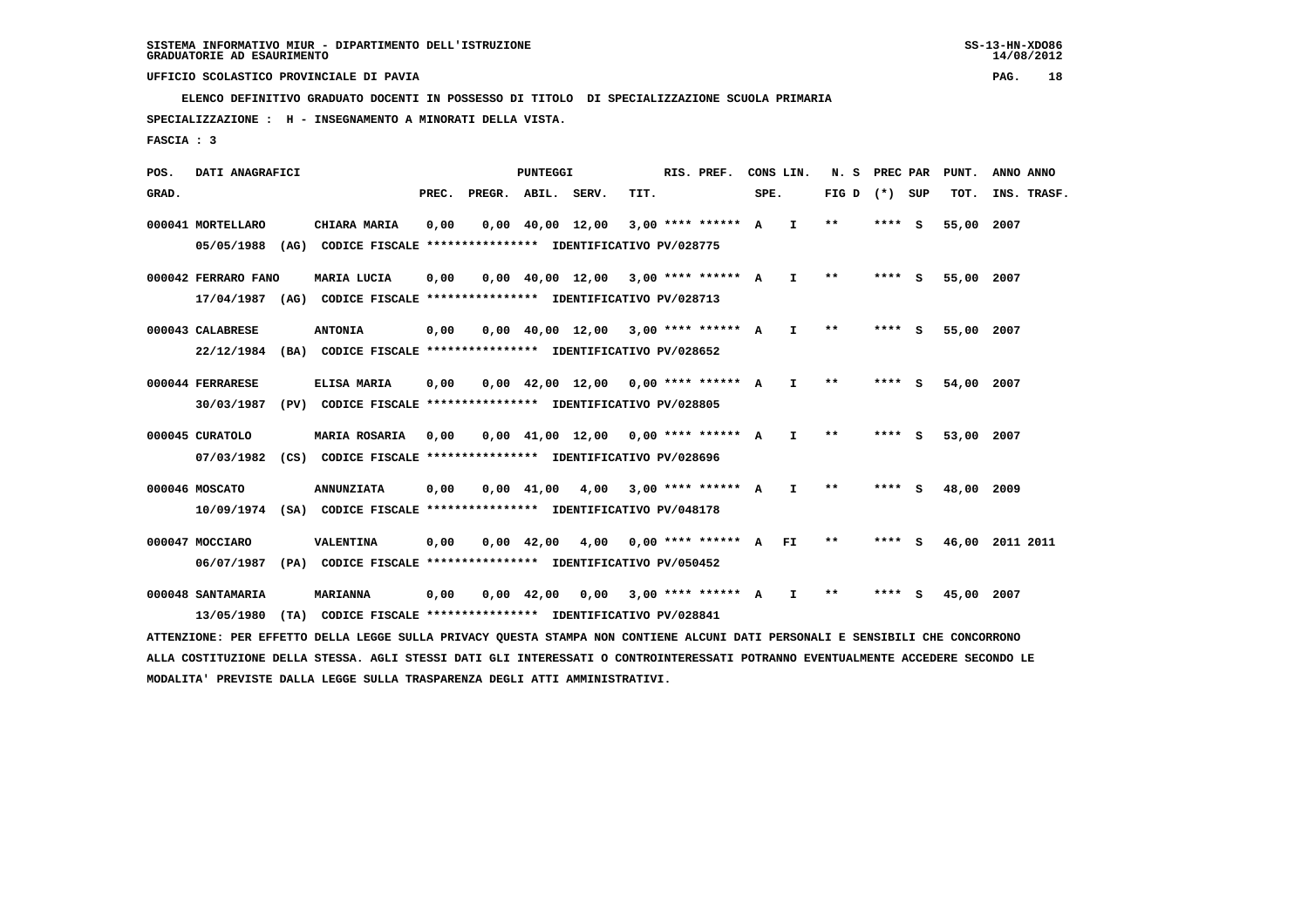**ELENCO DEFINITIVO GRADUATO DOCENTI IN POSSESSO DI TITOLO DI SPECIALIZZAZIONE SCUOLA PRIMARIA**

 **SPECIALIZZAZIONE : H - INSEGNAMENTO A MINORATI DELLA VISTA.**

 **FASCIA : 3**

 **POS. DATI ANAGRAFICI PUNTEGGI RIS. PREF. CONS LIN. N. S PREC PAR PUNT. ANNO ANNO**GRAD. **PREGRADE SERVEGE SERVE SERVE SPEREGE SPEREGALES SPEREGALES SPEREGALES SPEREGALES SPEREGALES SUP TOT. INS. TRASF. 000049 PASQUARIELLO LUCIA 0,00 0,00 42,00 0,00 3,00 \*\*\*\* \*\*\*\*\*\* A I \*\* X \*\*\*\* S 45,00 2009 12/12/1971 (MI) CODICE FISCALE \*\*\*\*\*\*\*\*\*\*\*\*\*\*\*\* IDENTIFICATIVO PV/048182 000050 LETO MANUELA 0,00 0,00 42,00 0,00 3,00 \*\*\*\* \*\*\*\*\*\* A I \*\* \*\*\*\* S 45,00 2011 2011 09/02/1978 (PA) CODICE FISCALE \*\*\*\*\*\*\*\*\*\*\*\*\*\*\*\* IDENTIFICATIVO PV/050415 000051 PANEBIANCO FRANCESCA 0,00 0,00 41,00 0,00 3,00 \*\*\*\* \*\*\*\*\*\* A I \*\* \*\*\*\* S 44,00 2007 09/12/1977 (BA) CODICE FISCALE \*\*\*\*\*\*\*\*\*\*\*\*\*\*\*\* IDENTIFICATIVO PV/028796 000052 RECCHIA MARIA GRAZIA 0,00 0,00 41,00 0,00 3,00 \*\*\*\* \*\*\*\*\*\* A I \*\* \*\*\*\* S 44,00 2007 06/10/1981 (TA) CODICE FISCALE \*\*\*\*\*\*\*\*\*\*\*\*\*\*\*\* IDENTIFICATIVO PV/028820 000053 MIRAGLIA EMANUELA MARI 0,00 0,00 40,00 4,00 0,00 \*\*\*\* \*\*\*\*\*\* A I \*\* \*\*\*\* S 44,00 2011 2011 22/12/1987 (CL) CODICE FISCALE \*\*\*\*\*\*\*\*\*\*\*\*\*\*\*\* IDENTIFICATIVO PV/050451 000054 LEONE VALENTINA 0,00 0,00 40,00 0,00 3,00 \*\*\*\* \*\*\*\*\*\* A I \*\* \*\*\*\* S 43,00 2007 24/10/1982 (TP) CODICE FISCALE \*\*\*\*\*\*\*\*\*\*\*\*\*\*\*\* IDENTIFICATIVO PV/028745 000055 MORICI ANTONELLA 0,00 0,00 40,00 0,00 3,00 \*\*\*\* \*\*\*\*\*\* A I \*\* \*\*\*\* S 43,00 2011 2011 12/09/1980 (TP) CODICE FISCALE \*\*\*\*\*\*\*\*\*\*\*\*\*\*\*\* IDENTIFICATIVO PV/050538 000056 DE LUCA MARIA CRISTIN 0,00 0,00 42,00 0,00 0,00 \*\*\*\* \*\*\*\*\*\* A I \*\* \*\*\*\* S 42,00 2007 30/09/1987 (FR) CODICE FISCALE \*\*\*\*\*\*\*\*\*\*\*\*\*\*\*\* IDENTIFICATIVO PV/028704 ATTENZIONE: PER EFFETTO DELLA LEGGE SULLA PRIVACY QUESTA STAMPA NON CONTIENE ALCUNI DATI PERSONALI E SENSIBILI CHE CONCORRONO**

 **ALLA COSTITUZIONE DELLA STESSA. AGLI STESSI DATI GLI INTERESSATI O CONTROINTERESSATI POTRANNO EVENTUALMENTE ACCEDERE SECONDO LE MODALITA' PREVISTE DALLA LEGGE SULLA TRASPARENZA DEGLI ATTI AMMINISTRATIVI.**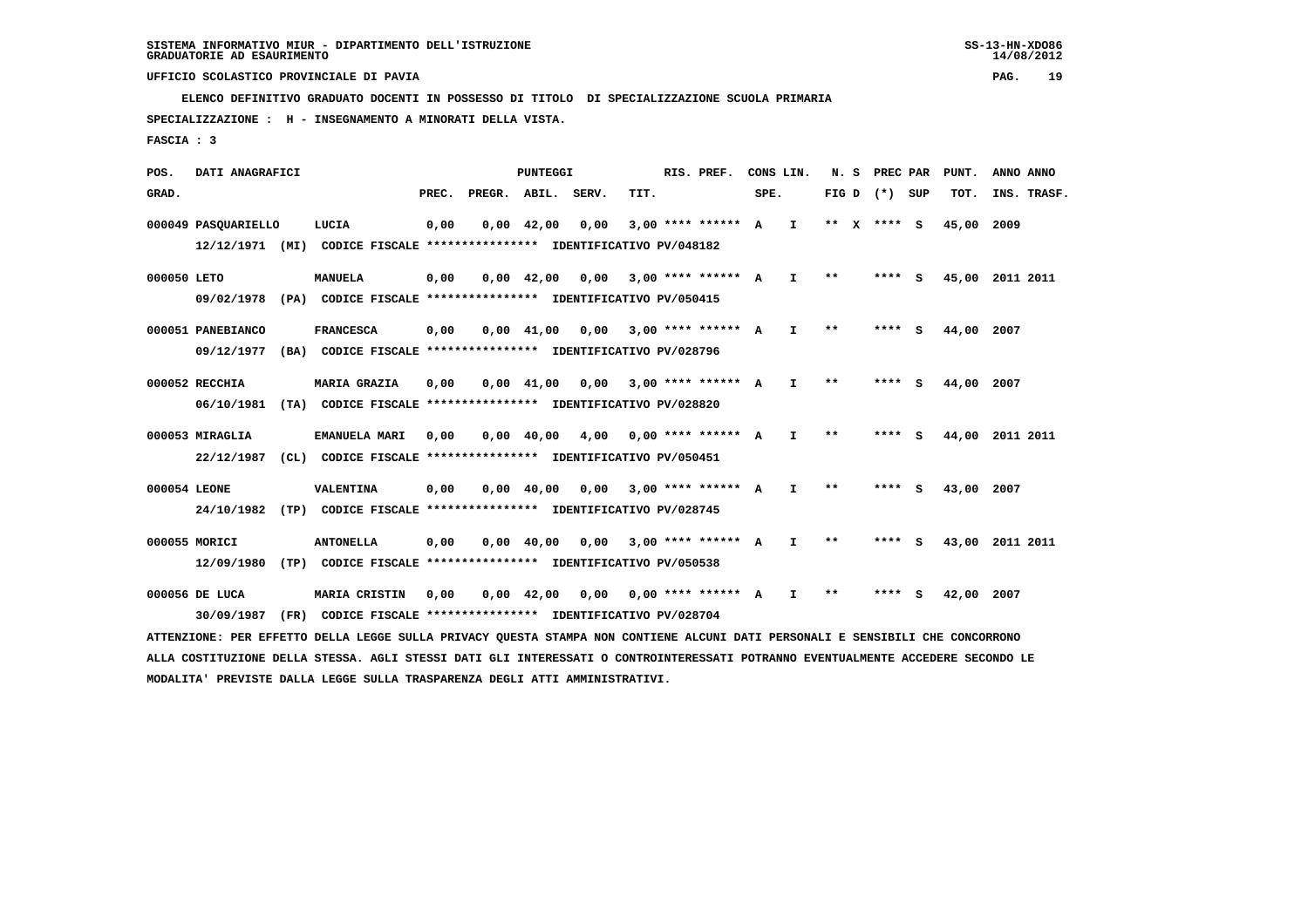**ELENCO DEFINITIVO GRADUATO DOCENTI IN POSSESSO DI TITOLO DI SPECIALIZZAZIONE SCUOLA PRIMARIA**

 **SPECIALIZZAZIONE : H - INSEGNAMENTO A MINORATI DELLA VISTA.**

 **FASCIA : 3**

| POS.         | DATI ANAGRAFICI |      | PUNTEGGI                        |       |        |                    |       | RIS. PREF.<br>CONS LIN.  |                      |      | N. S         | PREC PAR |         | PUNT. | ANNO ANNO |             |  |
|--------------|-----------------|------|---------------------------------|-------|--------|--------------------|-------|--------------------------|----------------------|------|--------------|----------|---------|-------|-----------|-------------|--|
| GRAD.        |                 |      |                                 | PREC. | PREGR. | ABIL.              | SERV. | TIT.                     |                      | SPE. |              | FIG D    | $(* )$  | SUP   | TOT.      | INS. TRASF. |  |
| 000057 SERPI |                 |      | ANNA LISA                       | 0,00  |        | $0,00 \quad 42,00$ | 0,00  |                          | $0.00$ **** ****** A |      | $\mathbf{I}$ | $***$    | $***$ S |       | 42,00     | 2011 2011   |  |
|              | 03/08/1987      | (VV) | CODICE FISCALE **************** |       |        |                    |       | IDENTIFICATIVO PV/050535 |                      |      |              |          |         |       |           |             |  |
|              | 000058 GIGLIO   |      | <b>FLORIANA</b>                 | 0,00  |        | $0.00 \quad 41.00$ | 0,00  |                          | $0,00$ **** ****** A |      | I.           | $* *$    | $***$ S |       | 41,00     | 2011 2011   |  |
|              | 09/04/1987      | (PA) | CODICE FISCALE **************** |       |        |                    |       | IDENTIFICATIVO PV/050430 |                      |      |              |          |         |       |           |             |  |
| 000059 PACE  |                 |      | <b>MARISA</b>                   | 0,00  |        | $0,00$ $41,00$     | 0,00  |                          | $0,00$ **** ****** A |      | I.           | $* *$    | $***$ S |       | 41,00     | 2011 2011   |  |
|              | 21/06/1984      | (CL) | CODICE FISCALE **************** |       |        |                    |       | IDENTIFICATIVO PV/050490 |                      |      |              |          |         |       |           |             |  |
| 000060 ALOIA |                 |      | LINA                            | 0,00  | 0,00   | 6,00               | 0,00  |                          | $0.00$ **** ****** A |      |              | **       | $***$ S |       | 6,00      | 2009        |  |

 **S 27/05/1987 (CS) CODICE FISCALE \*\*\*\*\*\*\*\*\*\*\*\*\*\*\*\* IDENTIFICATIVO PV/048039**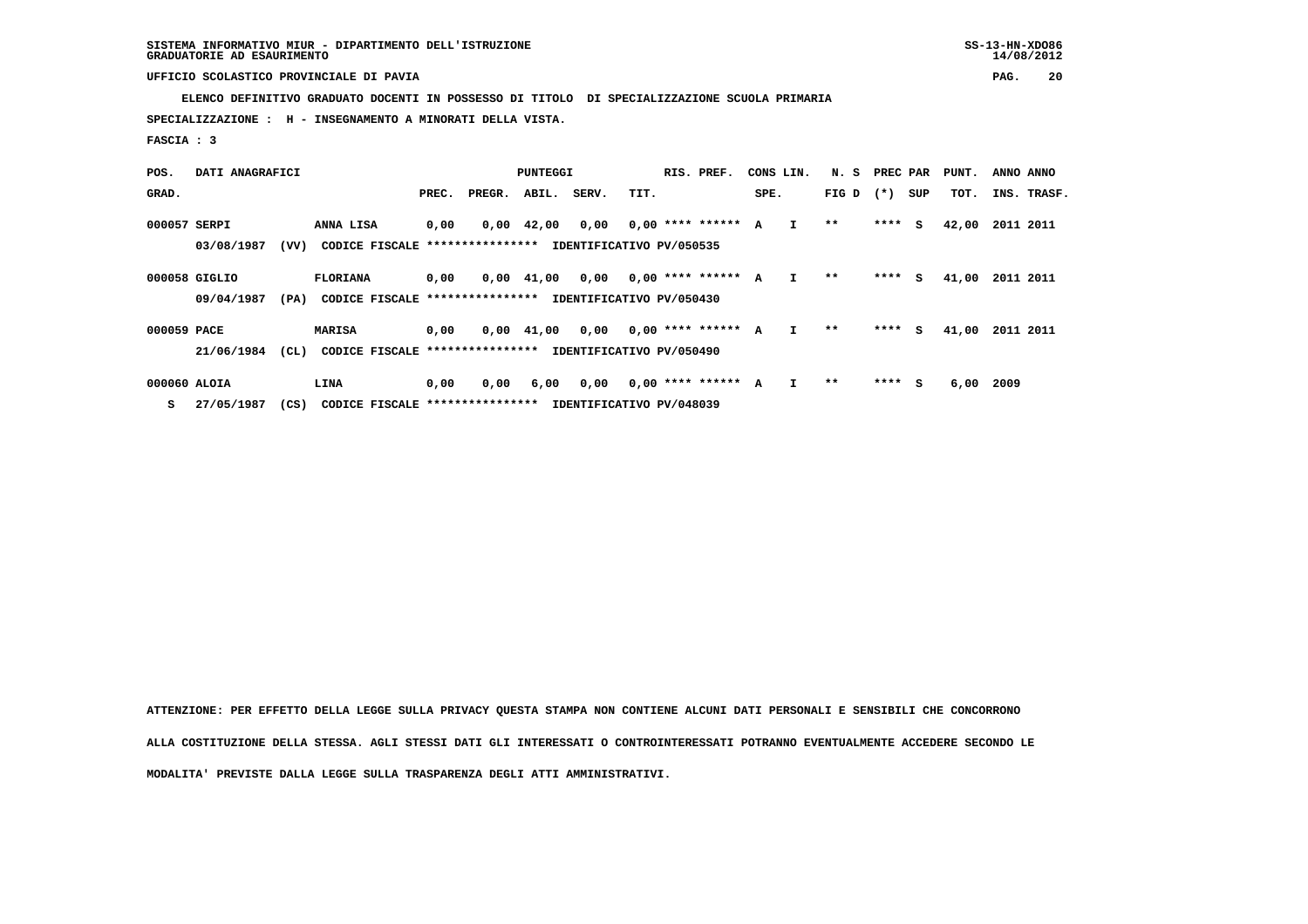**ELENCO DEFINITIVO GRADUATO DOCENTI IN POSSESSO DI TITOLO DI SPECIALIZZAZIONE SCUOLA PRIMARIA**

 **SPECIALIZZAZIONE : H - INSEGNAMENTO A MINORATI DELLA VISTA.**

 **FASCIA : 3**

 **POS. DATI ANAGRAFICI PUNTEGGI RIS. PREF. CONS LIN. N. S PREC PAR PUNT. ANNO ANNO**GRAD. **PREGRADE SERVEGE SERVE SERVE SPEREGE SPEREGALES SPEREGALES SPEREGALES SPEREGALES SPEREGALES SUP TOT. INS. TRASF. 000061 DI NOTO MARIA ROSITA 0,00 82,00 17,00 14,00 0,00 \*\*\*\* \*\*\*\*\*\* B I \*\* X \*\*\*\* S 113,00 2011 2011 24/08/1970 (PA) CODICE FISCALE \*\*\*\*\*\*\*\*\*\*\*\*\*\*\*\* IDENTIFICATIVO PV/050584 000062 SCONZA BINA MARIA FR 0,00 12,00 42,00 24,00 0,00 \*\*\*\* \*\*\*\*\*\* B I \*\* \*\*\*\* S 78,00 2007 10/05/1985 (CS) CODICE FISCALE \*\*\*\*\*\*\*\*\*\*\*\*\*\*\*\* IDENTIFICATIVO PV/028852 000063 CATTANO MARIA 0,00 30,00 42,00 6,00 0,00 \*\*\*\* \*\*\*\*\*\* B I \*\* \*\*\*\* S 78,00 2007 03/02/1970 (AG) CODICE FISCALE \*\*\*\*\*\*\*\*\*\*\*\*\*\*\*\* IDENTIFICATIVO PV/028661 000064 TROIA GIUSEPPINA 0,00 10,00 41,00 24,00 3,00 \*\*\*\* \*\*\*\*\*\* B I \*\* \*\*\*\* S 78,00 2009 02/12/1981 (CT) CODICE FISCALE \*\*\*\*\*\*\*\*\*\*\*\*\*\*\*\* IDENTIFICATIVO PV/048194 000065 MUNI TERESA 0,00 11,00 40,00 24,00 3,00 \*\*\*\* \*\*\*\*\*\* B I \*\* \*\*\*\* S 78,00 2009 09/04/1981 (CT) CODICE FISCALE \*\*\*\*\*\*\*\*\*\*\*\*\*\*\*\* IDENTIFICATIVO PV/048179 000066 RETTURA NATALIA 0,00 22,00 41,00 14,00 0,00 \*\*\*\* \*\*\*\*\*\* B I \*\* \*\*\*\* S 77,00 2007 20/06/1983 (VV) CODICE FISCALE \*\*\*\*\*\*\*\*\*\*\*\*\*\*\*\* IDENTIFICATIVO PV/028818 000067 GALLO VALENTINA 0,00 5,00 42,00 24,00 0,00 \*\*\*\* \*\*\*\*\*\* B \*\* \*\*\*\* S 71,00 2009 09/11/1983 (PV) CODICE FISCALE \*\*\*\*\*\*\*\*\*\*\*\*\*\*\*\* IDENTIFICATIVO PV/048051**

 **000068 CIANO FABIANA 0,00 0,00 42,00 24,00 0,00 \*\*\*\* \*\*\*\*\*\* B I \*\* \*\*\*\* S 66,00 2007 02/12/1983 (RC) CODICE FISCALE \*\*\*\*\*\*\*\*\*\*\*\*\*\*\*\* IDENTIFICATIVO PV/028665**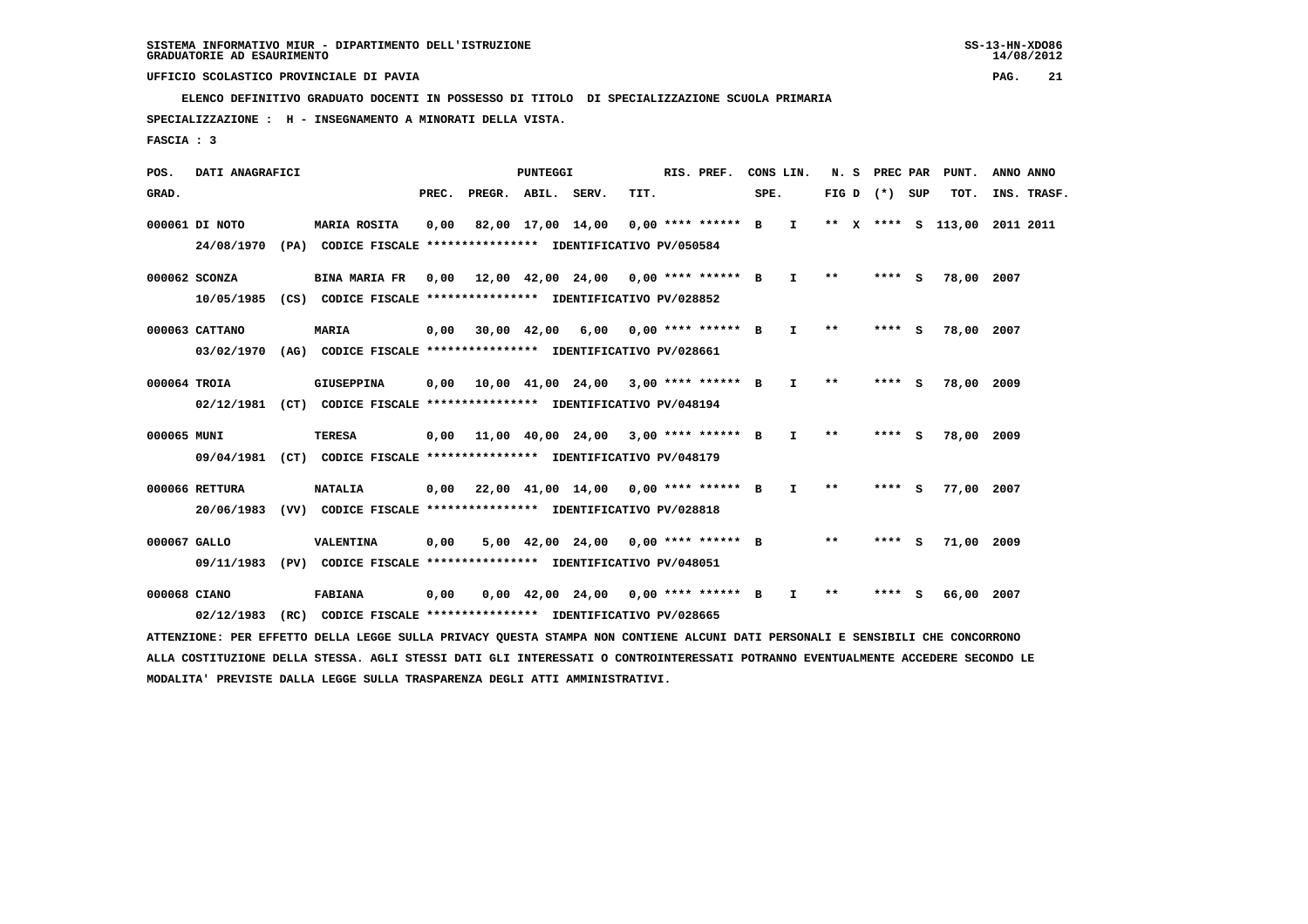**ELENCO DEFINITIVO GRADUATO DOCENTI IN POSSESSO DI TITOLO DI SPECIALIZZAZIONE SCUOLA PRIMARIA**

 **SPECIALIZZAZIONE : H - INSEGNAMENTO A MINORATI DELLA VISTA.**

 **FASCIA : 3**

 **POS. DATI ANAGRAFICI PUNTEGGI RIS. PREF. CONS LIN. N. S PREC PAR PUNT. ANNO ANNO**GRAD. **PREGRADE SERVEGE SERVE SERVE SPEREGE SPEREGALES SPEREGALES SPEREGALES SPEREGALES SPEREGALES SUP TOT. INS. TRASF. 000069 COSENZA ANNA MARIA 0,00 0,00 41,00 12,00 9,00 \*\*\*\* \*\*\*\*\*\* B F S \*\* X \*\*\*\* S 62,00 2007 07/08/1970 (CS) CODICE FISCALE \*\*\*\*\*\*\*\*\*\*\*\*\*\*\*\* IDENTIFICATIVO PV/028682 000070 BUSSOLO FRANCESCA 0,00 0,00 42,00 20,00 0,00 \*\*\*\* \*\*\*\*\*\* B I \*\* \*\*\*\* S 62,00 2007 25/11/1985 (PV) CODICE FISCALE \*\*\*\*\*\*\*\*\*\*\*\*\*\*\*\* IDENTIFICATIVO PV/028649 000071 DE GIORGIO LUIGI 0,00 0,00 41,00 12,00 0,00 \*\*\*\* \*\*\*\*\*\* B I \*\* \*\*\*\* S 53,00 2007 10/11/1985 (MT) CODICE FISCALE \*\*\*\*\*\*\*\*\*\*\*\*\*\*\*\* IDENTIFICATIVO PV/028701 000072 D'AURIA LIBERATINA 0,00 0,00 40,00 0,00 12,00 \*\*\*\* \*\*\*\*\*\* B I \*\* \*\*\*\* S 52,00 2009 22/11/1978 (NA) CODICE FISCALE \*\*\*\*\*\*\*\*\*\*\*\*\*\*\*\* IDENTIFICATIVO PV/048184 000073 GILARDI PATRIZIA 0,00 0,00 42,00 0,00 3,00 \*\*\*\* \*\*\*\*\*\* B I \*\* \*\*\*\* S 45,00 2007 05/05/1979 (PV) CODICE FISCALE \*\*\*\*\*\*\*\*\*\*\*\*\*\*\*\* IDENTIFICATIVO PV/028728 000074 MOLLO NADIA 0,00 0,00 42,00 0,00 3,00 \*\*\*\* \*\*\*\*\*\* B I \*\* \*\*\*\* S 45,00 2009 03/03/1986 (CS) CODICE FISCALE \*\*\*\*\*\*\*\*\*\*\*\*\*\*\*\* IDENTIFICATIVO PV/048175**

 **000075 GARLASCHELLI STEFANIA 0,00 0,00 42,00 2,00 0,00 \*\*\*\* \*\*\*\*\*\* B I \*\* \*\*\*\* S 44,00 2007 04/04/1987 (PV) CODICE FISCALE \*\*\*\*\*\*\*\*\*\*\*\*\*\*\*\* IDENTIFICATIVO PV/028727**

 **000076 CARUSO MARIA ANNUNZI 0,00 0,00 42,00 0,00 0,00 \*\*\*\* \*\*\*\*\*\* B I \*\* \*\*\*\* S 42,00 2007 27/07/1987 (CS) CODICE FISCALE \*\*\*\*\*\*\*\*\*\*\*\*\*\*\*\* IDENTIFICATIVO PV/028660**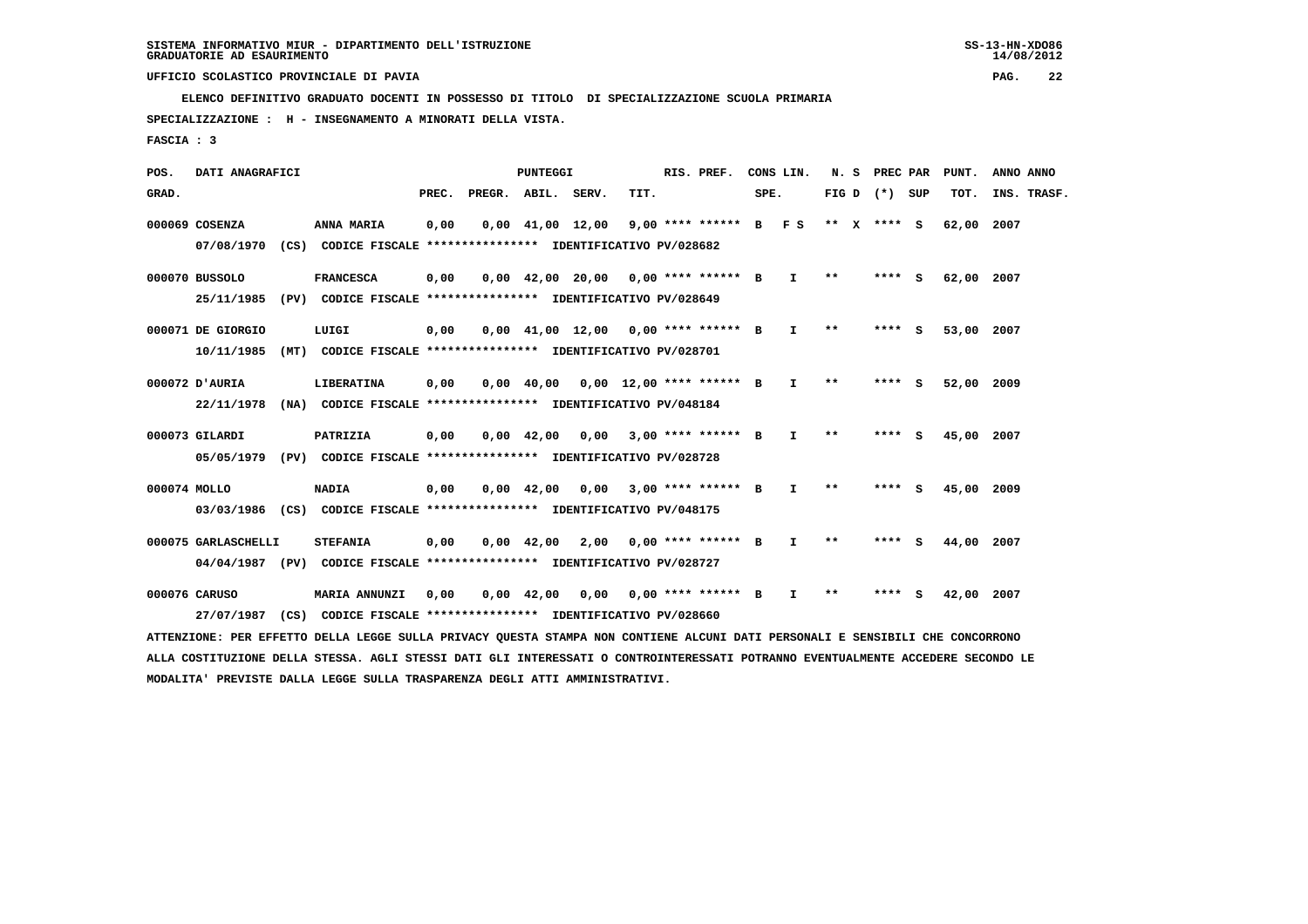**ELENCO DEFINITIVO GRADUATO DOCENTI IN POSSESSO DI TITOLO DI SPECIALIZZAZIONE SCUOLA PRIMARIA**

 **SPECIALIZZAZIONE : H - INSEGNAMENTO A MINORATI DELLA VISTA.**

 **FASCIA : 3**

 **POS. DATI ANAGRAFICI PUNTEGGI RIS. PREF. CONS LIN. N. S PREC PAR PUNT. ANNO ANNO**GRAD. **PREGRADE SERVEGE SERVE SERVE SPEREGE SPEREGALES SPEREGALES SPEREGALES SPEREGALES SPEREGALES SUP TOT. INS. TRASF. 000077 VECCHIO VALERIA MARIA 0,00 0,00 42,00 0,00 0,00 \*\*\*\* \*\*\*\*\*\* B I \*\* \*\*\*\* S 42,00 2009 09/02/1968 (PV) CODICE FISCALE \*\*\*\*\*\*\*\*\*\*\*\*\*\*\*\* IDENTIFICATIVO PV/048176 000078 MANDARINO MIRIAM 0,00 0,00 42,00 0,00 0,00 \*\*\*\* \*\*\*\*\*\* B I \*\* \*\*\*\* S 42,00 2009 27/09/1988 (CS) CODICE FISCALE \*\*\*\*\*\*\*\*\*\*\*\*\*\*\*\* IDENTIFICATIVO PV/048186 000079 RETTURA EMANUELA 0,00 0,00 42,00 0,00 0,00 \*\*\*\* \*\*\*\*\*\* B I \*\* \*\*\*\* S 42,00 2009 31/07/1988 (VV) CODICE FISCALE \*\*\*\*\*\*\*\*\*\*\*\*\*\*\*\* IDENTIFICATIVO PV/048188 000080 FORTI CATERINA 0,00 0,00 42,00 0,00 0,00 \*\*\*\* \*\*\*\*\*\* B I \*\* \*\*\*\* S 42,00 2009 11/04/1988 (PV) CODICE FISCALE \*\*\*\*\*\*\*\*\*\*\*\*\*\*\*\* IDENTIFICATIVO PV/048050 000081 COZZUTO ANNA 0,00 0,00 42,00 0,00 0,00 \*\*\*\* \*\*\*\*\*\* B I \*\* \*\*\*\* S 42,00 2011 2011 11/09/1988 (NA) CODICE FISCALE \*\*\*\*\*\*\*\*\*\*\*\*\*\*\*\* IDENTIFICATIVO PV/050428 000082 BERARDI ANTONELLA 0,00 0,00 42,00 0,00 0,00 \*\*\*\* \*\*\*\*\*\* B I \*\* \*\*\*\* S 42,00 2011 2011 07/09/1984 (TA) CODICE FISCALE \*\*\*\*\*\*\*\*\*\*\*\*\*\*\*\* IDENTIFICATIVO PV/050482 000083 PIAZZA VALENTINA 0,00 0,00 41,00 0,00 0,00 \*\*\*\* \*\*\*\*\*\* B I \*\* \*\*\*\* S 41,00 2007 05/10/1987 (MI) CODICE FISCALE \*\*\*\*\*\*\*\*\*\*\*\*\*\*\*\* IDENTIFICATIVO PV/028797 000084 DI BENEDETTO ALESSANDRA 0,00 0,00 41,00 0,00 0,00 \*\*\*\* \*\*\*\*\*\* B F \*\* \*\*\*\* S 41,00 2011 2011 12/04/1988 (PA) CODICE FISCALE \*\*\*\*\*\*\*\*\*\*\*\*\*\*\*\* IDENTIFICATIVO PV/050484 ATTENZIONE: PER EFFETTO DELLA LEGGE SULLA PRIVACY QUESTA STAMPA NON CONTIENE ALCUNI DATI PERSONALI E SENSIBILI CHE CONCORRONO**

 **ALLA COSTITUZIONE DELLA STESSA. AGLI STESSI DATI GLI INTERESSATI O CONTROINTERESSATI POTRANNO EVENTUALMENTE ACCEDERE SECONDO LE MODALITA' PREVISTE DALLA LEGGE SULLA TRASPARENZA DEGLI ATTI AMMINISTRATIVI.**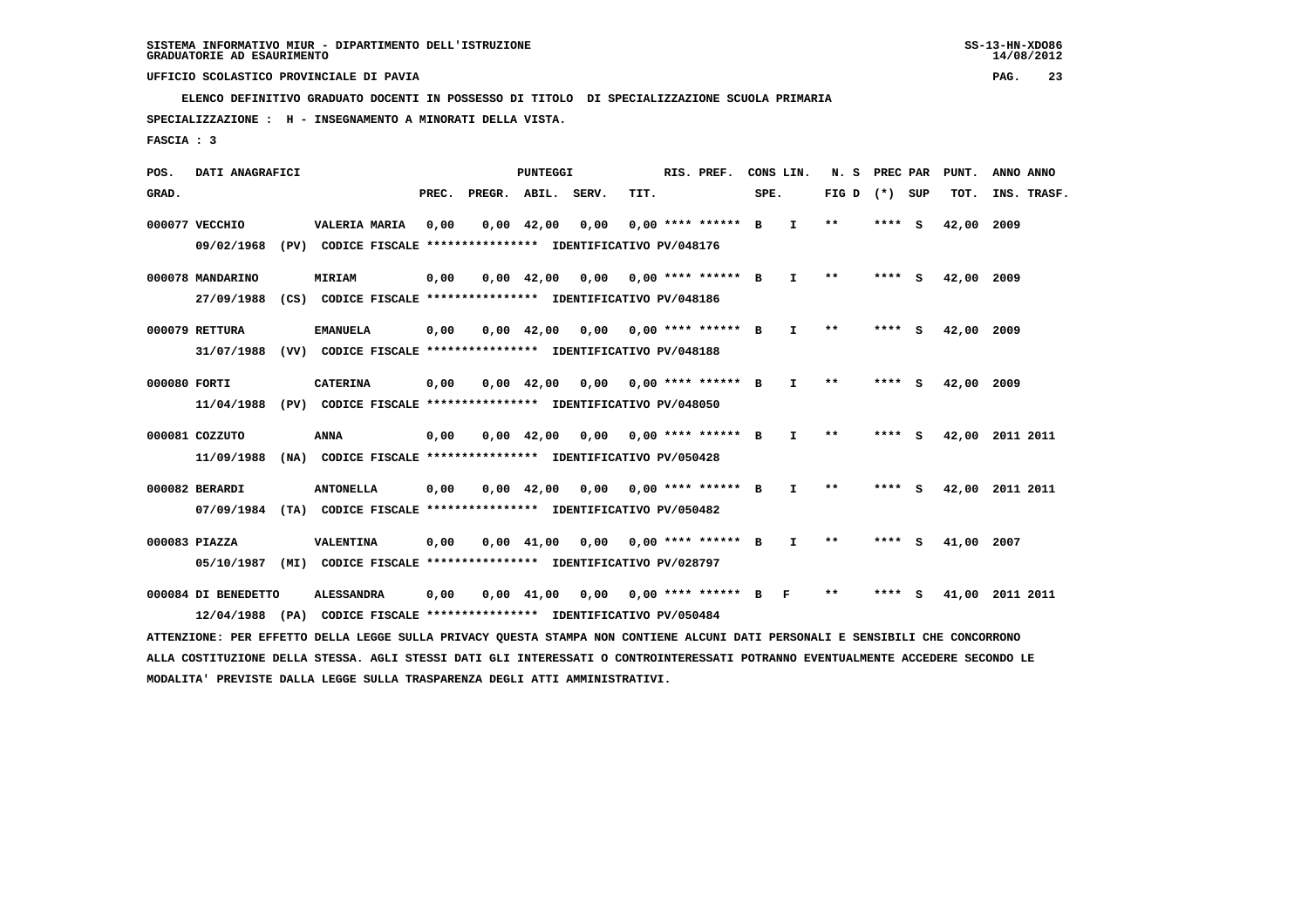**ELENCO DEFINITIVO GRADUATO DOCENTI IN POSSESSO DI TITOLO DI SPECIALIZZAZIONE SCUOLA PRIMARIA**

 **SPECIALIZZAZIONE : H - INSEGNAMENTO A MINORATI DELLA VISTA.**

 **FASCIA : 3**

| POS.         | DATI ANAGRAFICI |      |                                                          | PUNTEGGI |        |            |            |                          | RIS. PREF.<br>CONS LIN. |      |              | N. S        | PREC PAR |     | PUNT.      | ANNO ANNO   |
|--------------|-----------------|------|----------------------------------------------------------|----------|--------|------------|------------|--------------------------|-------------------------|------|--------------|-------------|----------|-----|------------|-------------|
| GRAD.        |                 |      |                                                          | PREC.    | PREGR. | ABIL.      | SERV.      | TIT.                     |                         | SPE. |              | FIG D $(*)$ |          | SUP | TOT.       | INS. TRASF. |
|              | 000085 D'ERRICO |      | <b>FRANCESCO MAR</b>                                     | 0,00     | 32,00  |            | 6,00 24,00 | $3,00$ **** ****** R     |                         |      | $\mathbf{I}$ | $* *$       | $***$ S  |     | 65,00      | 2007        |
| s            | 26/05/1974      | (PV) | CODICE FISCALE **************** IDENTIFICATIVO PV/028699 |          |        |            |            |                          |                         |      |              |             |          |     |            |             |
|              | 000086 TROCCOLI |      | <b>FABIANA</b>                                           | 0,00     | 18,00  |            | 6,00 24,00 | $3,00$ **** ****** R     |                         |      | $\mathbf{I}$ | $* *$       | ****     |     | 51,00 2009 |             |
| s            | 14/06/1978      | (MI) | CODICE FISCALE *****************                         |          |        |            |            | IDENTIFICATIVO PV/048193 |                         |      |              |             |          |     |            |             |
| 000087 SANZO |                 |      | DAMIANA MICHE                                            | 0,00     |        | 0,00 41,00 | 6,00       | $0.00$ **** ****** R     |                         |      | $\mathbf{I}$ | **          | $***$ S  |     | 47,00      | 2007        |
|              | 11/04/1987      | (CZ) | CODICE FISCALE **************** IDENTIFICATIVO PV/028795 |          |        |            |            |                          |                         |      |              |             |          |     |            |             |
|              | 000088 VILLANI  |      | <b>SARA</b>                                              | 0,00     | 12,00  |            | 6,00 24,00 | $0.00$ **** ****** R     |                         |      |              | $***$       | $***$ S  |     | 42,00      | 2007        |

 **S 30/03/1984 (PV) CODICE FISCALE \*\*\*\*\*\*\*\*\*\*\*\*\*\*\*\* IDENTIFICATIVO PV/028868**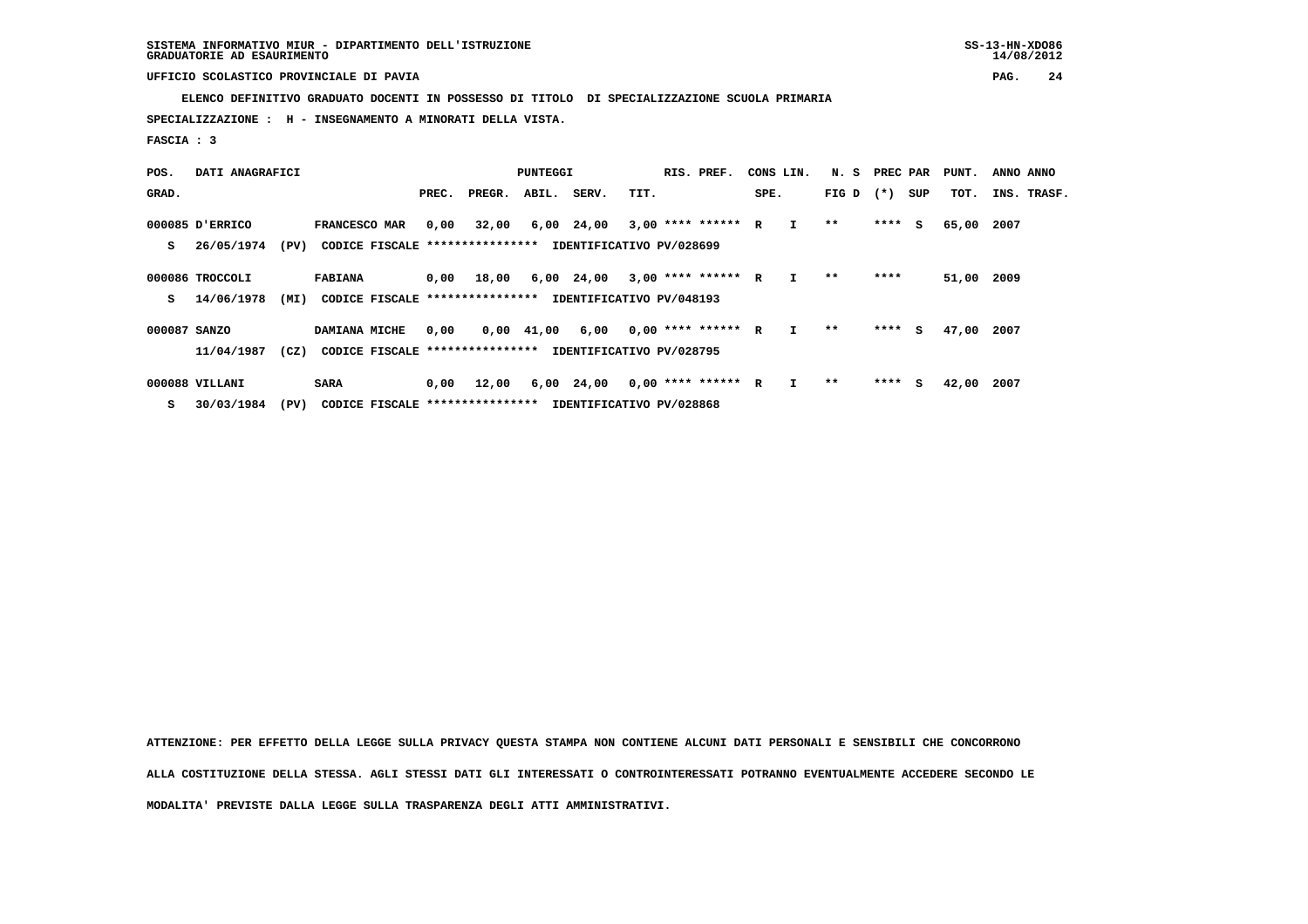**ELENCO DEFINITIVO GRADUATO DOCENTI IN POSSESSO DI TITOLO DI SPECIALIZZAZIONE SCUOLA PRIMARIA**

 **31/10/1985 (BA) CODICE FISCALE \*\*\*\*\*\*\*\*\*\*\*\*\*\*\*\* IDENTIFICATIVO PV/050540**

 **SPECIALIZZAZIONE : I - INSEGNAMENTO A MINORATI DELL'UDITO.**

 **FASCIA : 3**

 **POS. DATI ANAGRAFICI PUNTEGGI RIS. PREF. CONS LIN. N. S PREC PAR PUNT. ANNO ANNO**GRAD. **PREGRADE SERVEGE SERVE SERVE SPEREGE SPEREGALES SPEREGALES SPEREGALES SPEREGALES SPEREGALES SUP TOT. INS. TRASF. 000001 SOLLAMI INGRID MARIA 0,00 12,00 42,00 24,00 9,00 \*\*\*\* \*\*\*\*\*\* A I \*\* \*\*\*\* S 87,00 2007 19/08/1985 (EN) CODICE FISCALE \*\*\*\*\*\*\*\*\*\*\*\*\*\*\*\* IDENTIFICATIVO PV/028855 000002 MINGIANO ANNA LISA 0,00 12,00 42,00 24,00 9,00 \*\*\*\* \*\*\*\*\*\* A I \*\* \*\*\*\* S 87,00 2007 29/10/1981 (LE) CODICE FISCALE \*\*\*\*\*\*\*\*\*\*\*\*\*\*\*\* IDENTIFICATIVO PV/028772 000003 NASTI GIUSEPPE 0,00 12,00 42,00 24,00 9,00 \*\*\*\* \*\*\*\*\*\* A FI \*\* \*\*\*\* S 87,00 2007 28/01/1981 (NA) CODICE FISCALE \*\*\*\*\*\*\*\*\*\*\*\*\*\*\*\* IDENTIFICATIVO PV/028778 000004 ZUCCARO GAETANA 0,00 12,00 42,00 24,00 9,00 \*\*\*\* \*\*\*\*\*\* A I \*\* \*\*\*\* S 87,00 2011 2011**

- **000005 VITALE MARIA LUISA 0,00 12,00 40,00 24,00 9,00 \*\*\*\* \*\*\*\*\*\* A IS \*\* \*\*\*\* S 85,00 2007 04/12/1979 (TP) CODICE FISCALE \*\*\*\*\*\*\*\*\*\*\*\*\*\*\*\* IDENTIFICATIVO PV/028869**
- **000006 NICODEMO ANGELA 0,00 14,00 41,00 24,00 6,00 \*\*\*\* \*\*\*\*\*\* A I \*\* X \*\*\*\* S 85,00 2011 2011 11/04/1976 (SA) CODICE FISCALE \*\*\*\*\*\*\*\*\*\*\*\*\*\*\*\* IDENTIFICATIVO PV/050461**
- **000007 LAZZARO ERIKA MARIA 0,00 24,00 41,00 16,00 3,00 \*\*\*\* \*\*\*\*\*\* A I \*\* \*\*\*\* S 84,00 2007 16/12/1979 (CL) CODICE FISCALE \*\*\*\*\*\*\*\*\*\*\*\*\*\*\*\* IDENTIFICATIVO PV/028744**
- **000008 GAUDIO FRANCESCA 0,00 12,00 41,00 24,00 6,00 \*\*\*\* \*\*\*\*\*\* A FI \*\* \*\*\*\* S 83,00 2007 01/11/1975 (CS) CODICE FISCALE \*\*\*\*\*\*\*\*\*\*\*\*\*\*\*\* IDENTIFICATIVO PV/028732**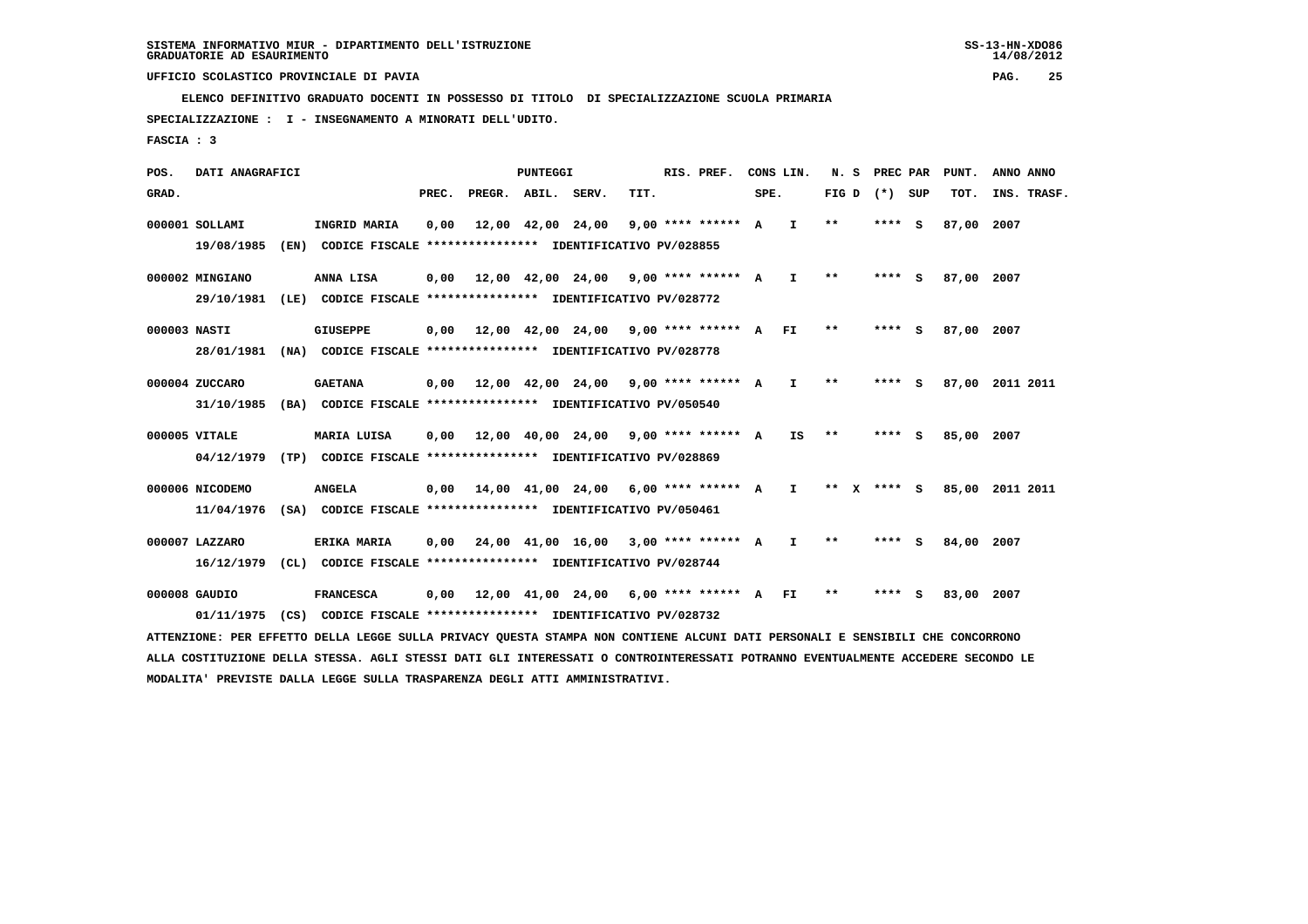**ELENCO DEFINITIVO GRADUATO DOCENTI IN POSSESSO DI TITOLO DI SPECIALIZZAZIONE SCUOLA PRIMARIA**

 **SPECIALIZZAZIONE : I - INSEGNAMENTO A MINORATI DELL'UDITO.**

 **FASCIA : 3**

 **POS. DATI ANAGRAFICI PUNTEGGI RIS. PREF. CONS LIN. N. S PREC PAR PUNT. ANNO ANNO**GRAD. **PREGRADE SERVEGE SERVE SERVE SPEREGE SPEREGALES SPEREGALES SPEREGALES SPEREGALES SPEREGALES SUP TOT. INS. TRASF. 000009 SCHIRRU ANNA 0,00 12,00 41,00 24,00 6,00 \*\*\*\* \*\*\*\*\*\* A I \*\* \*\*\*\* S 83,00 2007 02/03/1984 (PV) CODICE FISCALE \*\*\*\*\*\*\*\*\*\*\*\*\*\*\*\* IDENTIFICATIVO PV/028848 000010 SARO' ANTONIA 0,00 12,00 41,00 24,00 6,00 \*\*\*\* \*\*\*\*\*\* A I \*\* \*\*\*\* S 83,00 2007 10/12/1980 (ME) CODICE FISCALE \*\*\*\*\*\*\*\*\*\*\*\*\*\*\*\* IDENTIFICATIVO PV/028842 000011 COMINI VELA LUCIA CRISTIN 0,00 12,00 42,00 24,00 3,00 \*\*\*\* \*\*\*\*\*\* A I \*\* \*\*\*\* S 81,00 2007 01/10/1981 (EE) CODICE FISCALE \*\*\*\*\*\*\*\*\*\*\*\*\*\*\*\* IDENTIFICATIVO PV/028668 000012 BISOGNO MARIANNA 0,00 0,00 42,00 24,00 15,00 \*\*\*\* \*\*\*\*\*\* A IST \*\* \*\*\*\* S 81,00 2007 08/05/1977 (SA) CODICE FISCALE \*\*\*\*\*\*\*\*\*\*\*\*\*\*\*\* IDENTIFICATIVO PV/028788 000013 LUCIA ROSARIA 0,00 10,00 41,00 24,00 6,00 \*\*\*\* \*\*\*\*\*\* A S \*\* \*\*\*\* S 81,00 2011 2011 13/01/1979 (PA) CODICE FISCALE \*\*\*\*\*\*\*\*\*\*\*\*\*\*\*\* IDENTIFICATIVO PV/050445**

- **000014 DE GIROLAMO SARA 0,00 12,00 41,00 24,00 3,00 \*\*\*\* \*\*\*\*\*\* A FI \*\* \*\*\*\* S 80,00 2007 19/05/1984 (CS) CODICE FISCALE \*\*\*\*\*\*\*\*\*\*\*\*\*\*\*\* IDENTIFICATIVO PV/028703**
- **000015 TIRENDI DANILO 0,00 12,00 40,00 24,00 3,00 \*\*\*\* \*\*\*\*\*\* A I \*\* \*\*\*\* S 79,00 2007 08/10/1981 (CT) CODICE FISCALE \*\*\*\*\*\*\*\*\*\*\*\*\*\*\*\* IDENTIFICATIVO PV/028861**
- **000016 SCALISE VINCENZO 0,00 12,00 42,00 24,00 0,00 \*\*\*\* \*\*\*\*\*\* A I \*\* \*\*\*\* S 78,00 2007 08/10/1977 (TA) CODICE FISCALE \*\*\*\*\*\*\*\*\*\*\*\*\*\*\*\* IDENTIFICATIVO PV/028846**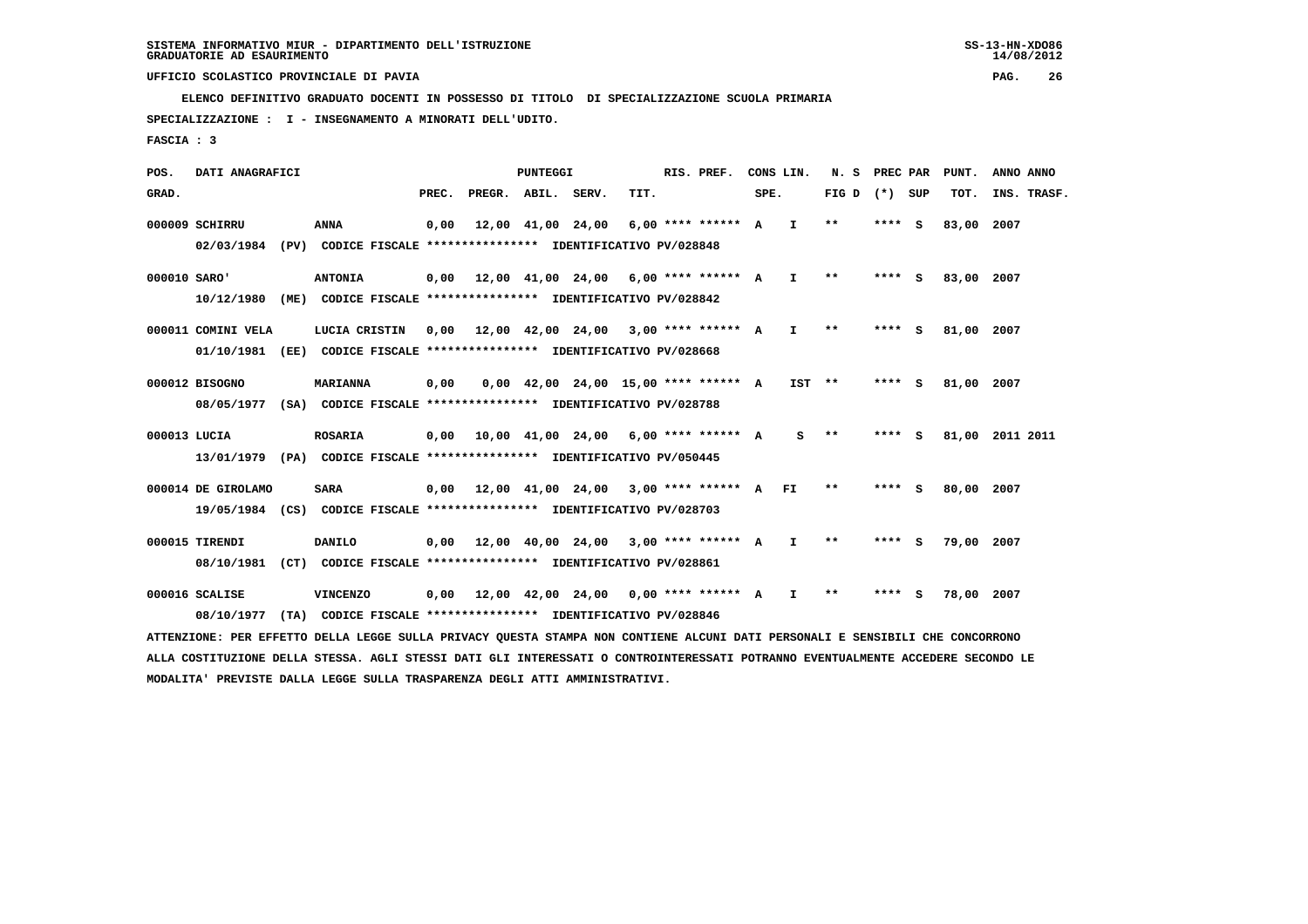**ELENCO DEFINITIVO GRADUATO DOCENTI IN POSSESSO DI TITOLO DI SPECIALIZZAZIONE SCUOLA PRIMARIA**

 **SPECIALIZZAZIONE : I - INSEGNAMENTO A MINORATI DELL'UDITO.**

 **FASCIA : 3**

 **POS. DATI ANAGRAFICI PUNTEGGI RIS. PREF. CONS LIN. N. S PREC PAR PUNT. ANNO ANNO**GRAD. **PREGRADE SERVEGE SERVE SERVE SPEREGE SPEREGALES SPEREGALES SPEREGALES SPEREGALES SPEREGALES SUP TOT. INS. TRASF. 000017 PRESTE ILARIA 0,00 0,00 42,00 24,00 9,00 \*\*\*\* \*\*\*\*\*\* A FI \*\* \*\*\*\* S 75,00 2007 20/03/1981 (KR) CODICE FISCALE \*\*\*\*\*\*\*\*\*\*\*\*\*\*\*\* IDENTIFICATIVO PV/028809 000018 GARGANO MARIA LUISA A 0,00 0,00 42,00 24,00 9,00 \*\*\*\* \*\*\*\*\*\* A I \*\* \*\*\*\* S 75,00 2011 2011 31/08/1985 (BA) CODICE FISCALE \*\*\*\*\*\*\*\*\*\*\*\*\*\*\*\* IDENTIFICATIVO PV/050435 000019 COZZUTO ORSOLA 0,00 0,00 41,00 24,00 9,00 \*\*\*\* \*\*\*\*\*\* A I \*\* X \*\*\*\* S 74,00 2007 01/11/1981 (NA) CODICE FISCALE \*\*\*\*\*\*\*\*\*\*\*\*\*\*\*\* IDENTIFICATIVO PV/028687 000020 PIRONE ANNUNZIATA 0,00 2,00 40,00 28,00 3,00 \*\*\*\* \*\*\*\*\*\* A I \*\* \*\*\*\* S 73,00 2011 2011 16/10/1983 (NA) CODICE FISCALE \*\*\*\*\*\*\*\*\*\*\*\*\*\*\*\* IDENTIFICATIVO PV/050465 000021 PALUMBO MARCO 0,00 0,00 42,00 28,00 3,00 \*\*\*\* \*\*\*\*\*\* A I \*\* \*\*\*\* S 73,00 2011 2011 23/05/1975 (NA) CODICE FISCALE \*\*\*\*\*\*\*\*\*\*\*\*\*\*\*\* IDENTIFICATIVO PV/050463 000022 GIOVE MARIA GRAZIA 0,00 0,00 42,00 24,00 6,00 \*\*\*\* \*\*\*\*\*\* A I \*\* \*\*\*\* S 72,00 2011 2011 04/12/1985 (BA) CODICE FISCALE \*\*\*\*\*\*\*\*\*\*\*\*\*\*\*\* IDENTIFICATIVO PV/050436**

 **000023 ANTONICELLI ANNAMARIA 0,00 0,00 42,00 24,00 6,00 \*\*\*\* \*\*\*\*\*\* A I \*\* \*\*\*\* S 72,00 2011 2011 08/04/1985 (BA) CODICE FISCALE \*\*\*\*\*\*\*\*\*\*\*\*\*\*\*\* IDENTIFICATIVO PV/050481**

 **000024 COPPOLA ORNELLA 0,00 0,00 42,00 24,00 6,00 \*\*\*\* \*\*\*\*\*\* A I \*\* \*\*\*\* S 72,00 2011 2011 05/05/1982 (FR) CODICE FISCALE \*\*\*\*\*\*\*\*\*\*\*\*\*\*\*\* IDENTIFICATIVO PV/050427**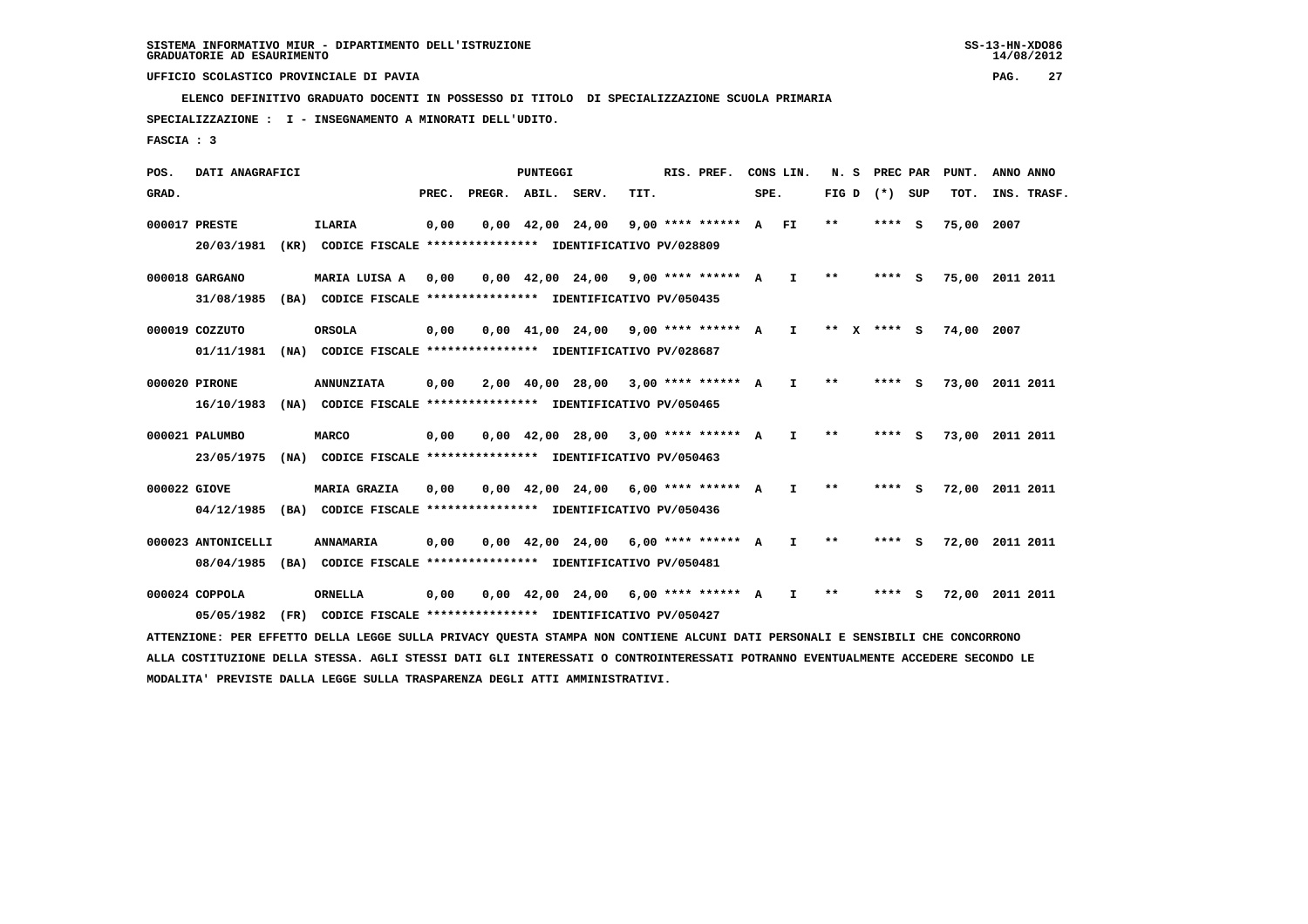**ELENCO DEFINITIVO GRADUATO DOCENTI IN POSSESSO DI TITOLO DI SPECIALIZZAZIONE SCUOLA PRIMARIA**

 **SPECIALIZZAZIONE : I - INSEGNAMENTO A MINORATI DELL'UDITO.**

 **FASCIA : 3**

 **POS. DATI ANAGRAFICI PUNTEGGI RIS. PREF. CONS LIN. N. S PREC PAR PUNT. ANNO ANNO**GRAD. **PREGRADE SERVEGE SERVE SERVE SPEREGE SPEREGALES SPEREGALES SPEREGALES SPEREGALES SPEREGALES SUP TOT. INS. TRASF. 000025 RUSSO MICHELA 0,00 0,00 42,00 24,00 6,00 \*\*\*\* \*\*\*\*\*\* A I \*\* \*\*\*\* S 72,00 2011 2011 04/06/1987 (NA) CODICE FISCALE \*\*\*\*\*\*\*\*\*\*\*\*\*\*\*\* IDENTIFICATIVO PV/050491 000026 SPAGNOLO NUNZIA 0,00 0,00 41,00 24,00 6,00 \*\*\*\* \*\*\*\*\*\* A I \*\* \*\*\*\* S 71,00 2007 27/03/1984 (AG) CODICE FISCALE \*\*\*\*\*\*\*\*\*\*\*\*\*\*\*\* IDENTIFICATIVO PV/028858 000027 GIOVE STEFANIA 0,00 1,00 41,00 26,00 3,00 \*\*\*\* \*\*\*\*\*\* A I \*\* \*\*\*\* S 71,00 2007 15/11/1984 (ME) CODICE FISCALE \*\*\*\*\*\*\*\*\*\*\*\*\*\*\*\* IDENTIFICATIVO PV/028803 000028 CASANO LAURA 0,00 0,00 40,00 24,00 6,00 \*\*\*\* \*\*\*\*\*\* A S \*\* X \*\*\*\* S 70,00 2011 2011 31/07/1976 (TP) CODICE FISCALE \*\*\*\*\*\*\*\*\*\*\*\*\*\*\*\* IDENTIFICATIVO PV/050421 000029 CEFALIA PAOLA RITA 0,00 5,00 41,00 24,00 0,00 \*\*\*\* \*\*\*\*\*\* A I \*\* \*\*\*\* S 70,00 2011 2011 27/02/1971 (MI) CODICE FISCALE \*\*\*\*\*\*\*\*\*\*\*\*\*\*\*\* IDENTIFICATIVO PV/050423 000030 SCALFI LAURA 0,00 0,00 42,00 24,00 3,00 \*\*\*\* \*\*\*\*\*\* A I \*\* \*\*\*\* S 69,00 2007 25/09/1986 (PV) CODICE FISCALE \*\*\*\*\*\*\*\*\*\*\*\*\*\*\*\* IDENTIFICATIVO PV/028845**

 **000031 LANZILLOTTA LUCIA 0,00 0,00 42,00 24,00 3,00 \*\*\*\* \*\*\*\*\*\* A I \*\* \*\*\*\* S 69,00 2007 09/09/1984 (CS) CODICE FISCALE \*\*\*\*\*\*\*\*\*\*\*\*\*\*\*\* IDENTIFICATIVO PV/028743**

 **000032 COBIANCHI ANNA 0,00 2,00 42,00 24,00 0,00 \*\*\*\* \*\*\*\*\*\* A I \*\* \*\*\*\* S 68,00 2007 02/02/1985 (PV) CODICE FISCALE \*\*\*\*\*\*\*\*\*\*\*\*\*\*\*\* IDENTIFICATIVO PV/028666**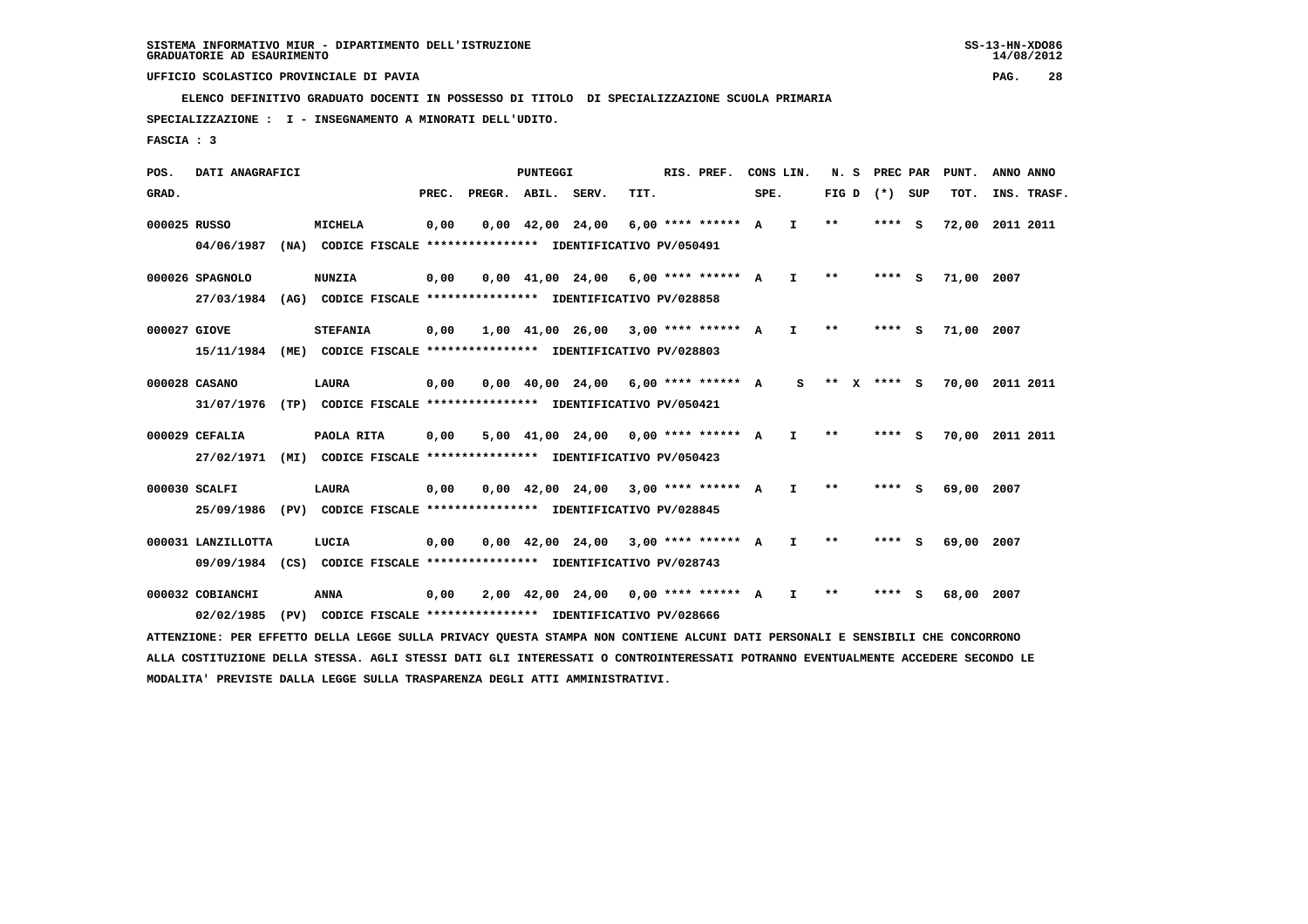**ELENCO DEFINITIVO GRADUATO DOCENTI IN POSSESSO DI TITOLO DI SPECIALIZZAZIONE SCUOLA PRIMARIA**

 **SPECIALIZZAZIONE : I - INSEGNAMENTO A MINORATI DELL'UDITO.**

 **FASCIA : 3**

 **POS. DATI ANAGRAFICI PUNTEGGI RIS. PREF. CONS LIN. N. S PREC PAR PUNT. ANNO ANNO**GRAD. **PREGRADE SERVEGE SERVE SERVE SPEREGE SPEREGALES SPEREGALES SPEREGALES SPEREGALES SPEREGALES SUP TOT. INS. TRASF. 000033 CONTARTESE SARA 0,00 0,00 41,00 24,00 3,00 \*\*\*\* \*\*\*\*\*\* A FI \*\* \*\*\*\* S 68,00 2007 28/06/1984 (VV) CODICE FISCALE \*\*\*\*\*\*\*\*\*\*\*\*\*\*\*\* IDENTIFICATIVO PV/028677 000034 LISINI CHIARA 0,00 0,00 42,00 24,00 0,00 \*\*\*\* \*\*\*\*\*\* A I \*\* \*\*\*\* S 66,00 2007 31/12/1984 (PV) CODICE FISCALE \*\*\*\*\*\*\*\*\*\*\*\*\*\*\*\* IDENTIFICATIVO PV/028747 000035 PRIMAVERA ANTONINA 0,00 0,00 41,00 24,00 0,00 \*\*\*\* \*\*\*\*\*\* A I \*\* \*\*\*\* S 65,00 2007 18/05/1985 (PA) CODICE FISCALE \*\*\*\*\*\*\*\*\*\*\*\*\*\*\*\* IDENTIFICATIVO PV/028810 000036 PIZZAMIGLIO CHIARA MARIA 0,00 0,00 41,00 24,00 0,00 \*\*\*\* \*\*\*\*\*\* A I \*\* \*\*\*\* S 65,00 2007 12/07/1980 (AL) CODICE FISCALE \*\*\*\*\*\*\*\*\*\*\*\*\*\*\*\* IDENTIFICATIVO PV/028801 000037 PISANI ANTONELLA 0,00 0,00 41,00 22,00 0,00 \*\*\*\* \*\*\*\*\*\* A I \*\* \*\*\*\* S 63,00 2007 14/12/1984 (SA) CODICE FISCALE \*\*\*\*\*\*\*\*\*\*\*\*\*\*\*\* IDENTIFICATIVO PV/028798 000038 SOMENZINI FRANCESCA 0,00 0,00 42,00 18,00 0,00 \*\*\*\* \*\*\*\*\*\* A I \*\* \*\*\*\* S 60,00 2007 03/01/1986 (PV) CODICE FISCALE \*\*\*\*\*\*\*\*\*\*\*\*\*\*\*\* IDENTIFICATIVO PV/028856 000039 LETTIERI MARIA 0,00 0,00 40,00 16,00 3,00 \*\*\*\* \*\*\*\*\*\* A I \*\* X \*\*\*\* S 59,00 2007 04/03/1982 (CE) CODICE FISCALE \*\*\*\*\*\*\*\*\*\*\*\*\*\*\*\* IDENTIFICATIVO PV/028746 000040 PREDA TIZIANA 0,00 0,00 41,00 12,00 3,00 \*\*\*\* \*\*\*\*\*\* A I \*\* X \*\*\*\* S 56,00 2007 03/06/1966 (PV) CODICE FISCALE \*\*\*\*\*\*\*\*\*\*\*\*\*\*\*\* IDENTIFICATIVO PV/028806**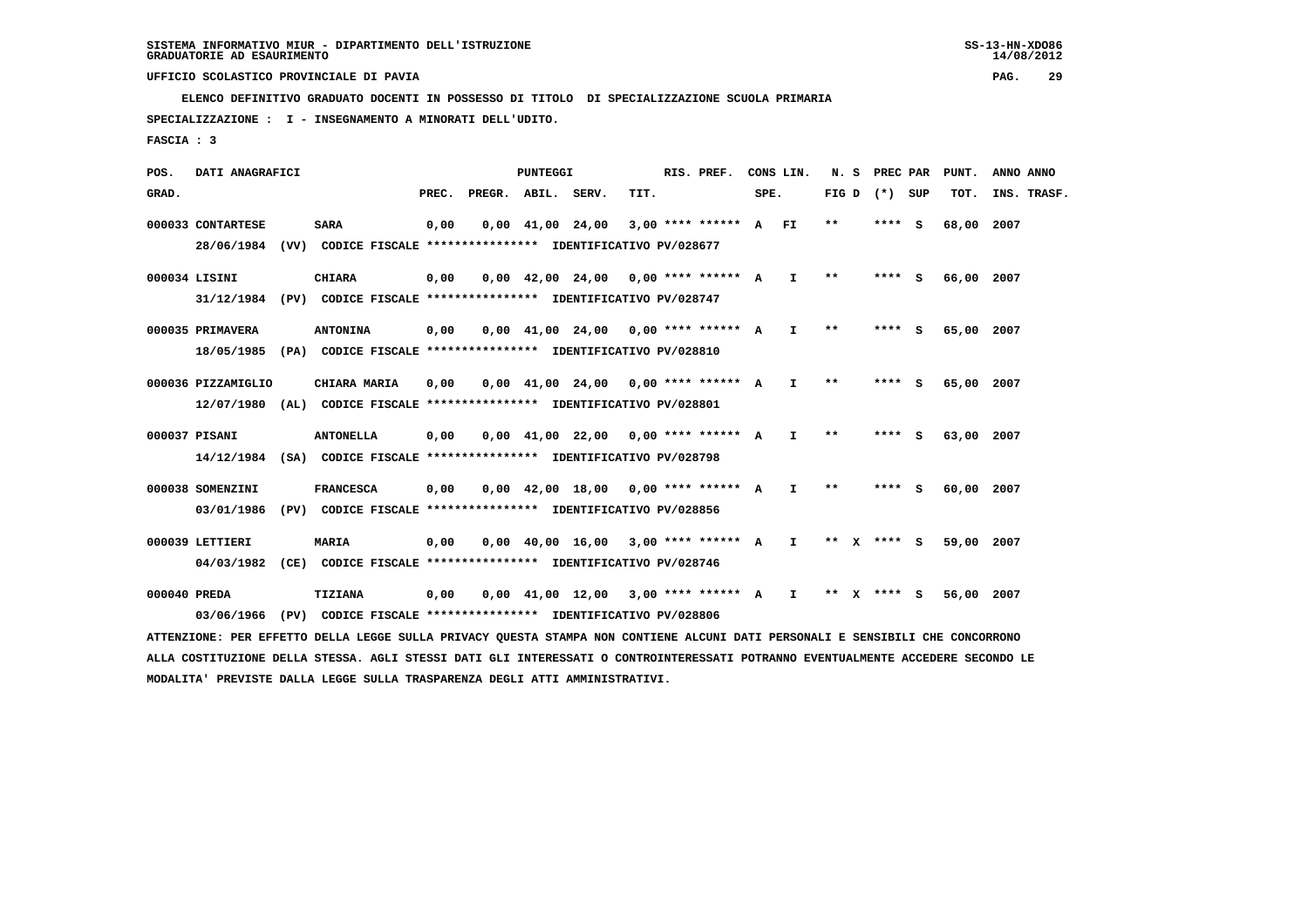**ELENCO DEFINITIVO GRADUATO DOCENTI IN POSSESSO DI TITOLO DI SPECIALIZZAZIONE SCUOLA PRIMARIA**

 **SPECIALIZZAZIONE : I - INSEGNAMENTO A MINORATI DELL'UDITO.**

 **FASCIA : 3**

 **POS. DATI ANAGRAFICI PUNTEGGI RIS. PREF. CONS LIN. N. S PREC PAR PUNT. ANNO ANNO**GRAD. **PREGRADE SERVEGE SERVE SERVE SPEREGE SPEREGALES SPEREGALES SPEREGALES SPEREGALES SPEREGALES SUP TOT. INS. TRASF. 000041 MORTELLARO CHIARA MARIA 0,00 0,00 40,00 12,00 3,00 \*\*\*\* \*\*\*\*\*\* A I \*\* \*\*\*\* S 55,00 2007 05/05/1988 (AG) CODICE FISCALE \*\*\*\*\*\*\*\*\*\*\*\*\*\*\*\* IDENTIFICATIVO PV/028775 000042 FERRARO FANO MARIA LUCIA 0,00 0,00 40,00 12,00 3,00 \*\*\*\* \*\*\*\*\*\* A I \*\* \*\*\*\* S 55,00 2007 17/04/1987 (AG) CODICE FISCALE \*\*\*\*\*\*\*\*\*\*\*\*\*\*\*\* IDENTIFICATIVO PV/028713 000043 CALABRESE ANTONIA 0,00 0,00 40,00 12,00 3,00 \*\*\*\* \*\*\*\*\*\* A I \*\* \*\*\*\* S 55,00 2007 22/12/1984 (BA) CODICE FISCALE \*\*\*\*\*\*\*\*\*\*\*\*\*\*\*\* IDENTIFICATIVO PV/028652 000044 FERRARESE ELISA MARIA 0,00 0,00 42,00 12,00 0,00 \*\*\*\* \*\*\*\*\*\* A I \*\* \*\*\*\* S 54,00 2007 30/03/1987 (PV) CODICE FISCALE \*\*\*\*\*\*\*\*\*\*\*\*\*\*\*\* IDENTIFICATIVO PV/028805 000045 CURATOLO MARIA ROSARIA 0,00 0,00 41,00 12,00 0,00 \*\*\*\* \*\*\*\*\*\* A I \*\* \*\*\*\* S 53,00 2007 07/03/1982 (CS) CODICE FISCALE \*\*\*\*\*\*\*\*\*\*\*\*\*\*\*\* IDENTIFICATIVO PV/028696 000046 MOSCATO ANNUNZIATA 0,00 0,00 41,00 4,00 3,00 \*\*\*\* \*\*\*\*\*\* A I \*\* \*\*\*\* S 48,00 2009 10/09/1974 (SA) CODICE FISCALE \*\*\*\*\*\*\*\*\*\*\*\*\*\*\*\* IDENTIFICATIVO PV/048178 000047 MOCCIARO VALENTINA 0,00 0,00 42,00 4,00 0,00 \*\*\*\* \*\*\*\*\*\* A FI \*\* \*\*\*\* S 46,00 2011 2011 06/07/1987 (PA) CODICE FISCALE \*\*\*\*\*\*\*\*\*\*\*\*\*\*\*\* IDENTIFICATIVO PV/050452 000048 SANTAMARIA MARIANNA 0,00 0,00 42,00 0,00 3,00 \*\*\*\* \*\*\*\*\*\* A I \*\* \*\*\*\* S 45,00 2007 13/05/1980 (TA) CODICE FISCALE \*\*\*\*\*\*\*\*\*\*\*\*\*\*\*\* IDENTIFICATIVO PV/028841**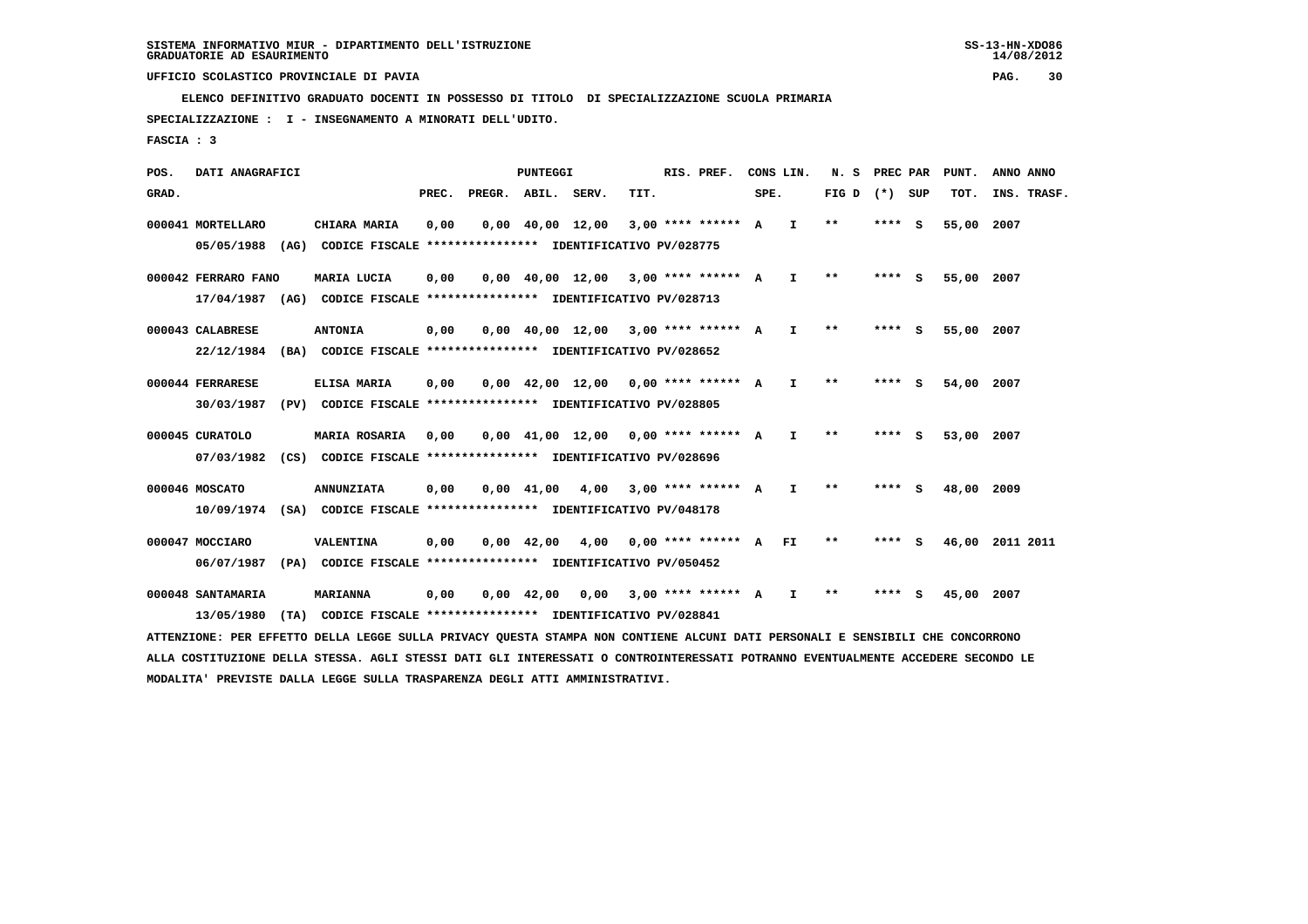**ELENCO DEFINITIVO GRADUATO DOCENTI IN POSSESSO DI TITOLO DI SPECIALIZZAZIONE SCUOLA PRIMARIA**

 **SPECIALIZZAZIONE : I - INSEGNAMENTO A MINORATI DELL'UDITO.**

 **FASCIA : 3**

 **POS. DATI ANAGRAFICI PUNTEGGI RIS. PREF. CONS LIN. N. S PREC PAR PUNT. ANNO ANNO**GRAD. **PREGRADE SERVEGE SERVE SERVE SPEREGE SPEREGALES SPEREGALES SPEREGALES SPEREGALES SPEREGALES SUP TOT. INS. TRASF. 000049 PASQUARIELLO LUCIA 0,00 0,00 42,00 0,00 3,00 \*\*\*\* \*\*\*\*\*\* A I \*\* X \*\*\*\* S 45,00 2009 12/12/1971 (MI) CODICE FISCALE \*\*\*\*\*\*\*\*\*\*\*\*\*\*\*\* IDENTIFICATIVO PV/048182 000050 LETO MANUELA 0,00 0,00 42,00 0,00 3,00 \*\*\*\* \*\*\*\*\*\* A I \*\* \*\*\*\* S 45,00 2011 2011 09/02/1978 (PA) CODICE FISCALE \*\*\*\*\*\*\*\*\*\*\*\*\*\*\*\* IDENTIFICATIVO PV/050415 000051 PANEBIANCO FRANCESCA 0,00 0,00 41,00 0,00 3,00 \*\*\*\* \*\*\*\*\*\* A I \*\* \*\*\*\* S 44,00 2007 09/12/1977 (BA) CODICE FISCALE \*\*\*\*\*\*\*\*\*\*\*\*\*\*\*\* IDENTIFICATIVO PV/028796 000052 RECCHIA MARIA GRAZIA 0,00 0,00 41,00 0,00 3,00 \*\*\*\* \*\*\*\*\*\* A I \*\* \*\*\*\* S 44,00 2007 06/10/1981 (TA) CODICE FISCALE \*\*\*\*\*\*\*\*\*\*\*\*\*\*\*\* IDENTIFICATIVO PV/028820 000053 MIRAGLIA EMANUELA MARI 0,00 0,00 40,00 4,00 0,00 \*\*\*\* \*\*\*\*\*\* A I \*\* \*\*\*\* S 44,00 2011 2011 22/12/1987 (CL) CODICE FISCALE \*\*\*\*\*\*\*\*\*\*\*\*\*\*\*\* IDENTIFICATIVO PV/050451 000054 LEONE VALENTINA 0,00 0,00 40,00 0,00 3,00 \*\*\*\* \*\*\*\*\*\* A I \*\* \*\*\*\* S 43,00 2007 24/10/1982 (TP) CODICE FISCALE \*\*\*\*\*\*\*\*\*\*\*\*\*\*\*\* IDENTIFICATIVO PV/028745 000055 MORICI ANTONELLA 0,00 0,00 40,00 0,00 3,00 \*\*\*\* \*\*\*\*\*\* A I \*\* \*\*\*\* S 43,00 2011 2011 12/09/1980 (TP) CODICE FISCALE \*\*\*\*\*\*\*\*\*\*\*\*\*\*\*\* IDENTIFICATIVO PV/050538 000056 DE LUCA MARIA CRISTIN 0,00 0,00 42,00 0,00 0,00 \*\*\*\* \*\*\*\*\*\* A I \*\* \*\*\*\* S 42,00 2007 30/09/1987 (FR) CODICE FISCALE \*\*\*\*\*\*\*\*\*\*\*\*\*\*\*\* IDENTIFICATIVO PV/028704 ATTENZIONE: PER EFFETTO DELLA LEGGE SULLA PRIVACY QUESTA STAMPA NON CONTIENE ALCUNI DATI PERSONALI E SENSIBILI CHE CONCORRONO**

 **ALLA COSTITUZIONE DELLA STESSA. AGLI STESSI DATI GLI INTERESSATI O CONTROINTERESSATI POTRANNO EVENTUALMENTE ACCEDERE SECONDO LE MODALITA' PREVISTE DALLA LEGGE SULLA TRASPARENZA DEGLI ATTI AMMINISTRATIVI.**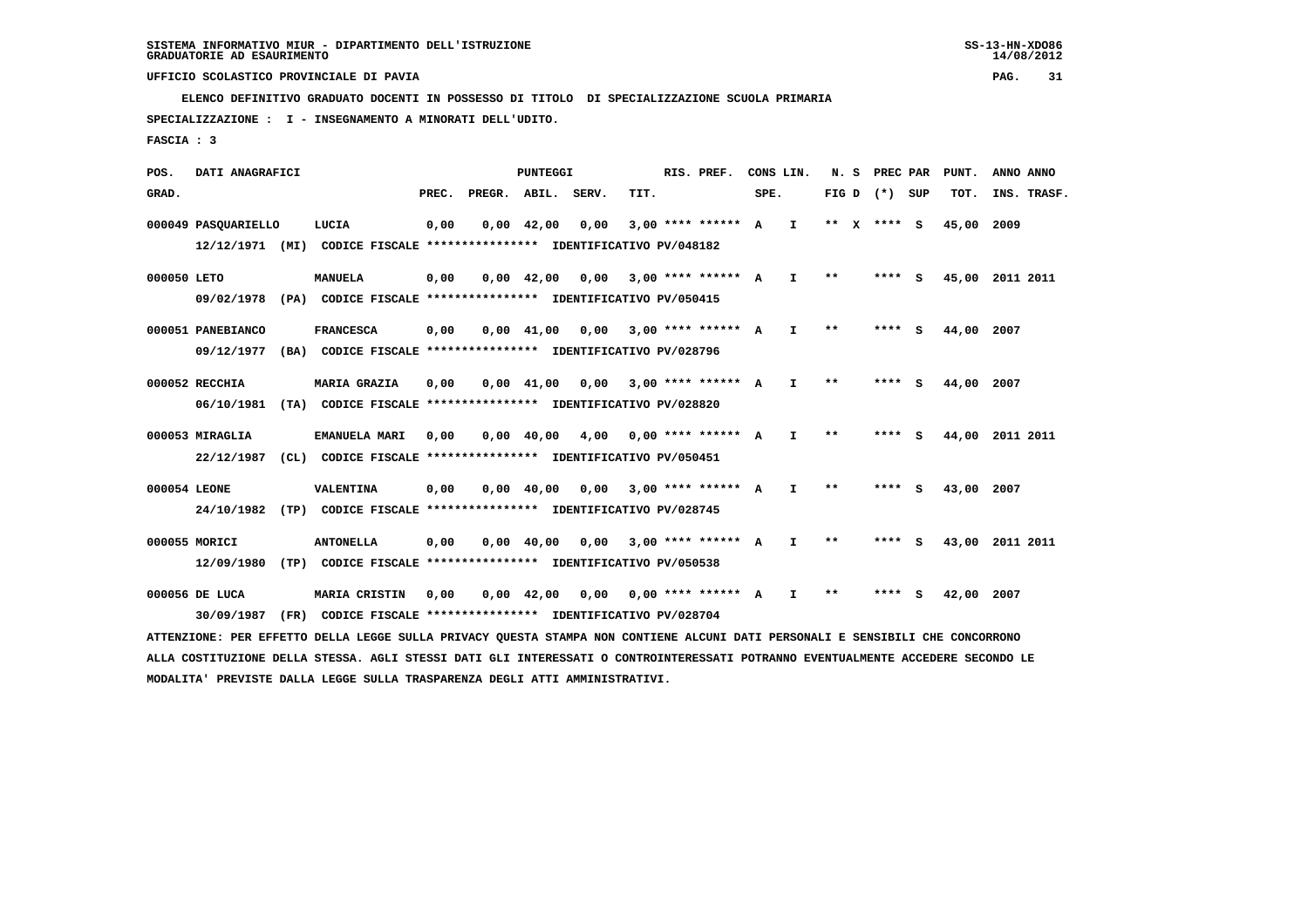**ELENCO DEFINITIVO GRADUATO DOCENTI IN POSSESSO DI TITOLO DI SPECIALIZZAZIONE SCUOLA PRIMARIA**

 **SPECIALIZZAZIONE : I - INSEGNAMENTO A MINORATI DELL'UDITO.**

 **FASCIA : 3**

| POS.         | DATI ANAGRAFICI             |      | PUNTEGGI                                           |       |                  |                    |                                  | RIS. PREF.<br>CONS LIN. |  |                      | N. S | PREC PAR     |       | PUNT.   | ANNO ANNO |       |           |             |
|--------------|-----------------------------|------|----------------------------------------------------|-------|------------------|--------------------|----------------------------------|-------------------------|--|----------------------|------|--------------|-------|---------|-----------|-------|-----------|-------------|
| GRAD.        |                             |      |                                                    | PREC. | PREGR.           | ABIL.              | SERV.                            | TIT.                    |  |                      | SPE. |              | FIG D | $(* )$  | SUP       | TOT.  |           | INS. TRASF. |
| 000057 SERPI | 03/08/1987                  | (vv) | ANNA LISA<br>CODICE FISCALE                        | 0,00  | **************** | $0,00 \quad 42,00$ | 0,00<br>IDENTIFICATIVO PV/050535 |                         |  | $0.00$ **** ****** A |      | $\mathbf{I}$ | $* *$ | $***$ S |           | 42,00 | 2011 2011 |             |
|              | 000058 GIGLIO<br>09/04/1987 | (PA) | <b>FLORIANA</b><br>CODICE FISCALE **************** | 0,00  |                  | $0,00$ $41,00$     | 0,00<br>IDENTIFICATIVO PV/050430 |                         |  | $0,00$ **** ****** A |      | $\mathbf{I}$ | $***$ | $***$ S |           | 41,00 | 2011 2011 |             |
| 000059 PACE  | 21/06/1984                  | (CL) | <b>MARISA</b><br>CODICE FISCALE ****************   | 0,00  |                  | $0,00$ $41,00$     | 0,00<br>IDENTIFICATIVO PV/050490 |                         |  | $0.00$ **** ****** A |      | $\mathbf{I}$ | $* *$ | $***$ S |           | 41,00 | 2011 2011 |             |
| 000060 ALOIA |                             |      | LINA                                               | 0,00  | 0,00             | 6,00               | 0,00                             |                         |  | $0,00$ **** ******   | A    |              | **    | $***$ S |           | 6,00  | -2009     |             |

 **S 27/05/1987 (CS) CODICE FISCALE \*\*\*\*\*\*\*\*\*\*\*\*\*\*\*\* IDENTIFICATIVO PV/048039**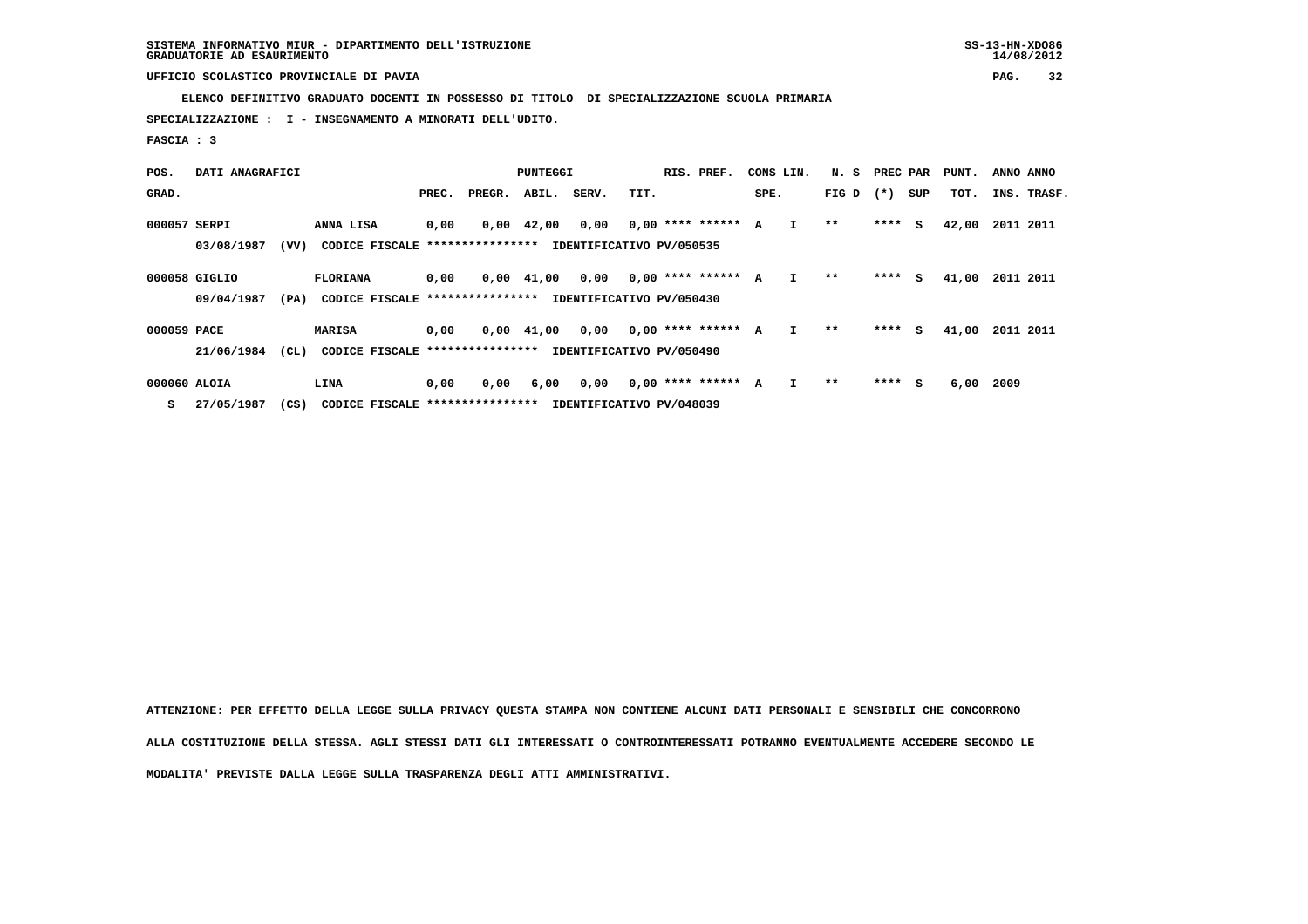**ELENCO DEFINITIVO GRADUATO DOCENTI IN POSSESSO DI TITOLO DI SPECIALIZZAZIONE SCUOLA PRIMARIA**

 **SPECIALIZZAZIONE : I - INSEGNAMENTO A MINORATI DELL'UDITO.**

 **FASCIA : 3**

 **POS. DATI ANAGRAFICI PUNTEGGI RIS. PREF. CONS LIN. N. S PREC PAR PUNT. ANNO ANNO**GRAD. **PREGRADE SERVEGE SERVE SERVE SPEREGE SPEREGALES SPEREGALES SPEREGALES SPEREGALES SPEREGALES SUP TOT. INS. TRASF. 000061 DI NOTO MARIA ROSITA 0,00 82,00 17,00 14,00 0,00 \*\*\*\* \*\*\*\*\*\* B I \*\* X \*\*\*\* S 113,00 2011 2011 24/08/1970 (PA) CODICE FISCALE \*\*\*\*\*\*\*\*\*\*\*\*\*\*\*\* IDENTIFICATIVO PV/050584 000062 SCONZA BINA MARIA FR 0,00 12,00 42,00 24,00 0,00 \*\*\*\* \*\*\*\*\*\* B I \*\* \*\*\*\* S 78,00 2007 10/05/1985 (CS) CODICE FISCALE \*\*\*\*\*\*\*\*\*\*\*\*\*\*\*\* IDENTIFICATIVO PV/028852 000063 CATTANO MARIA 0,00 30,00 42,00 6,00 0,00 \*\*\*\* \*\*\*\*\*\* B I \*\* \*\*\*\* S 78,00 2007 03/02/1970 (AG) CODICE FISCALE \*\*\*\*\*\*\*\*\*\*\*\*\*\*\*\* IDENTIFICATIVO PV/028661 000064 TROIA GIUSEPPINA 0,00 10,00 41,00 24,00 3,00 \*\*\*\* \*\*\*\*\*\* B I \*\* \*\*\*\* S 78,00 2009 02/12/1981 (CT) CODICE FISCALE \*\*\*\*\*\*\*\*\*\*\*\*\*\*\*\* IDENTIFICATIVO PV/048194 000065 MUNI TERESA 0,00 11,00 40,00 24,00 3,00 \*\*\*\* \*\*\*\*\*\* B I \*\* \*\*\*\* S 78,00 2009 09/04/1981 (CT) CODICE FISCALE \*\*\*\*\*\*\*\*\*\*\*\*\*\*\*\* IDENTIFICATIVO PV/048179 000066 RETTURA NATALIA 0,00 22,00 41,00 14,00 0,00 \*\*\*\* \*\*\*\*\*\* B I \*\* \*\*\*\* S 77,00 2007 20/06/1983 (VV) CODICE FISCALE \*\*\*\*\*\*\*\*\*\*\*\*\*\*\*\* IDENTIFICATIVO PV/028818 000067 GALLO VALENTINA 0,00 5,00 42,00 24,00 0,00 \*\*\*\* \*\*\*\*\*\* B \*\* \*\*\*\* S 71,00 2009 09/11/1983 (PV) CODICE FISCALE \*\*\*\*\*\*\*\*\*\*\*\*\*\*\*\* IDENTIFICATIVO PV/048051**

 **000068 CIANO FABIANA 0,00 0,00 42,00 24,00 0,00 \*\*\*\* \*\*\*\*\*\* B I \*\* \*\*\*\* S 66,00 2007 02/12/1983 (RC) CODICE FISCALE \*\*\*\*\*\*\*\*\*\*\*\*\*\*\*\* IDENTIFICATIVO PV/028665**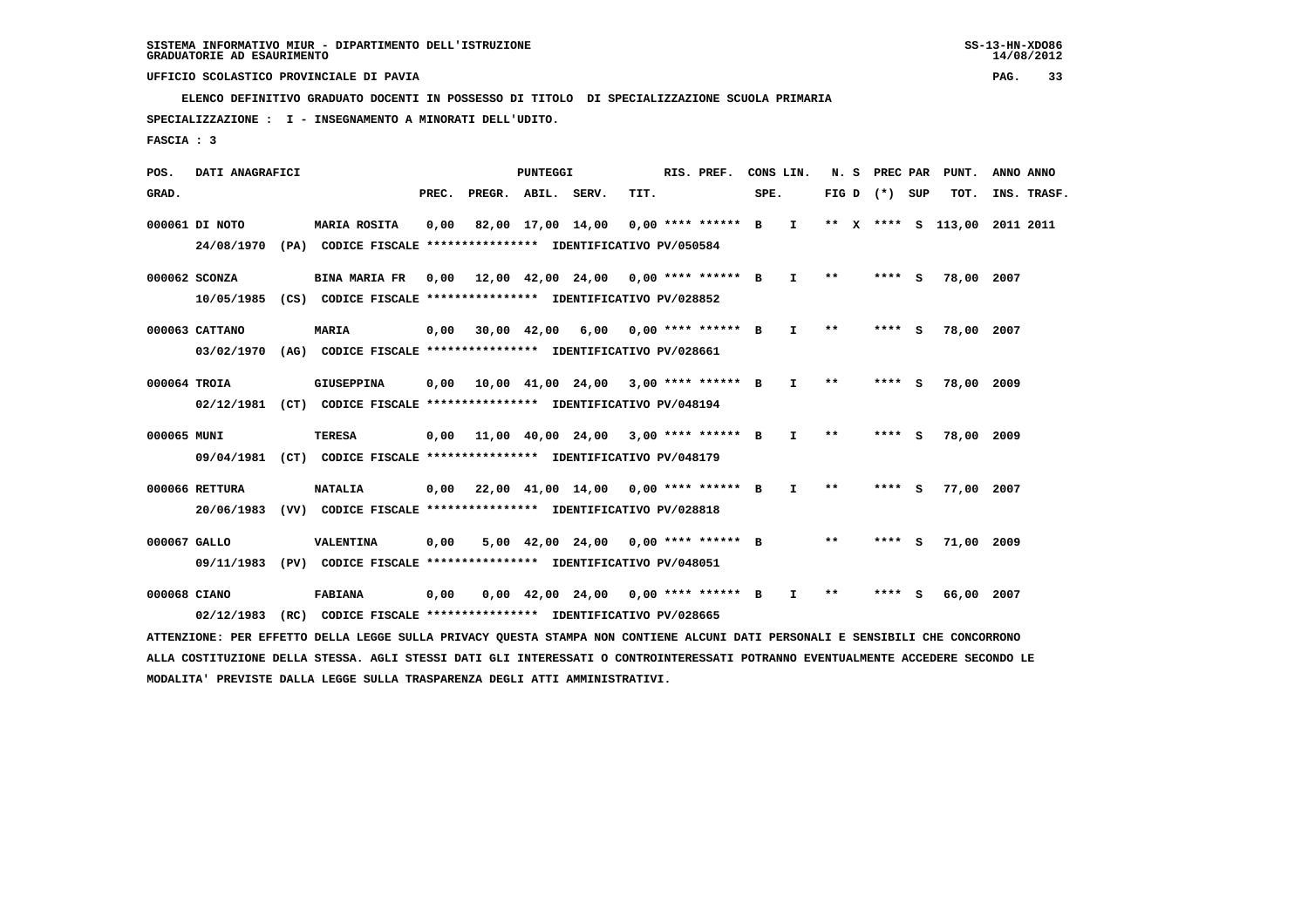**ELENCO DEFINITIVO GRADUATO DOCENTI IN POSSESSO DI TITOLO DI SPECIALIZZAZIONE SCUOLA PRIMARIA**

 **SPECIALIZZAZIONE : I - INSEGNAMENTO A MINORATI DELL'UDITO.**

 **FASCIA : 3**

 **POS. DATI ANAGRAFICI PUNTEGGI RIS. PREF. CONS LIN. N. S PREC PAR PUNT. ANNO ANNO**GRAD. **PREGRADE SERVEGE SERVE SERVE SPEREGE SPEREGALES SPEREGALES SPEREGALES SPEREGALES SPEREGALES SUP TOT. INS. TRASF. 000069 COSENZA ANNA MARIA 0,00 0,00 41,00 12,00 9,00 \*\*\*\* \*\*\*\*\*\* B F S \*\* X \*\*\*\* S 62,00 2007 07/08/1970 (CS) CODICE FISCALE \*\*\*\*\*\*\*\*\*\*\*\*\*\*\*\* IDENTIFICATIVO PV/028682 000070 BUSSOLO FRANCESCA 0,00 0,00 42,00 20,00 0,00 \*\*\*\* \*\*\*\*\*\* B I \*\* \*\*\*\* S 62,00 2007 25/11/1985 (PV) CODICE FISCALE \*\*\*\*\*\*\*\*\*\*\*\*\*\*\*\* IDENTIFICATIVO PV/028649 000071 DE GIORGIO LUIGI 0,00 0,00 41,00 12,00 0,00 \*\*\*\* \*\*\*\*\*\* B I \*\* \*\*\*\* S 53,00 2007 10/11/1985 (MT) CODICE FISCALE \*\*\*\*\*\*\*\*\*\*\*\*\*\*\*\* IDENTIFICATIVO PV/028701 000072 D'AURIA LIBERATINA 0,00 0,00 40,00 0,00 12,00 \*\*\*\* \*\*\*\*\*\* B I \*\* \*\*\*\* S 52,00 2009 22/11/1978 (NA) CODICE FISCALE \*\*\*\*\*\*\*\*\*\*\*\*\*\*\*\* IDENTIFICATIVO PV/048184 000073 GILARDI PATRIZIA 0,00 0,00 42,00 0,00 3,00 \*\*\*\* \*\*\*\*\*\* B I \*\* \*\*\*\* S 45,00 2007 05/05/1979 (PV) CODICE FISCALE \*\*\*\*\*\*\*\*\*\*\*\*\*\*\*\* IDENTIFICATIVO PV/028728 000074 MOLLO NADIA 0,00 0,00 42,00 0,00 3,00 \*\*\*\* \*\*\*\*\*\* B I \*\* \*\*\*\* S 45,00 2009 03/03/1986 (CS) CODICE FISCALE \*\*\*\*\*\*\*\*\*\*\*\*\*\*\*\* IDENTIFICATIVO PV/048175**

 **000075 GARLASCHELLI STEFANIA 0,00 0,00 42,00 2,00 0,00 \*\*\*\* \*\*\*\*\*\* B I \*\* \*\*\*\* S 44,00 2007 04/04/1987 (PV) CODICE FISCALE \*\*\*\*\*\*\*\*\*\*\*\*\*\*\*\* IDENTIFICATIVO PV/028727**

 **000076 CARUSO MARIA ANNUNZI 0,00 0,00 42,00 0,00 0,00 \*\*\*\* \*\*\*\*\*\* B I \*\* \*\*\*\* S 42,00 2007 27/07/1987 (CS) CODICE FISCALE \*\*\*\*\*\*\*\*\*\*\*\*\*\*\*\* IDENTIFICATIVO PV/028660**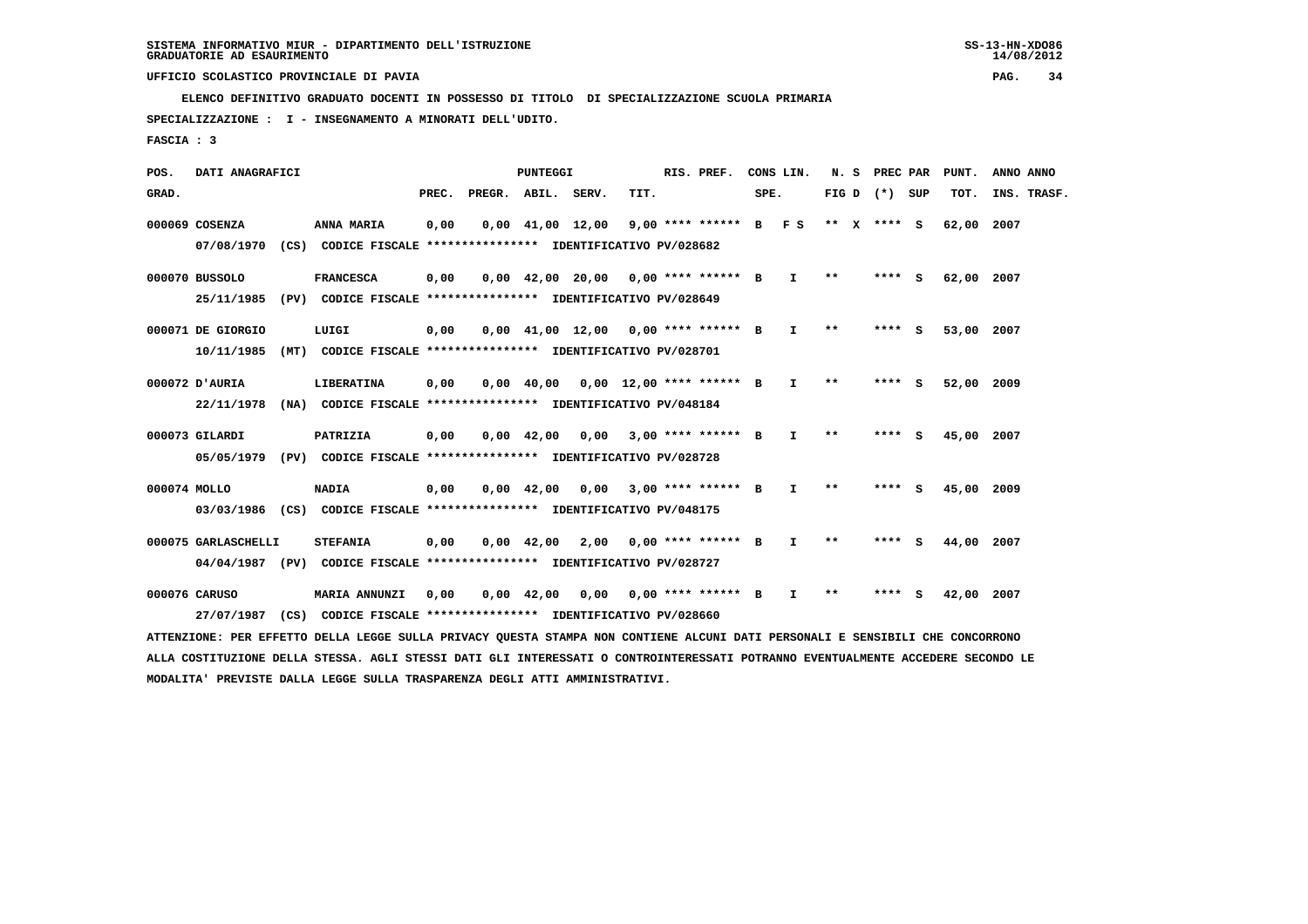**ELENCO DEFINITIVO GRADUATO DOCENTI IN POSSESSO DI TITOLO DI SPECIALIZZAZIONE SCUOLA PRIMARIA**

 **SPECIALIZZAZIONE : I - INSEGNAMENTO A MINORATI DELL'UDITO.**

 **FASCIA : 3**

 **POS. DATI ANAGRAFICI PUNTEGGI RIS. PREF. CONS LIN. N. S PREC PAR PUNT. ANNO ANNO**GRAD. **PREGRADE SERVEGE SERVE SERVE SPEREGE SPEREGALES SPEREGALES SPEREGALES SPEREGALES SPEREGALES SUP TOT. INS. TRASF. 000077 VECCHIO VALERIA MARIA 0,00 0,00 42,00 0,00 0,00 \*\*\*\* \*\*\*\*\*\* B I \*\* \*\*\*\* S 42,00 2009 09/02/1968 (PV) CODICE FISCALE \*\*\*\*\*\*\*\*\*\*\*\*\*\*\*\* IDENTIFICATIVO PV/048176 000078 MANDARINO MIRIAM 0,00 0,00 42,00 0,00 0,00 \*\*\*\* \*\*\*\*\*\* B I \*\* \*\*\*\* S 42,00 2009 27/09/1988 (CS) CODICE FISCALE \*\*\*\*\*\*\*\*\*\*\*\*\*\*\*\* IDENTIFICATIVO PV/048186 000079 RETTURA EMANUELA 0,00 0,00 42,00 0,00 0,00 \*\*\*\* \*\*\*\*\*\* B I \*\* \*\*\*\* S 42,00 2009 31/07/1988 (VV) CODICE FISCALE \*\*\*\*\*\*\*\*\*\*\*\*\*\*\*\* IDENTIFICATIVO PV/048188 000080 FORTI CATERINA 0,00 0,00 42,00 0,00 0,00 \*\*\*\* \*\*\*\*\*\* B I \*\* \*\*\*\* S 42,00 2009 11/04/1988 (PV) CODICE FISCALE \*\*\*\*\*\*\*\*\*\*\*\*\*\*\*\* IDENTIFICATIVO PV/048050 000081 COZZUTO ANNA 0,00 0,00 42,00 0,00 0,00 \*\*\*\* \*\*\*\*\*\* B I \*\* \*\*\*\* S 42,00 2011 2011 11/09/1988 (NA) CODICE FISCALE \*\*\*\*\*\*\*\*\*\*\*\*\*\*\*\* IDENTIFICATIVO PV/050428 000082 BERARDI ANTONELLA 0,00 0,00 42,00 0,00 0,00 \*\*\*\* \*\*\*\*\*\* B I \*\* \*\*\*\* S 42,00 2011 2011 07/09/1984 (TA) CODICE FISCALE \*\*\*\*\*\*\*\*\*\*\*\*\*\*\*\* IDENTIFICATIVO PV/050482 000083 PIAZZA VALENTINA 0,00 0,00 41,00 0,00 0,00 \*\*\*\* \*\*\*\*\*\* B I \*\* \*\*\*\* S 41,00 2007 05/10/1987 (MI) CODICE FISCALE \*\*\*\*\*\*\*\*\*\*\*\*\*\*\*\* IDENTIFICATIVO PV/028797 000084 DI BENEDETTO ALESSANDRA 0,00 0,00 41,00 0,00 0,00 \*\*\*\* \*\*\*\*\*\* B F \*\* \*\*\*\* S 41,00 2011 2011 12/04/1988 (PA) CODICE FISCALE \*\*\*\*\*\*\*\*\*\*\*\*\*\*\*\* IDENTIFICATIVO PV/050484 ATTENZIONE: PER EFFETTO DELLA LEGGE SULLA PRIVACY QUESTA STAMPA NON CONTIENE ALCUNI DATI PERSONALI E SENSIBILI CHE CONCORRONO**

 **ALLA COSTITUZIONE DELLA STESSA. AGLI STESSI DATI GLI INTERESSATI O CONTROINTERESSATI POTRANNO EVENTUALMENTE ACCEDERE SECONDO LE MODALITA' PREVISTE DALLA LEGGE SULLA TRASPARENZA DEGLI ATTI AMMINISTRATIVI.**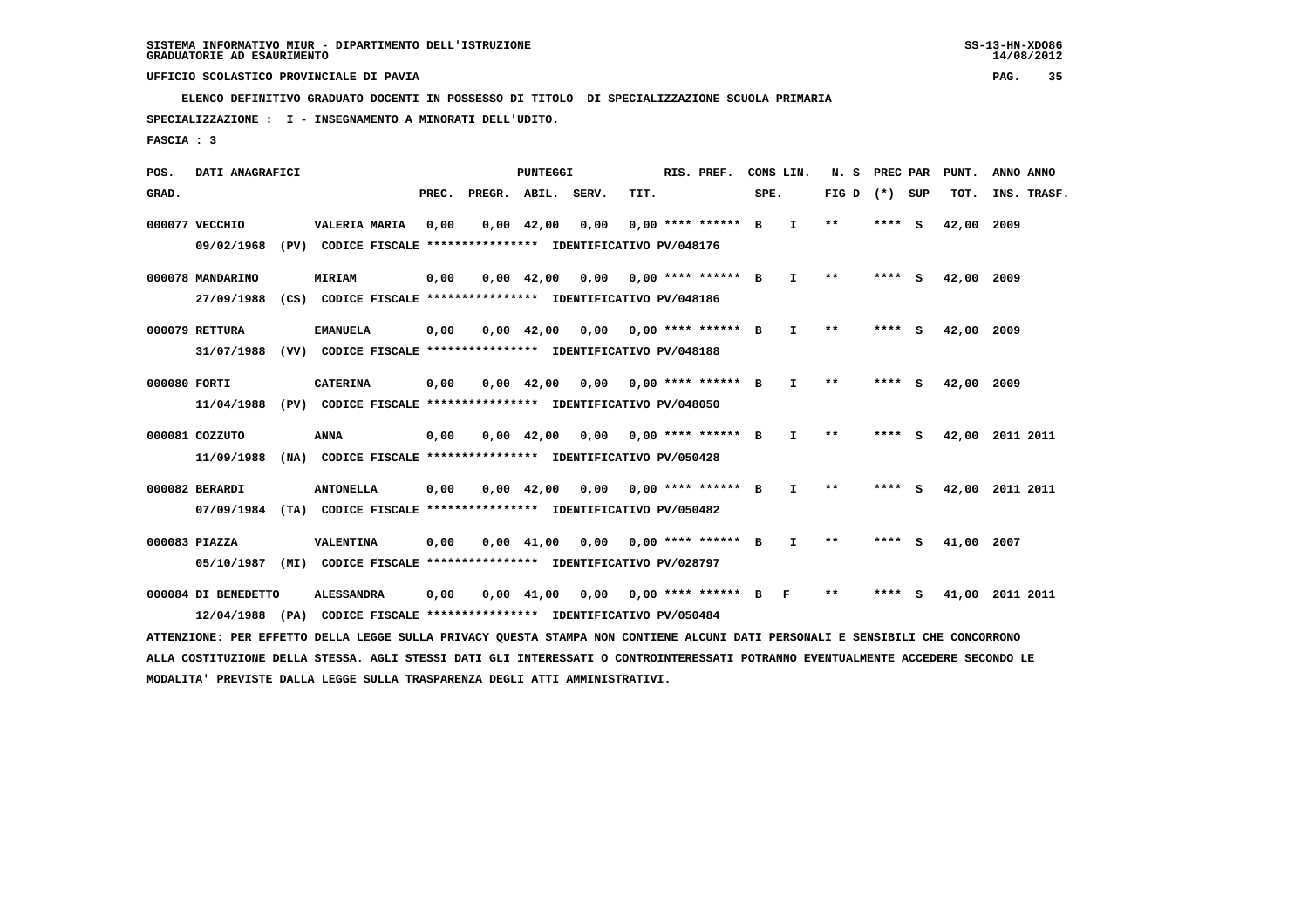**ELENCO DEFINITIVO GRADUATO DOCENTI IN POSSESSO DI TITOLO DI SPECIALIZZAZIONE SCUOLA PRIMARIA**

 **SPECIALIZZAZIONE : I - INSEGNAMENTO A MINORATI DELL'UDITO.**

 **FASCIA : 3**

| POS.         | DATI ANAGRAFICI |      |                                                          | PUNTEGGI |        |                |                          |      | RIS. PREF.           | CONS LIN. |              | N. S PREC PAR |         |     | PUNT. | ANNO ANNO   |
|--------------|-----------------|------|----------------------------------------------------------|----------|--------|----------------|--------------------------|------|----------------------|-----------|--------------|---------------|---------|-----|-------|-------------|
| GRAD.        |                 |      |                                                          | PREC.    | PREGR. | ABIL.          | SERV.                    | TIT. |                      | SPE.      |              | FIG D $(*)$   |         | SUP | тот.  | INS. TRASF. |
|              | 000085 D'ERRICO |      | FRANCESCO MAR                                            | 0,00     | 32,00  |                | 6,00 24,00               |      | $3,00$ **** ****** R |           | I.           | **            | $***$ S |     | 65,00 | 2007        |
| s            | 26/05/1974      | (PV) | CODICE FISCALE **************** IDENTIFICATIVO PV/028699 |          |        |                |                          |      |                      |           |              |               |         |     |       |             |
|              | 000086 TROCCOLI |      | <b>FABIANA</b>                                           | 0,00     | 18,00  |                | 6,00 24,00               |      | $3,00$ **** ****** R |           | $\mathbf{I}$ | $* *$         | ****    |     | 51,00 | 2009        |
| s            | 14/06/1978      | (MI) | CODICE FISCALE ****************                          |          |        |                | IDENTIFICATIVO PV/048193 |      |                      |           |              |               |         |     |       |             |
| 000087 SANZO |                 |      | DAMIANA MICHE                                            | 0,00     |        | $0,00$ $41,00$ | 6,00                     |      | $0.00$ **** ****** R |           | $\mathbf{I}$ | $* *$         | $***$ S |     | 47,00 | 2007        |
|              | 11/04/1987      | (CZ) | CODICE FISCALE **************** IDENTIFICATIVO PV/028795 |          |        |                |                          |      |                      |           |              |               |         |     |       |             |
|              | 000088 VILLANI  |      | <b>SARA</b>                                              | 0,00     | 12,00  |                | 6,00 24,00               |      | $0,00$ **** ****** R |           | I            | $* *$         | $***$ S |     | 42,00 | 2007        |

 **S 30/03/1984 (PV) CODICE FISCALE \*\*\*\*\*\*\*\*\*\*\*\*\*\*\*\* IDENTIFICATIVO PV/028868**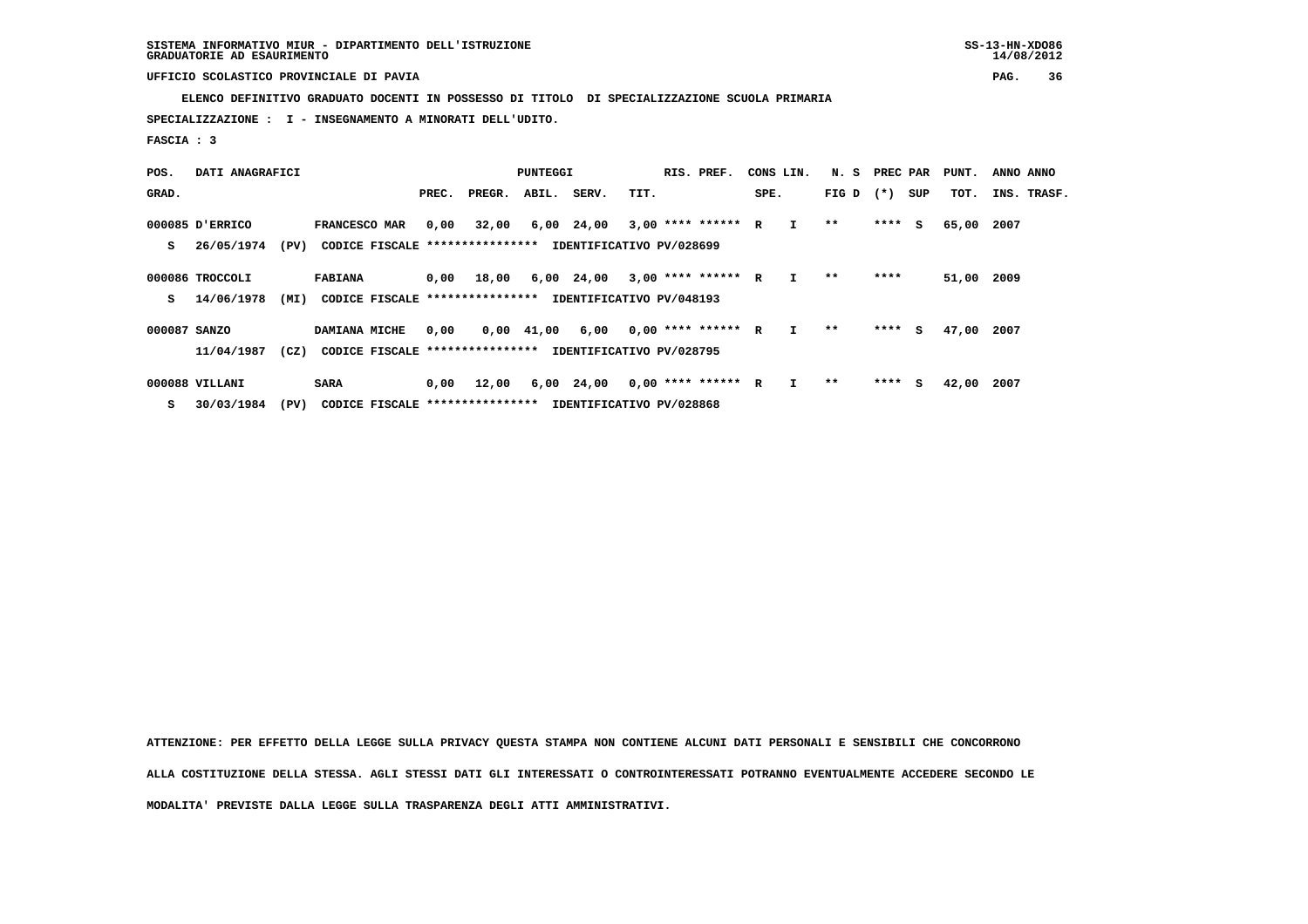**ELENCO DEFINITIVO GRADUATO DOCENTI IN POSSESSO DI TITOLO DI SPECIALIZZAZIONE SCUOLA PRIMARIA**

 **SPECIALIZZAZIONE : K - INSEGNAMENTO A INDIRIZZO DIFFERENZIATO MONTESSORI.**

 **FASCIA : 3**

| POS.  | DATI ANAGRAFICI   |      | PUNTEGGI                         |       |             |                    |                          | RIS. PREF. | CONS LIN.            |      | N. S         | PREC PAR |         | PUNT. | ANNO ANNO |           |             |
|-------|-------------------|------|----------------------------------|-------|-------------|--------------------|--------------------------|------------|----------------------|------|--------------|----------|---------|-------|-----------|-----------|-------------|
| GRAD. |                   |      |                                  | PREC. | PREGR.      | ABIL.              | SERV.                    | TIT.       |                      | SPE. |              | FIG D    | $(*)$   | SUP   | TOT.      |           | INS. TRASF. |
|       | 000001 D'ARRIGO   |      | MARIA LUISA                      | 0,00  | 59,00       | 10,00 24,00        |                          |            | $0,00$ **** ****** A |      |              | $* *$    | $***$ S |       | 93,00     | 2004 2004 |             |
|       | 01/12/1963        | (AG) | CODICE FISCALE ***************** |       |             |                    | IDENTIFICATIVO PV/025439 |            |                      |      |              |          |         |       |           |           |             |
|       | 000002 FISICHELLA |      | <b>GENEROSA</b>                  | 0,00  | 56,00 14,00 |                    | 0,00                     |            | $0.00$ **** ****** A |      | $\mathbf{I}$ | $* *$    | $***$ S |       | 70,00     | 2011 2011 |             |
|       | 03/04/1961        | (CT) | CODICE FISCALE ****************  |       |             |                    | IDENTIFICATIVO PV/050487 |            |                      |      |              |          |         |       |           |           |             |
|       | 000003 MEDICI     |      | <b>FRANCESCA</b>                 | 0,00  | 13,00 12,00 |                    | 0,00                     |            | $3,00$ **** ****** A |      |              | $* *$    | ****    | s.    | 28,00     | 2011 2011 |             |
|       | 10/06/1972        | (RG) | CODICE FISCALE ****************  |       |             |                    | IDENTIFICATIVO PV/050596 |            |                      |      |              |          |         |       |           |           |             |
|       | 000004 SORBELLO   |      | <b>DANIELA</b>                   | 0,00  |             | $6,00 \quad 13,00$ | 0,00                     |            | $0.00$ **** ****** A |      |              | $* *$    | $***$ S |       | 19,00     | 2007 2007 |             |

 **26/01/1964 (CT) CODICE FISCALE \*\*\*\*\*\*\*\*\*\*\*\*\*\*\*\* IDENTIFICATIVO PV/028619**